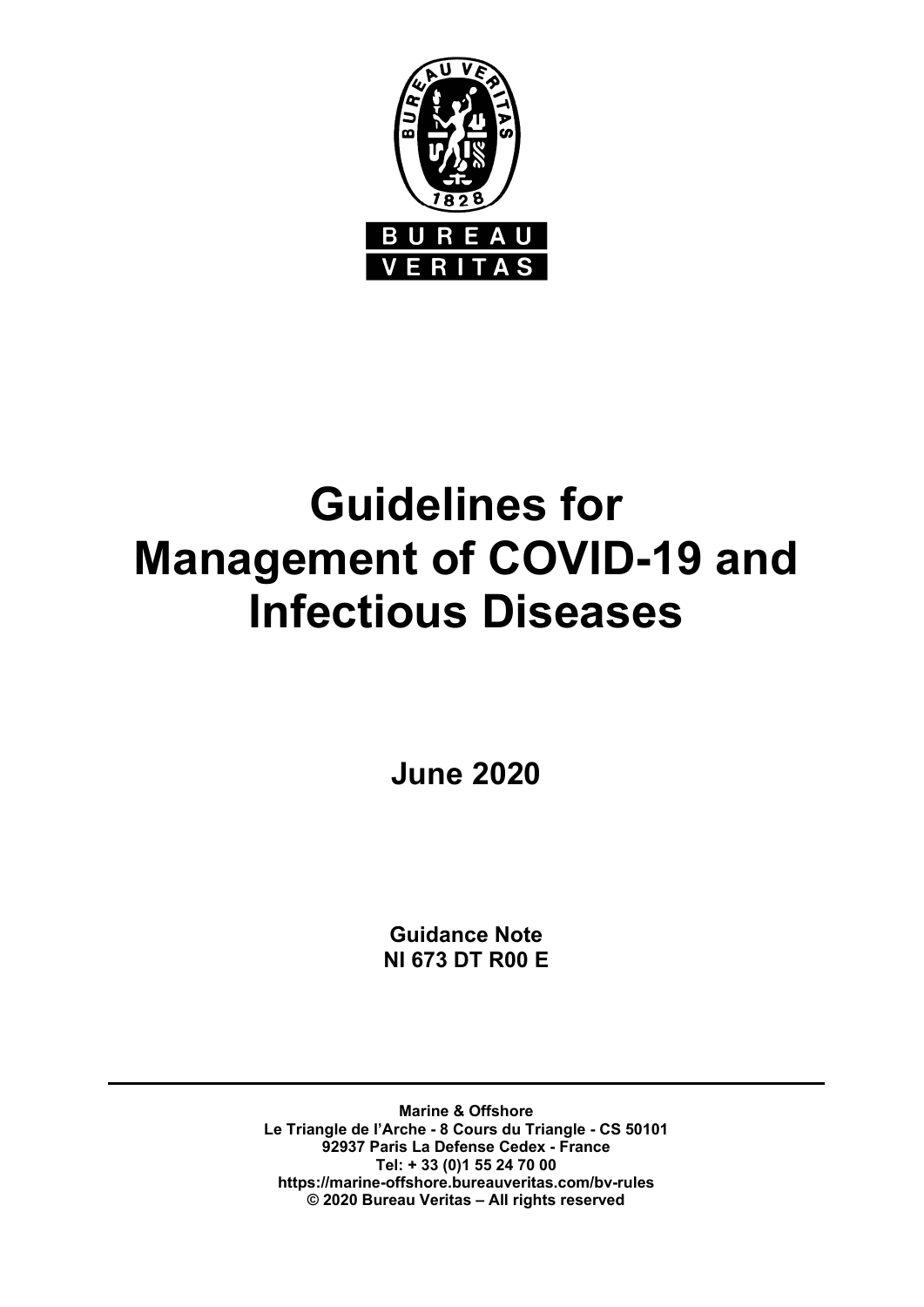#### **BUREAU VERITAS MARINE & OFFSHORE**



#### **GENERAL CONDITIONS**

# **1. INDEPENDENCE OF THE SOCIETY AND APPLICABLE TERMS**<br>**1.1** The Society shall remain at all times an independent contractor and

The Society shall remain at all times an independent contractor and neither the Society nor any of its officers, employees, servants, agents or subcontractors shall be or act as an employee, servant or agent of any other party hereto in the performance of the Services.

**1.2** The operations of the Society in providing its Services are exclusively conducted by way of random inspections and do not, in any circumstances, involve monitoring or exhaustive verification. **1.3** The Society acts as a services provider. This cannot be construed as an obligation bearing on the Society to

obtain a result or as a warranty. The Society is not and may not be considered as an underwriter, broker in Unit's sale or chartering, expert in Unit's valuation, consulting engineer, controller, naval architect, designer, manufacturer, shipbuilder, repair or conversion yard, charterer or shipowner; none of them above listed being relieved of any of their expressed or implied obligations as a result of the interventions of the Society.

**1.4** The Society only is qualified to apply and interpret its Rules.

**1.5** The Client acknowledges the latest versions of the Conditions and of the applicable Rules applying to the Services' performance.

**1.6** Unless an express written agreement is made between the Parties on the applicable Rules, the applicable Rules shall be the Rules applicable at the time of entering into the relevant contract for the performance of the Services.

**1.7** The Services' performance is solely based on the Conditions. No other terms shall apply whether express or implied.

# **2. DEFINITIONS**

**2.1 "Certificate(s)"** means classification or statutory certificates, attestations and reports following the Society's intervention.

**2.2 "Certification"** means the activity of certification in application of national and international regulations or standards, in particular by delegation from different governments that can result in the issuance of a Certificate.

**2.3 "Classification"** means the classification of a Unit that can result or not in the issuance of a classification Certificate with reference to the Rules. Classification is an appraisement given by the Society to the Client, at a certain date, following surveys by its surveyors on the level of compliance of the Unit to the Society's Rules or to the documents of reference for the Services provided. They cannot be construed as an implied or express warranty of safety, fitness for the purpose, seaworthiness of the Unit or of its value for sale, insurance or chartering.<br>2.4 "Client" means the Party and/or its representative requesting the Services.

**2.4 "Client"** means the Party and/or its representative requesting the Services.<br>**2.5 "Conditions"** means the terms and conditions set out in the present docum

**2.5 "Conditions"** means the terms and conditions set out in the present document.

**2.6 "Industry Practice"** means international maritime and/or offshore industry practices.

**2.7 "Intellectual Property"** means all patents, rights to inventions, utility models, copyright and related rights, trade marks, logos, service marks, trade dress, business and domain names, rights in trade dress or get-up, rights in goodwill or to sue for passing off, unfair competition rights, rights in designs, rights in computer software, database rights, topography rights, moral rights, rights in confidential information (including know-how and trade secrets), methods and protocols for Services, and any other intellectual property rights, in each case whether capable of registration, registered or unregistered and including all applications for and renewals, reversions or extensions of such rights, and all similar or equivalent rights or forms of protection in any part of the world.

**2.8 "Parties"** means the Society and Client together.

**2.9 "Party"** means the Society or the Client.<br>**2.10 "Register"** means the public electronic r

**2.10 "Register"** means the public electronic register of ships updated regularly by the Society.

**2.11 "Rules"** means the Society's classification rules and other documents. The Society's Rules take into account at the date of their preparation the state of currently available and proven technical minimum requirements but are not a standard or a code of construction neither a guide for maintenance, a safety handbook or a guide of professional

practices, all of which are assumed to be known in detail and carefully followed at all times by the Client.<br>**2.12 "Services"** means the services set out in clauses 2.2 and 2.3 but also other services related to Classifica and Certification such as, but not limited to: ship and company safety management certification, ship and port security certification, maritime labour certification, training activities, all activities and duties incidental thereto such as documentation on any supporting means, software, instrumentation, measurements, tests and trials on board. The Services are carried out by the Society according to the applicable referential and to the Bureau Veritas' Code of Ethics. The Society shall perform the Services according to the applicable national and international standards and

Industry Practice and always on the assumption that the Client is aware of such standards and Industry Practice.<br>2.13 "Society" means the classification society 'Bureau Veritas Marine & Offshore SAS', a company organize **2.13 "Society"** means the classification society **'Bureau Veritas Marine & Offshore SAS'**, a company organized and existing under the laws of France, registered in Nanterre under number 821 131 844, or any other legal entity of Bureau Veritas Group as may be specified in the relevant contract, and whose main activities are Classification and Certification of ships or offshore units.

**2.14 "Unit"** means any ship or vessel or offshore unit or structure of any type or part of it or system whether linked to shore, river bed or sea bed or not, whether operated or located at sea or in inland waters or partly on land, including<br>submarines, hovercrafts, drilling rigs, offshore installations of any type and of any purpose, thei equipment, subsea or not, such as well head and pipelines, mooring legs and mooring points or otherwise as decided by the Society.

#### **3. SCOPE AND PERFORMANCE**

**3.1** Subject to the Services requested and always by reference to the Rules, the Society shall:

review the construction arrangements of the Unit as shown on the documents provided by the Client;

conduct the Unit surveys at the place of the Unit construction;

class the Unit and enter the Unit's class in the Society's Register;

survey the Unit periodically in service to note whether the requirements for the maintenance of class are met. The Client shall inform the Society without delay of any circumstances which may cause any changes on the conducted surveys or Services.

**3.2** The Society will not:

declare the acceptance or commissioning of a Unit, nor its construction in conformity with its design, such activities remaining under the exclusive responsibility of the Unit's owner or builder;

• engage in any work relating to the design, construction, production or repair checks, neither in the operation of the Unit or the Unit's trade, neither in any advisory services, and cannot be held liable on those accounts.

#### **4. RESERVATION CLAUSE**

**4.1** The Client shall always: (i) maintain the Unit in good condition after surveys; (ii) present the Unit for surveys; and (iii) inform the Society in due time of any circumstances that may affect the given appraisement of the Unit or cause to modify the scope of the Services.<br>4.2 Certificates are only valid if issued by

**4.2** Certificates are only valid if issued by the Society.

**4.3** The Society has entire control over the Certificates issued and may at any time withdraw a Certificate at its entire discretion including, but not limited to, in the following situations: where the Client fails to comply in due time with instructions of the Society or where the Client fails to pay in accordance with clause 6.2 hereunder.

**4.4** The Society may at times and at its sole discretion give an opinion on a design or any technical element that would 'in principle' be acceptable to the Society. This opinion shall not presume on the final issuance of any Certificate<br>or on its content in the event of the actual issuance of a Certificate. This opinion shall only be the Society which shall not be held liable for it.

#### **5. ACCESS AND SAFETY**

**5.1** The Client shall give to the Society all access and information necessary for the efficient performance of the requested Services. The Client shall be the sole responsible for the conditions of presentation of the Unit for tests, trials and surveys and the conditions under which tests and trials are carried out. Any information, drawing, etc. required for the performance of the Services must be made available in due time.

**5.2** The Client shall notify the Society of any relevant safety issue and shall take all necessary safety-related measures to ensure a safe work environment for the Society or any of its officers, employees, servants, agents or subcontractors and shall comply with all applicable safety regulations.

# **6.** PAYMENT OF INVOICES

**6.1** The provision of the Services by the Society, whether complete or not, involve, for the part carried out, the payment of fees thirty (30) days upon issuance of the invoice.

**6.2** Without prejudice to any other rights hereunder, in case of Client's payment default, the Society shall be entitled to charge, in addition to the amount not properly paid, interests equal to twelve (12) months LIBOR plus two (2) per cent as of due date calculated on the number of days such payment is delinquent. The Society shall also have the right to withhold Certificates and other documents and/or to suspend or revoke the validity of Certificates.<br>6.3 In case of dispute on the invoice amount, the undisputed portion of the invoice shall be paid and an a

In case of dispute on the invoice amount, the undisputed portion of the invoice shall be paid and an explanation on the dispute shall accompany payment so that action can be taken to solve the dispute.

#### **7. LIABILITY**

**7.1** The Society bears no liability for consequential loss. For the purpose of this clause consequential loss shall include, without limitation: • Indirect or consequential loss;

• Any loss and/or deferral of production, loss of product, loss of use, loss of bargain, loss of revenue, loss of profit or anticipated profit, loss of business and business interruption, in each case whether direct or indirect.

The Client shall defend, release, save, indemnify, defend and hold harmless the Society from the Client's own consequential loss regardless of cause.

**7.2** Except in case of wilful misconduct of the Society, death or bodily injury caused by the Society's negligence and any other liability that could not be, by law, limited, the Society's maximum liability towards the Client is limited to one hundred and fifty per-cents (150%) of the price paid by the Client to the Society for the Services having caused the damage. This limit applies to any liability of whatsoever nature and howsoever arising, including fault by the<br>Society, breach of contract, breach of warranty, tort, strict liability, breach of statute.<br>7.3 All claims

performance or (if later) the date when the events which are relied on were first discovered by the Client. Any claim not so presented as defined above shall be deemed waived and absolutely time barred.

#### **8. INDEMNITY CLAUSE**

**8.1** The Client shall defend, release, save, indemnify and hold harmless the Society from and against any and all claims, demands, lawsuits or actions for damages, including legal fees, for harm or loss to persons and/or property tangible, intangible or otherwise which may be brought against the Society, incidental to, arising out of or in connection with the performance of the Services (including for damages arising out of or in connection with opinions delivered according to clause 4.4 above) except for those claims caused solely and completely by the gross negligence of the Society, its officers, employees, servants, agents or subcontractors.

# **9. TERMINATION**<br>**9.1** The Parties sha

**9.1** The Parties shall have the right to terminate the Services (and the relevant contract) for convenience after giving the other Party thirty (30) days' written notice, and without prejudice to clause 6 above.<br> **9.2** In such a case the Classification graphed to the concerned Unit and the previously issued (

g are onter a any alling (co) days whitermolect, and without prejudice to clause o above.<br>In such a case, the Classification granted to the concerned Unit and the previously issued Certificates shall remain valid until the date of effect of the termination notice issued, subject to compliance with clause 4.1 and 6 above.

**9.3** In the event where, in the reasonable opinion of the Society, the Client is in breach, or is suspected to be in breach of clause 16 of the Conditions, the Society shall have the right to terminate the Services (and the relevant contracts associated) with immediate effect.

#### **10. FORCE MAJEURE**

**10.1** Neither Party shall be responsible or liable for any failure to fulfil any term or provision of the Conditions if and to the extent that fulfilment has been delayed or temporarily prevented by a force majeure occurrence without the fault or negligence of the Party affected and which, by the exercise of reasonable diligence, the said Party is unable to provide against.

**10.2** For the purpose of this clause, force majeure shall mean any circumstance not being within a Party's reasonable control including, but not limited to: acts of God, natural disasters, epidemics or pandemics, wars, terrorist attacks, riots, sabotages, impositions of sanctions, embargoes, nuclear, chemical or biological contaminations, laws or action taken by a government or public authority, quotas or prohibition, expropriations, destructions of the worksite, explosions, fires, accidents, any labour or trade disputes, strikes or lockouts.

#### **11. CONFIDENTIALITY**

**11.1** The documents and data provided to or prepared by the Society in performing the Services, and the information<br>made available to the Society, are treated as confidential except where the information:

is properly and lawfully in the possession of the Society;

is already in possession of the public or has entered the public domain, otherwise than through a breach of this obligation;

is acquired or received independently from a third party that has the right to disseminate such information;

is required to be disclosed under applicable law or by a governmental order, decree, regulation or rule or by a stock exchange authority (provided that the receiving Party shall make all reasonable efforts to give prompt written notice to the disclosing Party prior to such disclosure.

**11.2** The Parties shall use the confidential information exclusively within the framework of their activity underlying these Conditions.

**11.3** Confidential information shall only be provided to third parties with the prior written consent of the other Party. However, such prior consent shall not be required when the Society provides the confidential information to a subsidiary.

**11.4** Without prejudice to sub-clause 11.1, the Society shall have the right to disclose the confidential information if required to do so under regulations of the International Association of Classifications Societies (IACS) or any statutory obligations.

#### **12. INTELLECTUAL PROPERTY**

**12.1** Each Party exclusively owns all rights to its Intellectual Property created before or after the commencement date of the Conditions and whether or not associated with any contract between the Parties.

**12.2** The Intellectual Property developed by the Society for the performance of the Services including, but not limited to drawings, calculations, and reports shall remain the exclusive property of the Society.

#### **13. ASSIGNMENT**

**13.1** The contract resulting from to these Conditions cannot be assigned or transferred by any means by a Party to any third party without the prior written consent of the other Party.

**13.2** The Society shall however have the right to assign or transfer by any means the said contract to a subsidiary of the Bureau Veritas Group.

#### **14. SEVERABILITY**

**14.1** Invalidity of one or more provisions does not affect the remaining provisions.

**14.2** Definitions herein take precedence over other definitions which may appear in other documents issued by the **Society** 

**14.3** In case of doubt as to the interpretation of the Conditions, the English text shall prevail.

# **15. GOVERNING LAW AND DISPUTE RESOLUTION**<br>**15.1** These Conditions shall be construed and governed

**15.1** These Conditions shall be construed and governed by the laws of England and Wales.

15.2 The Parties shall make every effort to settle any dispute amicably and in good faith by way of negotiation within<br>thirty (30) days from the date of receipt by either one of the Parties of a written notice of such a di

**15.3** Failing that, the dispute shall finally be settled under the Rules of Arbitration of the Maritime Arbitration Chamber of Paris ("CAMP"), which rules are deemed to be incorporated by reference into this clause. The number of arbitrators<br>shall be three (3). The place of arbitration shall be Paris (France). The Parties agree t proceedings confidential

#### **16. PROFESSIONAL ETHICS**

**16.1** Each Party shall conduct all activities in compliance with all laws, statutes, rules, economic and trade sanctions (including but not limited to US sanctions and EU sanctions) and regulations applicable to such Party including but not limited to: child labour, forced labour, collective bargaining, discrimination, abuse, working hours and minimum wages, anti-bribery, anti-corruption, copyright and trademark protection, personal data protection (https://personaldataprotection.bureauveritas.com/privacypolicy).

Each of the Parties warrants that neither it, nor its affiliates, has made or will make, with respect to the matters provided for hereunder, any offer, payment, gift or authorization of the payment of any money directly or indirectly, to or for the use or benefit of any official or employee of the government, political party, official, or candidate. **16.2** In addition, the Client shall act consistently with the Bureau Veritas' Code of Ethics. https://group.bureauveritas.com/group/corporate-social-responsibility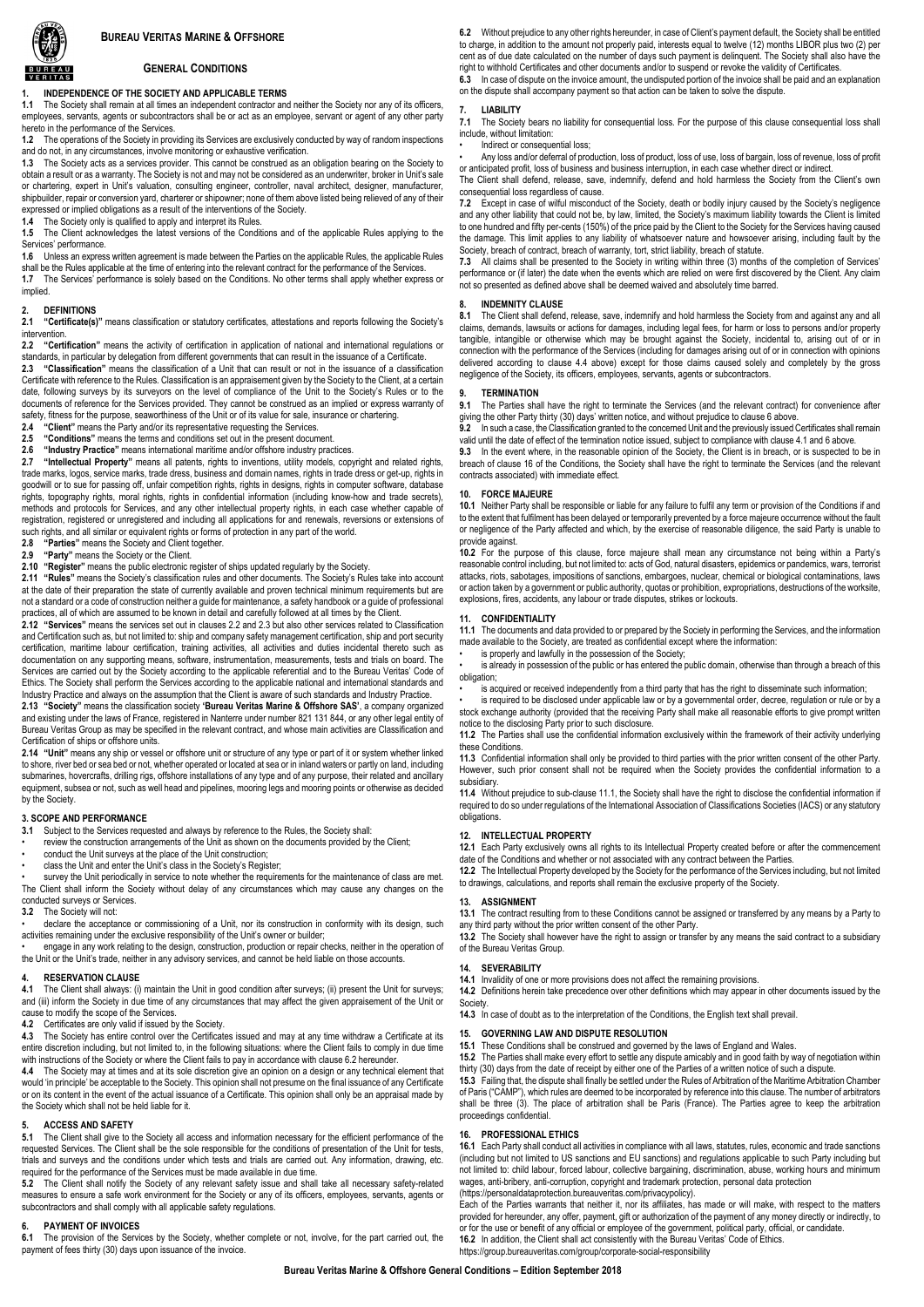

# GUIDANCE NOTE NI 673

# NI 673 **Guidelines for Management of COVID-19 and Infectious Diseases**

- **[S](#page-8-0)ECTION 1 GENERAL**
- [S](#page-11-0)ECTION 2 **PROCESS**
- **[S](#page-18-0)ECTION 3 PEOPLE**
- **[S](#page-20-0)ECTION 4 FACILITIES**
- **[S](#page-22-0)ECTION 5 HYGIENE AND CLEANING**
- [S](#page-24-0)ECTION 6 LAND BASED OFFICES
- **APPENDIX 1TYPICAL DOCUMENTATION THAT MAY BE EXPECTED ON BOARD FOR COVID-19 AND OTHER ID MANAGEMENT**
- **APPENDIX 2 ESSENTIAL MEDICAL INFORMATION**
- **APPENDIX 3POTENTIAL PRE-EMBARKATION STRATEGIES TO MINIMISE POTENTIAL CHANCES OF PASSENGERS BOARDING WITH TRANSMISSIBLE COVID-19**
- **APPENDIX 4PROTECTION LEVELS, INCLUDING SHORE BASED OFFICES AND INTERFACES**
- **APPENDIX 5 LIST OF USEFUL INFORMATION**
- **APPENDIX 6DECISION MAKING ALGORITHM FOR SUSPECTED COVID-19 CASES**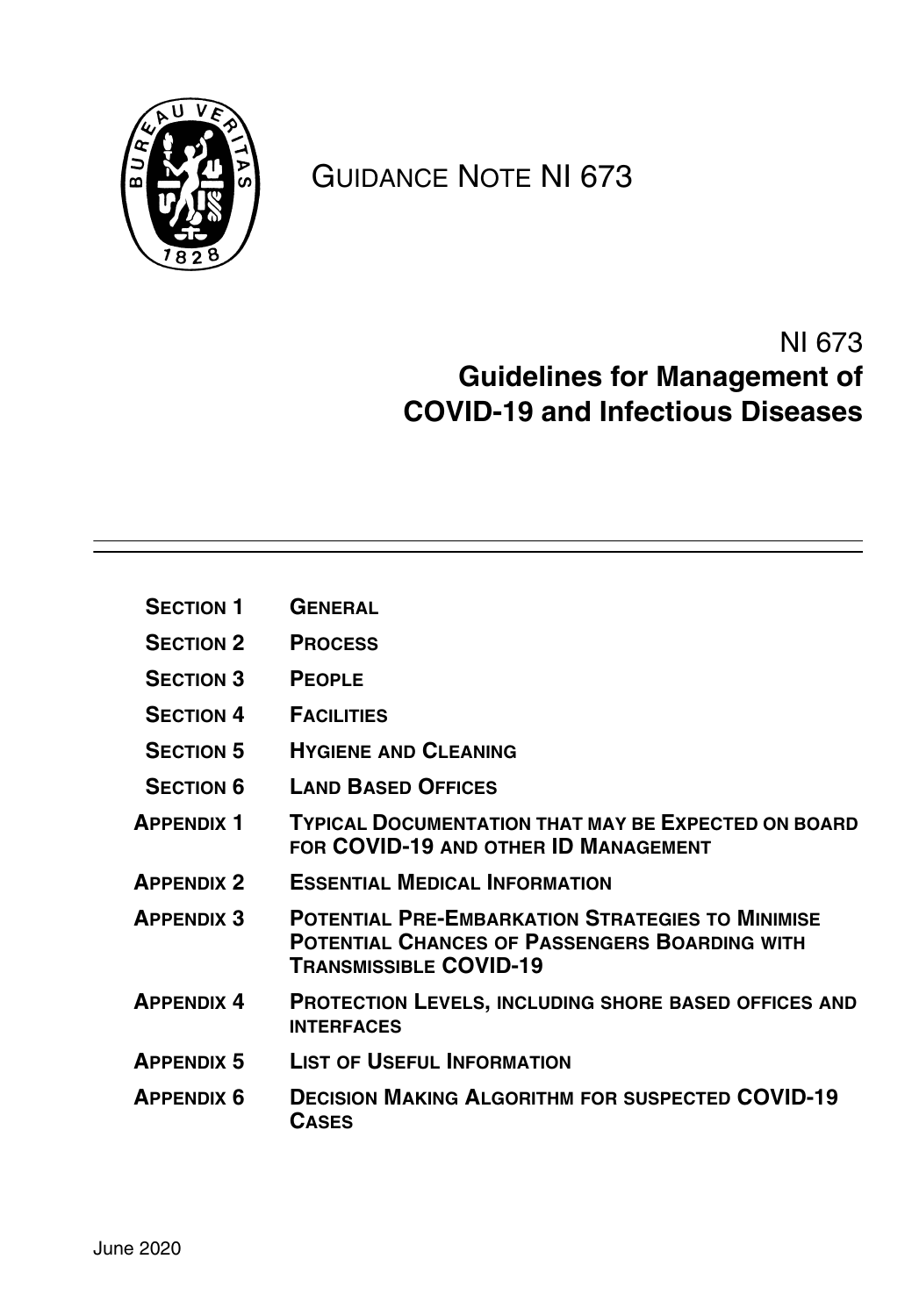# **Section 1 General**

|   | Introduction                                                                                                        |   |
|---|---------------------------------------------------------------------------------------------------------------------|---|
|   | Scope<br>1.1                                                                                                        |   |
| 2 | <b>Terms and Definitions</b>                                                                                        |   |
|   | COVID-19 and other infectious disease that may be considered<br>2.1<br>Other terms and definitions<br>$2.2^{\circ}$ |   |
| 3 | Context of ships and COVID-19 or other IDs                                                                          | 8 |
|   | General<br>3.1<br>All Ships<br>3.2<br>Special considerations for passenger ships and ferries<br>3.3                 |   |

# **Section 2 Process**

| 1              |                                                                 | Management and organisation / planning                                      | 10 |
|----------------|-----------------------------------------------------------------|-----------------------------------------------------------------------------|----|
|                | 1.1                                                             | Commitment and policy                                                       |    |
|                | 1.2                                                             | COVID-19 and other IDs within the Company SMS and ISM Code                  |    |
|                | 1.3                                                             | Roles and responsibilities, replacements, incapacity, substitutes           |    |
|                | 1.4<br>Risk assessment<br>Outbreak Management Plan (OMP)<br>1.5 |                                                                             |    |
|                | 1.6                                                             | Organisation and operational process                                        |    |
|                | 1.7                                                             | Interdepartmental roles and responsibilities                                |    |
|                | 1.8                                                             | Preparedness plan / preventative plan to prevent infection                  |    |
|                | 1.9                                                             | Onboard work permits, licenses, travel permission, H&S plans and checklists |    |
|                | 1.10                                                            | Management of people with symptoms, tracking contacts                       |    |
|                | 1.11                                                            | Schedules, team size assessment, working hours, etc.                        |    |
|                | 1.12                                                            | Embarkation and disembarkation                                              |    |
|                | 1.13                                                            | Hospitality, restaurant and retail facilities                               |    |
|                | 1.14                                                            | Periodical review of OMP                                                    |    |
|                | 1.15                                                            | Development, verification and evaluation, review                            |    |
|                | 1.16                                                            | Records and documentation                                                   |    |
|                | 1.17                                                            | Communication, updates, with shore, with authorities, reporting, etc.       |    |
| $\overline{2}$ | Knowledge                                                       |                                                                             | 14 |
|                | 2.1                                                             | Identification, implementation and compliance with legal requirements and   |    |
|                |                                                                 | other items                                                                 |    |
|                | 2.2                                                             | Information                                                                 |    |
|                | 2.3                                                             | Competency, training, resources and awareness                               |    |
| 3              |                                                                 | Medical competency                                                          | 15 |
|                | 3.1                                                             | General                                                                     |    |
| 4              |                                                                 | Protection of people and wellbeing                                          | 15 |
|                | 4.1                                                             | General                                                                     |    |
|                | 4.2                                                             | Provisions and waste handling, deliveries, bunkers, luggage handling        |    |
|                | 4.3                                                             | Transport arrangements                                                      |    |
|                | 4.4                                                             | Cleaning and sanitation, including leisure activities                       |    |
| 5              | Equipment                                                       |                                                                             | 16 |
|                | 5.1                                                             | General                                                                     |    |
| 6              |                                                                 | Personal protective equipment (PPE)                                         | 16 |
|                | 6.1                                                             | Supply and availabilty                                                      |    |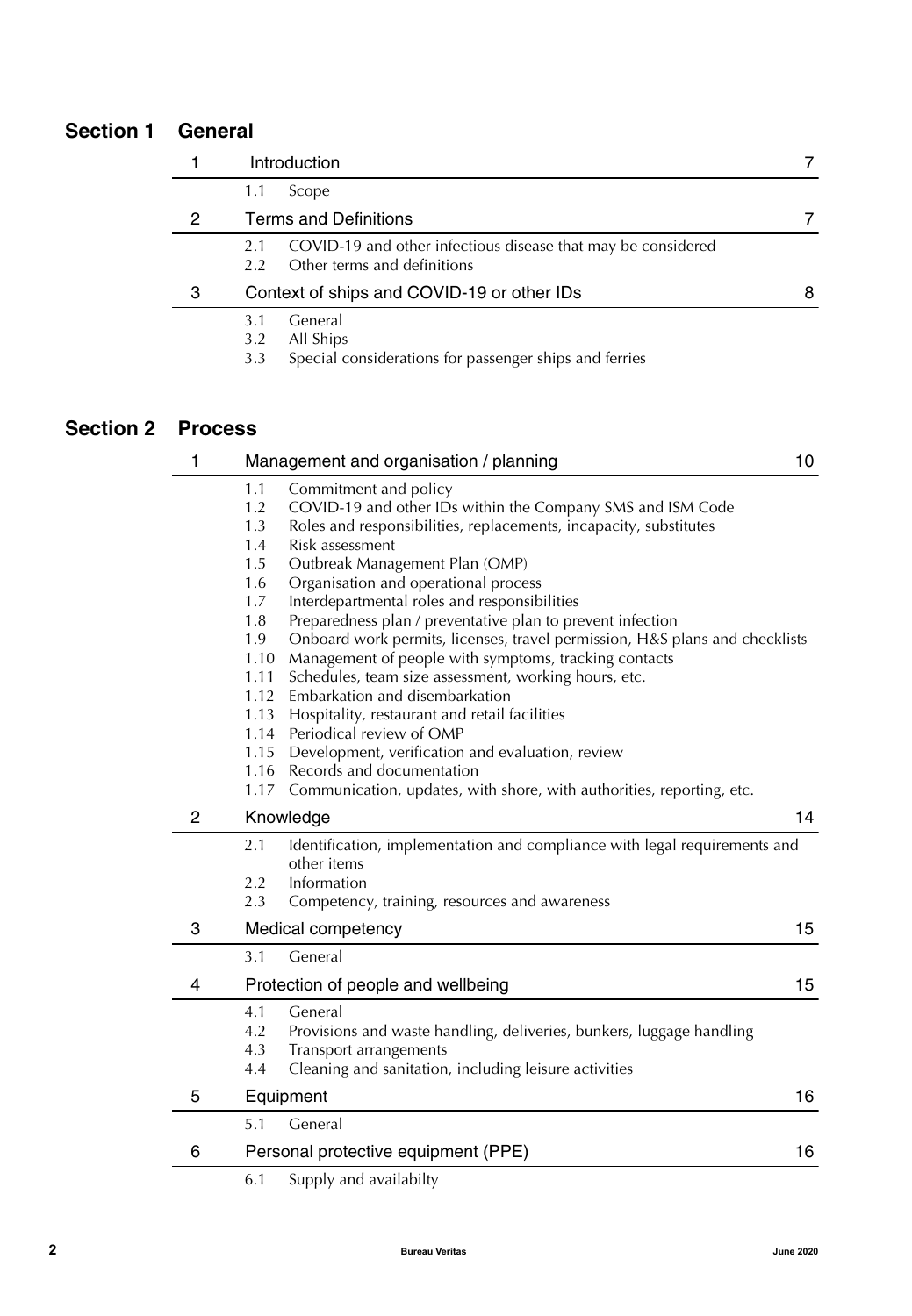| Social Distancing (SD) |  |
|------------------------|--|
| $CD_{\ell}$ +rotogy    |  |

[7.1 SD strategy](#page-17-5)

# **[S](#page-18-0)ection 3 People**

|   | Management                                      |    |  |
|---|-------------------------------------------------|----|--|
|   | General<br>1.1                                  |    |  |
| 2 | Knowledge and communication                     | 17 |  |
|   | General<br>2.1                                  |    |  |
| 3 | Training, resources and competency              | 17 |  |
|   | 3.1<br>General                                  |    |  |
| 4 | Personal Hygiene                                | 17 |  |
|   | Hand washing procedures and instructions<br>4.1 |    |  |
| 5 | Personal protective equipment (PPE)             | 18 |  |
|   | General<br>5.1                                  |    |  |
| 6 | Social distancing                               | 18 |  |
|   | 6.1<br>General                                  |    |  |
|   | <b>Transport arrangements</b>                   | 18 |  |
|   | General<br>7.1                                  |    |  |

# **[S](#page-20-0)ection 4 Facilities**

|   | Management                                                                        |    |
|---|-----------------------------------------------------------------------------------|----|
|   | General<br>1.1<br>Cargo holds<br>1.2                                              |    |
| 2 | <b>Protection of People</b>                                                       | 19 |
|   | Protection of people under higher protection levels<br>2.1                        |    |
| 3 | Equipment                                                                         | 19 |
|   | Heating, ventilation and air conditioning (HVAC)<br>3.1<br>Other equipment<br>3.2 |    |
| 4 | Personal protective equipment (PPE)                                               | 19 |
|   | General<br>4.1                                                                    |    |
| 5 | Social Distancing (SD)                                                            | 20 |
|   | General<br>5.1                                                                    |    |

# **[S](#page-22-0)ection 5 Hygiene and Cleaning**

| Management  |  |  |
|-------------|--|--|
| 1.1 General |  |  |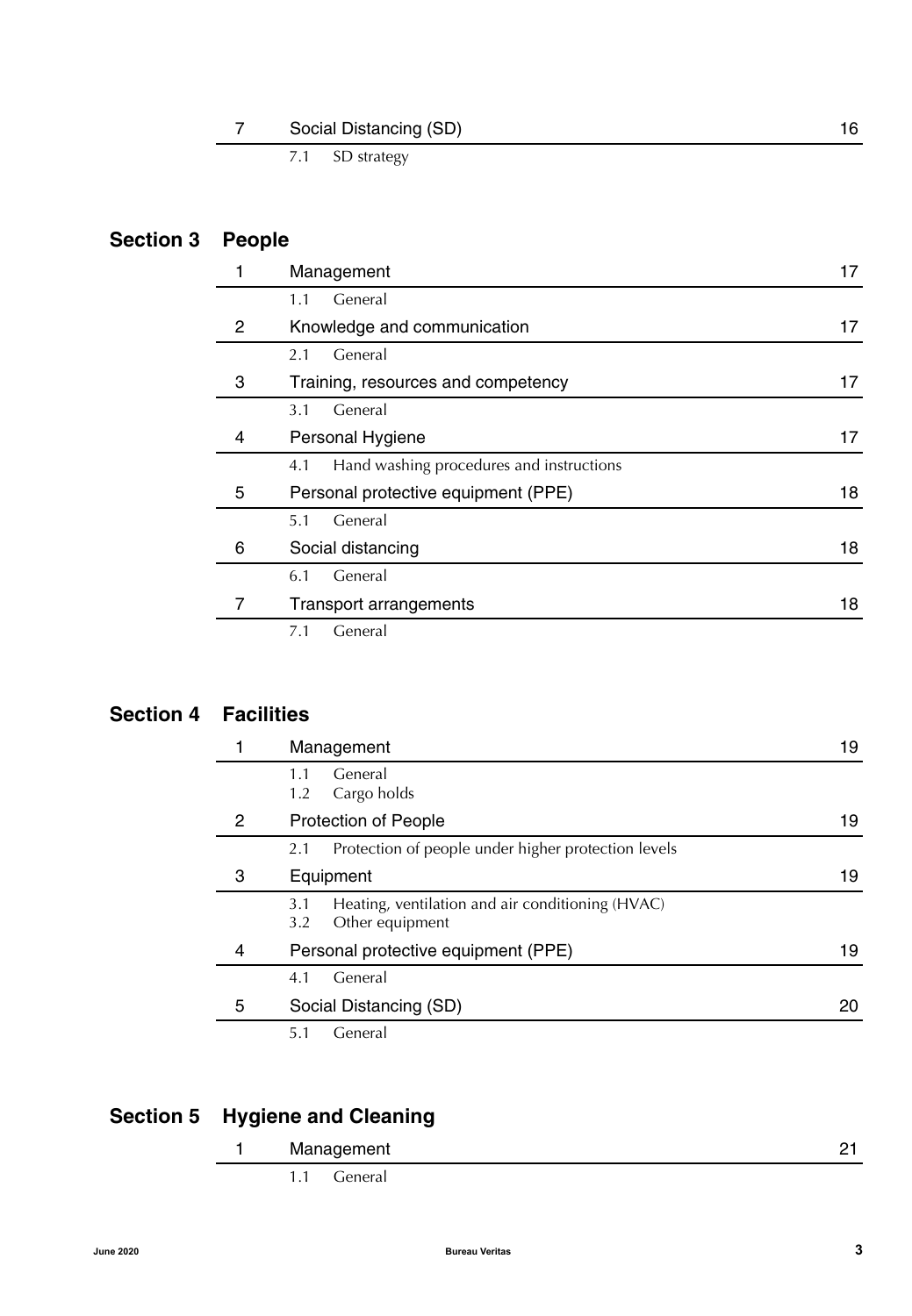| 2 | Knowledge                   |    |
|---|-----------------------------|----|
|   | Key elements<br>2.1         |    |
| 3 | <b>Protection of People</b> | 21 |
|   | General<br>3.1              |    |
| 4 | Cleaning                    | 21 |
|   | List of items<br>4.1        |    |
| 5 | Personal Hygiene            | 21 |
|   | List of items<br>5.1        |    |

# **Section 6 Land Based Offices**

| General | -- |
|---------|----|
| . .     |    |

# **Appendix 1 Typical Documentation that may be Expected on board for COVID-19 and other ID Management**

| General               |  |
|-----------------------|--|
| 1.1 List of documents |  |

# **Appendix 2 Essential Medical Information**

|            | General                                                                                                                                                                                          | 27 |
|------------|--------------------------------------------------------------------------------------------------------------------------------------------------------------------------------------------------|----|
|            | Symptoms of COVID-19<br>Infected with COVID-19 without symptoms (asymptomatic)<br>1.2<br>Incubation period for COVID-19<br>1.3<br>Drinking water and sewage<br>1.4<br>Health care hygiene<br>1.5 |    |
| Appendix 3 | <b>Potential Pre-Embarkation Strategies to Minimise Potential</b>                                                                                                                                |    |

# **Chances of Passengers Boarding with Transmissible COVID-19**

| General |  |
|---------|--|
| .       |  |

# **Appendix 4 Protection Levels, including shore based offices and interfaces**

| Good practice to stop or slow spread of COVID-19 |  |
|--------------------------------------------------|--|
|                                                  |  |

[1.1 General](#page-31-1)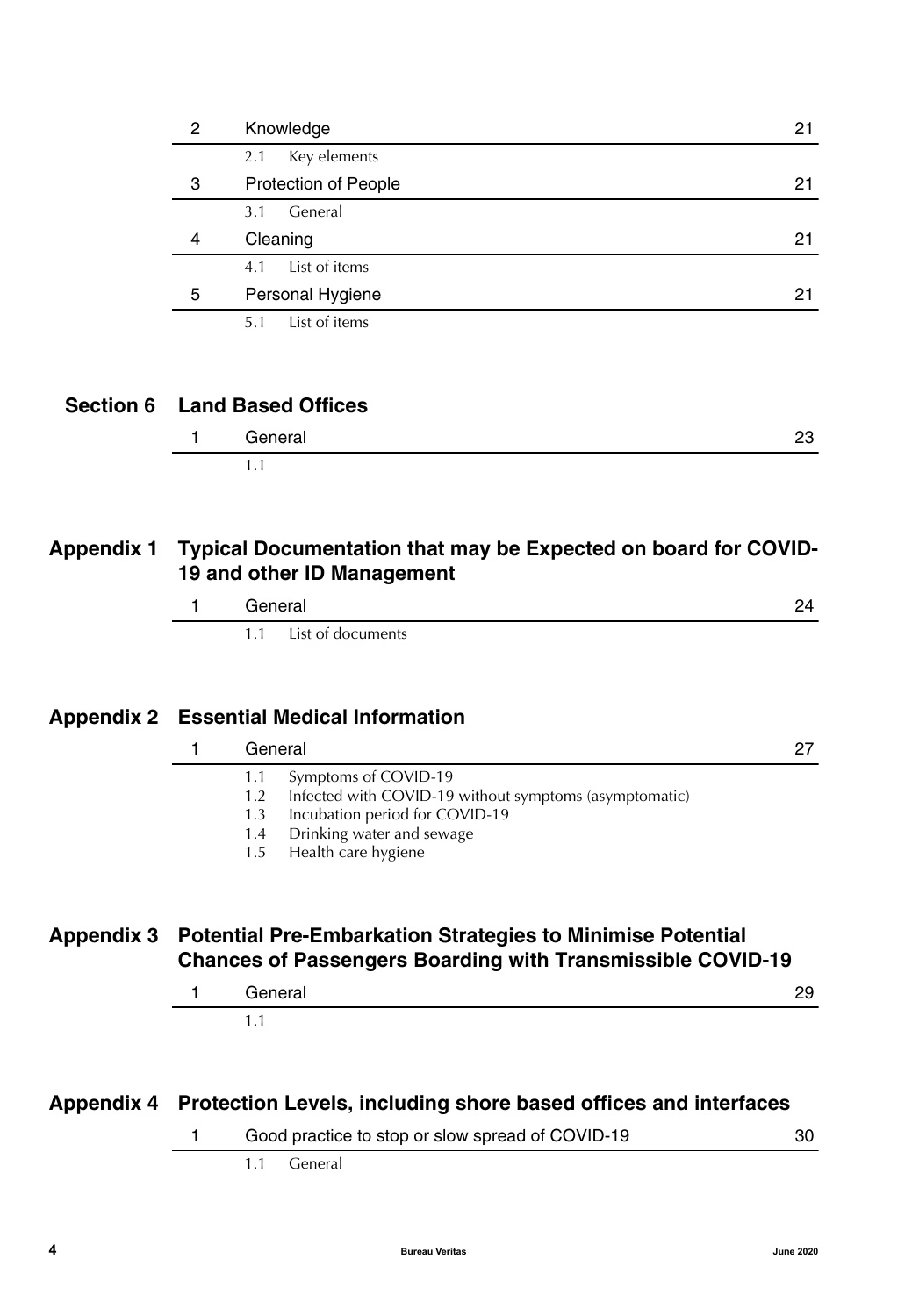# **Appendix 5 List of Useful Information**

| General |  |
|---------|--|
|         |  |

# **Appendix 6 Decision Making Algorithm for suspected COVID-19 Cases**

[1](#page-33-0) EU Healthy Gateways decision making algorithm 32 [1.1](#page-33-1)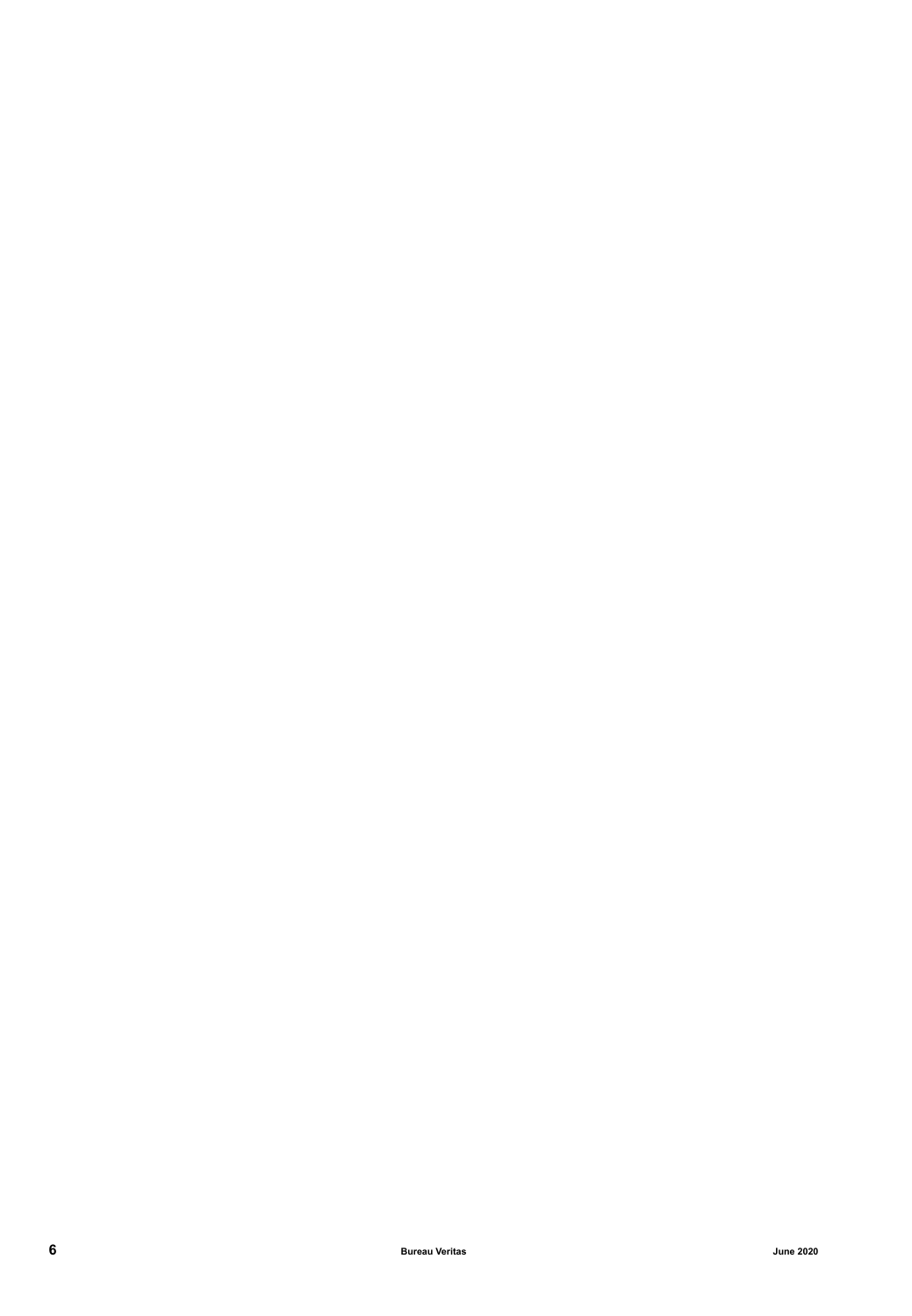# <span id="page-8-0"></span>**SECTION 1 GENERAL**

# <span id="page-8-1"></span>**1 Introduction**

### <span id="page-8-2"></span>**1.1 Scope**

**1.1.1** This Guidance Note is written in response to the COVID-19 threat to provide an essential preparation, management and recovery plan, and to provide procedures for all reasonably foreseeable infectious diseases (IDs).

Note 1: This is a fast-evolving crisis. All information is traceable and verifiable against reasonable sources at the time of writing. It is not known how the COVID-19 situation and related information will evolve over time. Users of this Guidance Note must check the contents against latest useful information accordingly (see App 5).

**1.1.2** This Guidance Note is written with a focus on getting passenger ships back in service, particularly cruise liners and ferries. However, it may be equally applicable for all types of ship and the offshore industry.

This Guidance Note does not cover actual medical treatment of patients. Nothing in this Guidance Note constitutes medical advice and the Guidance Note intends to use language familiar to crew and passengers, not precise medical terminology.

This Guidance Note is intended to help a Company prepare, implement, maintain and review procedures and processes to manage COVID-19 and other IDs. They can be used for guidance purposes only, or used as objective evidence within ISM Code / SMS.

This Guidance Note may be applied to one ship a fleet and include the land based support operations and offices (see Sec 6) as required.

Nothing in these guidelines can guarantee against infectious diseases or the risks associated.

**1.1.3** With reference to [3], this Guidance Note identifies several categories for examination:

- Process in Sec 2
- People in Sec 3
- Facilities in Sec 4
- Hygiene and cleaning in Sec 5.

# <span id="page-8-3"></span>**2 Terms and Definitions**

## <span id="page-8-4"></span>**2.1 COVID-19 and other infectious disease that may be considered**

#### **2.1.1 Infectious Disease (ID)**

A term used in this Guidance Note to describe any virus, bacteria or other transmittable organism that causes disease, illness or death in humans, as well as the disease or illness itself.

### **2.1.2 COVID-19**

An infectious disease caused by a severe acute respiratory syndrome virus named coronavirus 2. This Guidance Note will refer to COVID-19 and this will be understood to refer to the causative virus and the disease where applicable.

Essential medical information are provided in App 2.

#### **2.1.3 Norovirus**

A broad term used often to describe both the causative virus and the symptoms of vomiting, diarrhoea and stomach pain. Used interchangeably in this Guidance Note for both virus and symptom.

Norovirus in terms of infected path might be considered similar to COVID-19. Many of the controls and preventative measures in this Guidance Note may be considered as relevant to Norovirus.

#### **2.1.4 Legionnaires disease**

A pneumonia caused by any type of Legionella bacteria. This is a very common and regularly controlled disease with common prevention measures under many legislations.

### <span id="page-8-5"></span>**2.2 Other terms and definitions**

#### **2.2.1 Company**

The Owner of the ship or any other organization or person such as the Manager, or the Bareboat Charterer, who has assumed the responsibility for operation of the ship from the shipowner and who on assuming such responsibility has agreed to take over all the duties and responsibility imposed by the ISM Code.

#### **2.2.2 International Health Regulations (2005) or IHR (2005)**

A binding instrument of International law, agreed by over 190 countries which entered into force on 15 June 2007. Its implementation is coordinated by the World Health Organization (WHO).

#### **2.2.3 International Safety Management Code (ISM Code)**

International Management Code for the Safe Operation of Ships and for Pollution Prevention as adopted by the Assembly, as may be amended by the International Maritime Organization (IMO).

#### **2.2.4 Safety Management System (SMS)**

A structured and documented system enabling Company personnel to implement effectively the Company safety and environmental protection policy as required by ISM Code.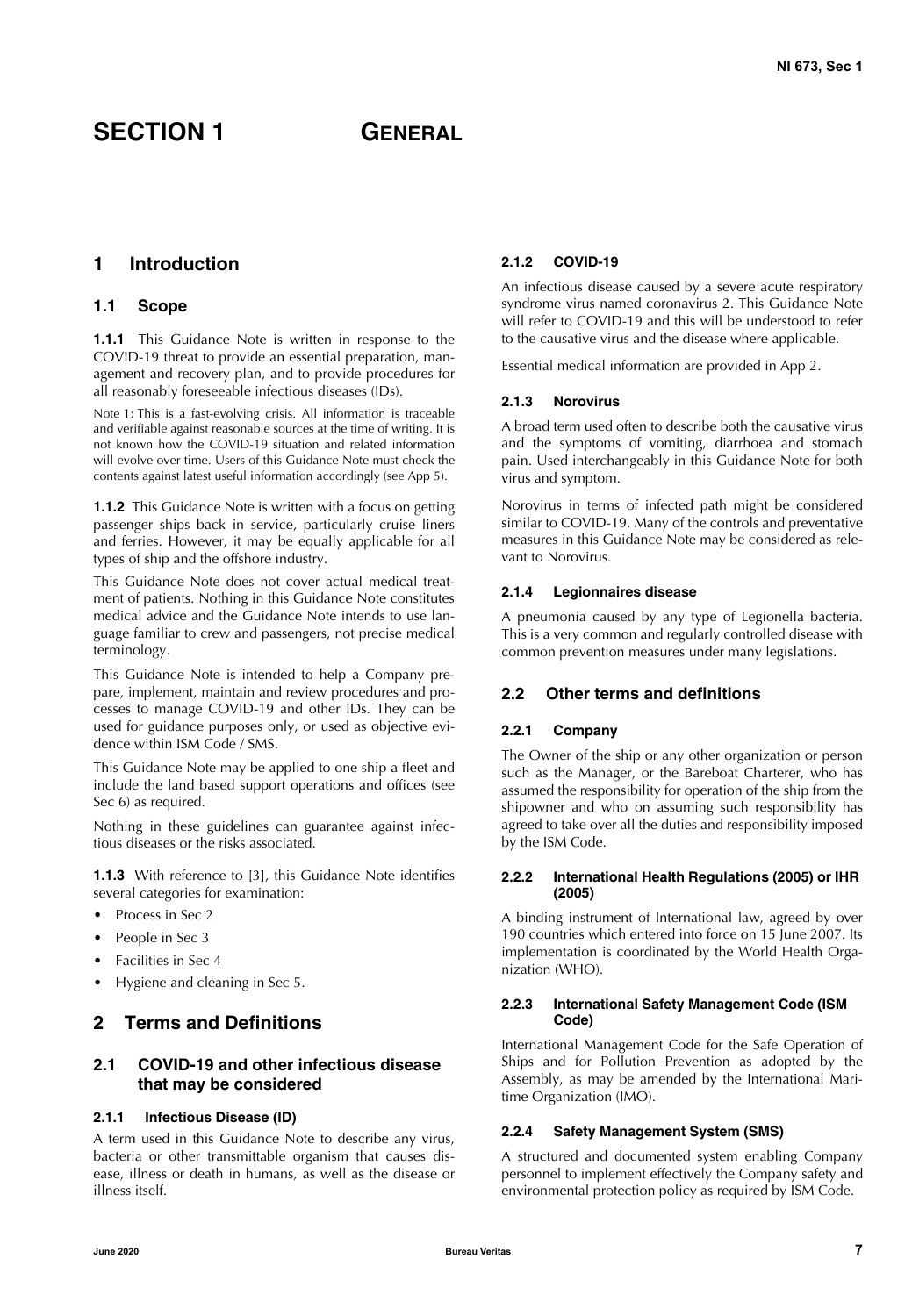#### **2.2.5 Maritime Labour Convention 2006 (MLC 2006)**

Maritime Labour Convention 2006 (MLC) is an international convention of the International Labour Organisation (ILO) which sets out seafarers' rights to decent living and working conditions onboard ships.

#### **2.2.6 Outbreak Management Plan (OMP)**

A comprehensive document laying out the preparation, response, mitigation and recovery requirements for COVID-19 or other IDs. This is a mandatory concept, it may be fulfilled by other documents or series of documents with other names, but they must fulfill the intended functions of the OMP as laid out in this Guidance Note and within the agreed scope.

#### **2.2.7 Protection level and recovery**

Processes and measures introduced by the Company should identify levels of risk or similar. This Guidance Note works on the following different levels but companies may define their own levels:

#### • **Protection Level 1**:

- Normal sailing and normal risk of infection.
- Standard prophylactic measures in place.
- Plans and equipment provided in case of higher risk levels.
- Items such as Outbreak Management Plan (OMP) are provided and understood by all required.
- Prevention phase.

#### • **Protection Level 2**:

- Enhanced risk of outbreak. Company or relevant authority has recognised an enhanced risk of infection, as characterised by various government and Company actions in first quarter of 2020 such that active and passive measures are in place to avoid or control outbreak.
- Possible introduction of social distancing (SD) measures etc.
- OMP in effect to guard against outbreak.
- Actual infection onboard ship not known, but prepared for.
- **Protection Level 3**:
	- Actual infection onboard, or demands for quarantine and similar measures required by Company, relevant authority or other stakeholders.
	- OMP in effect to guard against further infection and to reduce effects
	- Likely to require full SD, isolation and other highly restrictive measures.
- **Recovery**:

The plans, action and stage to recover the vessel from Protection Levels 2 or 3 to Protection Level 1, providing internal and external circumstances allow.

Note 1: Alist of good practice is provided in App 4.

# <span id="page-9-0"></span>**3 Context of ships and COVID-19 or other IDs**

## <span id="page-9-1"></span>**3.1 General**

**3.1.1** General considerations for all ships, including passengers ships and ferries are listed in [3.2].

Additional provisions dedicated to passengers ship and ferries are provided in [3.3].

# <span id="page-9-2"></span>**3.2 All Ships**

#### **3.2.1 Legal and Regulatory framework**

Vessels sail from port to port, country to country and may contain people of many nationalities. The Flag State of the vessel may also be different. All these individual legal influences, and the international regulatory framework must be addressed and understood in the context of every vessel, in the context of the fleet, and of the Company's responsibilities for safe and environmentally sound management for the ship, his fleet and the associated land activities over which he has influence.

#### **3.2.2 ISM Code, IHR (2005), MLC 2006 and other regulatory requirements**

The Company must identify his responsibilities under: ISM Code, IHR (2005), MLC 2006 and all other applicable national and international requirements with regard to COVID-19 and other IDs. Nothing in this Guidance Note shall conflict with those in any way. If interpretation is required, then the legal texts hold clear precedent.

#### **3.2.3 Responsibilities to crew and other stakeholders**

The responsibility to identify and manage the responsibilities for passengers, as defined in [3.3.3], applies equally to crew and other stakeholders. MLC 2006 provides that every seafarer has the right to a safe and secure workplace that complies with safety standards and to health protection, medical care, welfare measures and other forms of social protection.

#### **3.2.4 Ship Sanitation Certificate (SSC)**

IHR (2005) requires ships on International voyages to have a Ship Sanitation Certificate (SSC). These are of particular importance for the prevention and control of public health risks onboard ships on international voyages.

This Guidance Note attempts to avoid repeating the general requirements for an SSC since these are laid out well in the handbook referenced in [3.2.5]. An SSC requires a risk assessment and thus the risk assessment in this Guidance Note can fulfill this role, however these guidelines go beyond the requirements of the SSC by embedding the elements into the ISM Code / SMS so that the systems may be in place throughout the ship, the fleet and the onshore management to achieve health objectives. In any case, ships, fleets and Company using these guidelines are expected to have had a fully functioning SSC compliant system before and after the present crisis.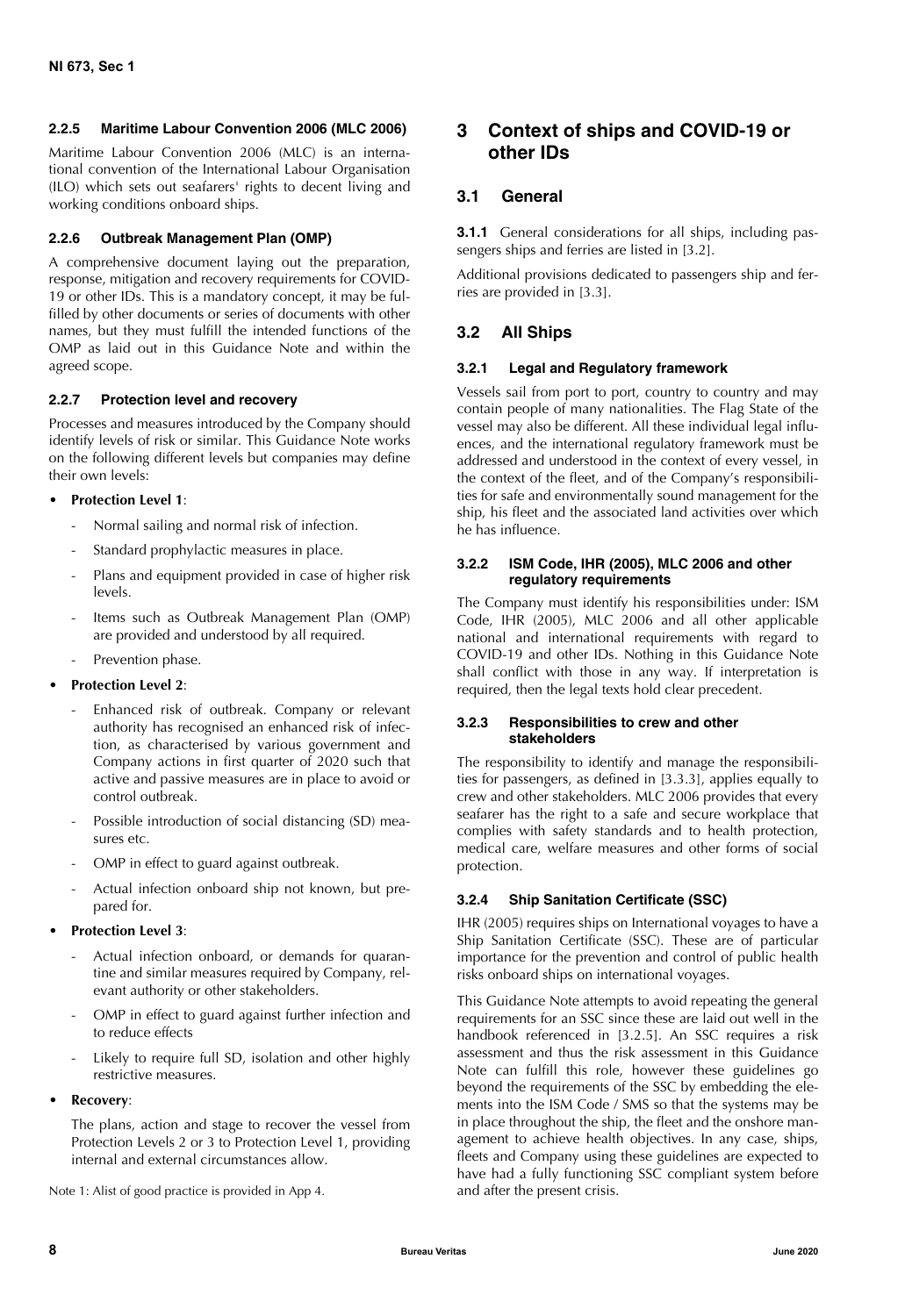Certain ports are authorised to inspect ships for public health risks and these should have the capability to inspect ships, issue certificates and implement or supervise necessary health control measures. The SSCs are designed to identify, assess and record public health risks. It is expected that this regime may live within the requirements of these guidelines, and that these guidelines can contribute to the SSCs where necessary. They are intended to be mutually compatible.

**3.2.5** The Company, and senior representatives onboard the ship must plan, understand, implement and document command and control structures for every authority and port they expect to visit. This must include all other appropriate stakeholders.

The World Health Organisation issues the "Handbook for Inspection of Ships and Issuance of Ship Sanitation Certificates". Whilst the latest version dated 2011 was not written for COVID-19, it contains much useful information and checklists. Nothing in this Guidance Note is intended to conflict with the WHO handbook.

#### **3.2.6 Financial and liability considerations**

The Company must identify requirements and establish procedures and mechanisms, including financial mechanisms such as insurance, etc., in order to be able to provide for the financial losses and liabilities that may be encountered due to IDs. This includes reasonably foreseeable and legally required consequences such as repatriation, care, quarantine, aid and other succour or assistance.

### <span id="page-10-0"></span>**3.3 Special considerations for passenger ships and ferries**

**3.3.1** IHR (2005) require countries to have response measures at designated points of entry (POE), or ports in this case. Each country should have a Public Health Emergency Contingency Plan (PHECP) and or other elements to assist in the control of a pandemic or similar. The Company must have full knowledge of this and other legal responses and understand and implement them for all reasonably planned voyages as required in his OMP or similar plan.

In particular the Company is required to assess all public health threats that are applicable, containment at source as well as Point Of Entry (POE) i.e. port, and to ensure that his plans include both pre-set measures and adapted responses. IHR (2005) requires a balanced decision making process based on a risk assessment approach (Introduction to IHR (2005)).

**3.3.2** Passenger ships and ferries operate in complex environments where the local situations and requirements constantly change. The Company must identify the constrictions and support that local considerations can provide during the planned voyages. All ports will have different provisions for medical aid, quarantine, isolation, treatment, disembarkation, emergency removal and other support services. These must be understood and planned for.

#### **3.3.3 Responsibilities to passengers**

The Company must establish his responsibilities to the passengers; the times from when these responsibilities start, and how these responsibilities are limited. These include transit arrangements, crossing legal boundaries, changing legislation, as well as the Company's responsibilities to his passengers in all reasonably foreseeable circumstances caused by IDs or similar.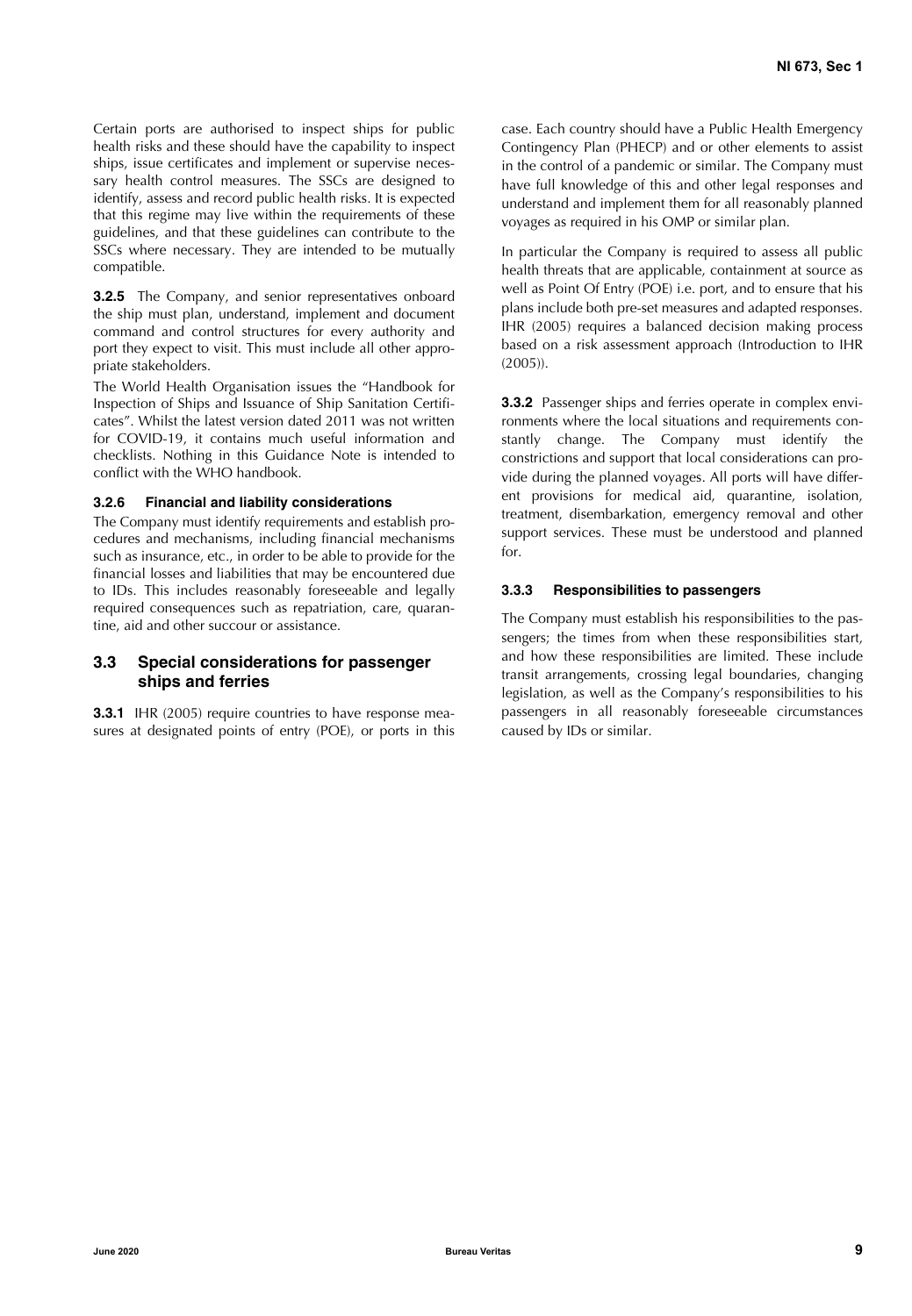# <span id="page-11-0"></span>**SECTION 2 PROCESS**

# <span id="page-11-1"></span>**1 Management and organisation / planning**

# <span id="page-11-2"></span>**1.1 Commitment and policy**

**1.1.1** The Company must establish top level commitment and policy towards COVID-19 and other infectious diseases as laid out in these guidelines.

# <span id="page-11-3"></span>**1.2 COVID-19 and other IDs within the Company SMS and ISM Code**

**1.2.1** This Guidance Note treats COVID-19 and other IDs as primarily a safety issue.

Therefore the requirements of this Guidance Note should be incorporated through SMS as the preferred vehicle for the implementation. Incorporation of requirements of this Guidance Note into another suitable documented system that meets the objectives, may be considered.

## <span id="page-11-4"></span>**1.3 Roles and responsibilities, replacements, incapacity, substitutes**

**1.3.1** Roles and responsibilities must be clearly established and understood by all. These must include legal responsibility and liability. These must be understood by the individuals involved and must be clearly outlined in their job description.

There needs to be documentary evidence that they have understood these roles and are competent to do so as applicable. An organogram or similar should be developed providing simple reference and outline.

The deputies and other actions in case of incapacitation and other substitute staff need to be clearly laid out and understood.

The roles of senior staff must be clear and accurate. Interdepartmental relationships and superiority must be clear. In particular, potentially conflicting roles such as Navigational Captain, Passenger Captain, Port Captain, Superintendent and all other roles used formally or informally must be identified and correctly assigned roles and responsibilities and conflicts removed. This includes the changing roles through port, at sea, in dock, under pilot, under way, and also under operating modes of the protection levels defined in this Guidance Note such as under quarantine and when external legal authorities are onboard.

# <span id="page-11-5"></span>**1.4 Risk assessment**

## **1.4.1 General**

A risk assessment must be performed identifying all the potential risks and their significant outcomes. These should include health and welfare, medical care, well-being and safety, social protection, environmental, legal, financial, and other liabilities. Prevention, mitigation and recovery strategies and results should be identified and measured. It is recommended that a familiar risk matrix be derived and that this be further considered in terms of analysing how risk may be reduced and mitigated on the matrix using such strategies.

Unless otherwise specified, all elements of these guidelines must be considered in the risk assessment along with other requirements the Company subscribes to and as may be identified during the risk assessment as applicable.

Although there are many things to consider, a core concept must be simplicity: "Complexity is the archenemy of emergency response" (IHR (2005)).

This risk assessment may be part of, in addition to, or may form the risk assessment provided for the SSC within IHR (2005). In any case, the relationships between the risk assessments and the implementation plans, the ISM Code / SMS and SSC must be identified and understood.

The output of the risk assessment will include the Outbreak Management Plan, Response Plan, Isolation Plans, or similar plan as one integrated document (the OMP) or as separate related documents. Their relations and interaction must be clearly specified. This Guidance Note refers to the OMP as one and all of these documents.

It is envisaged that the risk assessment and plans will use the protection and recovery levels, defined in Sec 1, [2.2.4], or similar in order to achieve the common core concepts of preparation, prevention, avoidance, reduction, mitigation and recovery, or however these common concepts are represented in the basic literature.

#### **1.4.2 Space assessment (critical spaces, at risk spaces, segregation, corridors, isolation, medical area enhancement, etc.)**

An assessment of spaces onboard the ship should be undertaken. This may identify many items as high risk areas which may require to be permanently closed at high protection levels, such as night clubs. It can also identify which places need to remain open and how they can be managed such as catering facilities.

The assessment should identify elements of the ship design which aid mitigation, such as medical areas. It can assess how other spaces can be converted into extended medical facilities and, for example, how the zoning of the ships can aid segregation or isolation and other such items. It should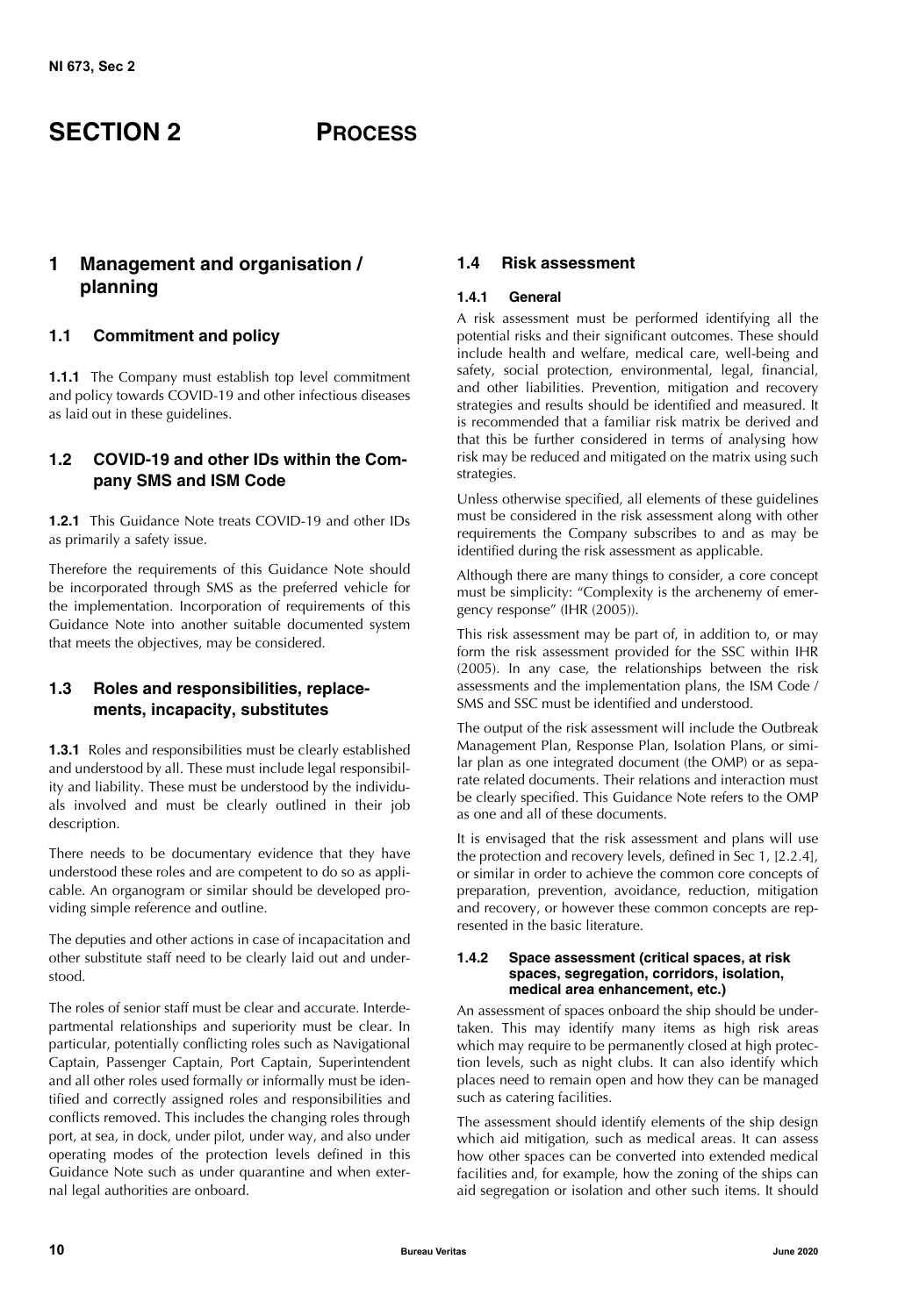also address the linkages between spaces and their function: how corridors can be used and the potential for one way systems or specialist corridors for medical use, etc.

Various defined types of space such as hospitality, retail, catering will need to be identified and have function specific requirements as laid out in other parts of this Guidance Note. Child care facilities will require particular attention since they are known reservoirs of infection but also critical welfare provisions.

The results of the above can be recorded in the OMP.

#### **1.4.3 Precautions at the ship medical facility and response spaces (isolation spaces, expanded medical spaces, etc.)**

Medical experts shall input to the risk assessment to advise on equipment and precautions to be provided and taken during the various protection levels and recovery. This includes extra space for expanded facilities and requirement for foreseen isolation spaces and segregation zones etc. This will also include personal protection and hygiene, sanitation and cleaning as well as PPE and safe behaviour in all such medical or isolation spaces etc.

HVAC requirements will need careful study and consideration given to features such as negative pressure, increased air changes, provision of outside air, filtration and Ultra Violet Germicidal Irradiation (UVGI) etc.

All relevant outcomes should be in the OMP or other appropriate document

#### **1.4.4 Crew changes**

The risk assessment will identify procedures for crew changes. Extensive information and guidance is available from IMO Circular Letter No.4204/Add.14 Dated 5 May 2020.

Interactions between crew and shore staff should be minimised during an outbreak and this includes considerations for visitors such as pilots, surveyors, PSC, provisions, agents, etc.

Further guidance is given in IMO Circular Letter N0.4204/Add.16 Dated 6 May 2020. This includes useful information on the hierarchy of controls; Eliminate, Reduce, Communicate, Control, PPE; which have relevant presence throughout these guidelines.

Note 1: References:

- IMO Circular Letter No.4204/Add.14 Dated 5 May 2020: Coronavirus (COVID-19) – Recommended framework of protocols for ensuring safe ship crew changes and travel during the coronavirus (COVID-19) pandemic
- IMO Circular Letter N0.4204/Add.16 Dated 6 May 2020: Coronavirus (COVID-19) – COVID-19 related guidelines for ensuring a safe shipboard interface between ship and shorebased personnel.

### **1.4.5 Prioritisation**

The risk assessment must identify conflicts of prioritisation. These will arise for instance due to legal requirements to practice evacuation and muster drills and actual emergencies. In a drill at a higher protection level, the risk of infection from the drill may outweigh the benefit from the drill. Similarly in an actual sinking, rapid evacuation will outweigh social distancing and other prevention measures etc. These will create not only conflicts of priority but tensions within required behaviour and legal frameworks.

These must be identified and prioritised. Where these priorities may cause legal or other tensions and conflicts these must be resolved in the OMP and other relevant documents and must be agreed in writing with the relevant stakeholders. Essential safety information and any agreements, particularly with authorities, must form part of the ISM Code by inclusion or direct reference.

#### <span id="page-12-0"></span>**1.5 Outbreak Management Plan (OMP)**

#### **1.5.1 General**

An output of the risk assessment and other relevant processes must be an Outbreak Management Plan (OMP) or similar plan such as a Response Plan or Preventative Measures Plan. OMP will include or be supported by various other plans and processes as outlined in this Guidance Note. Alternatively, such plans may take the place of a single OMP. Whatever the decided manner of implementation, the overall strategy of the plans and their relations must be laid out as part of the SMS or other suitable documented system established by Company in order to effectively manage the required safety aspects of COVID-19 and other IDs.

The OMP and / or other plans or processes must cover all elements of these guidelines within the scope necessary and agreed by the Company and at the required depth of detail identified by the Company in accordance with their obligations and required by them and other elements subscribed to.

Requirements for the OMP are laid out throughout this Guidance Note. References to the OMP include other plans that are intended to be similar to the OMP as given above.

The OMP, or similar plan, forms the foundation of the results of the planning for an outbreak and how to prepare, prevent, avoid, reduce, mitigate and recover from it. The OMP, or similar plan, gives the details of what to do during an outbreak and how to recover from it.

The OMP, or similar plan and documents should be created with simplicity in mind so they can be understood easily. They should cause minimum disruption.

The OMP, or similar plan must ensure full respect for the dignity, human rights and fundamental freedoms of persons.

#### **1.5.2 Laboratory testing**

During the risk assessment if laboratory sample testing is advised by medical expert availability and equipment to take the sample and transport it to the laboratory should be organized and available. The plans should foresee novel IDs and be flexible to be prepared to update procedures.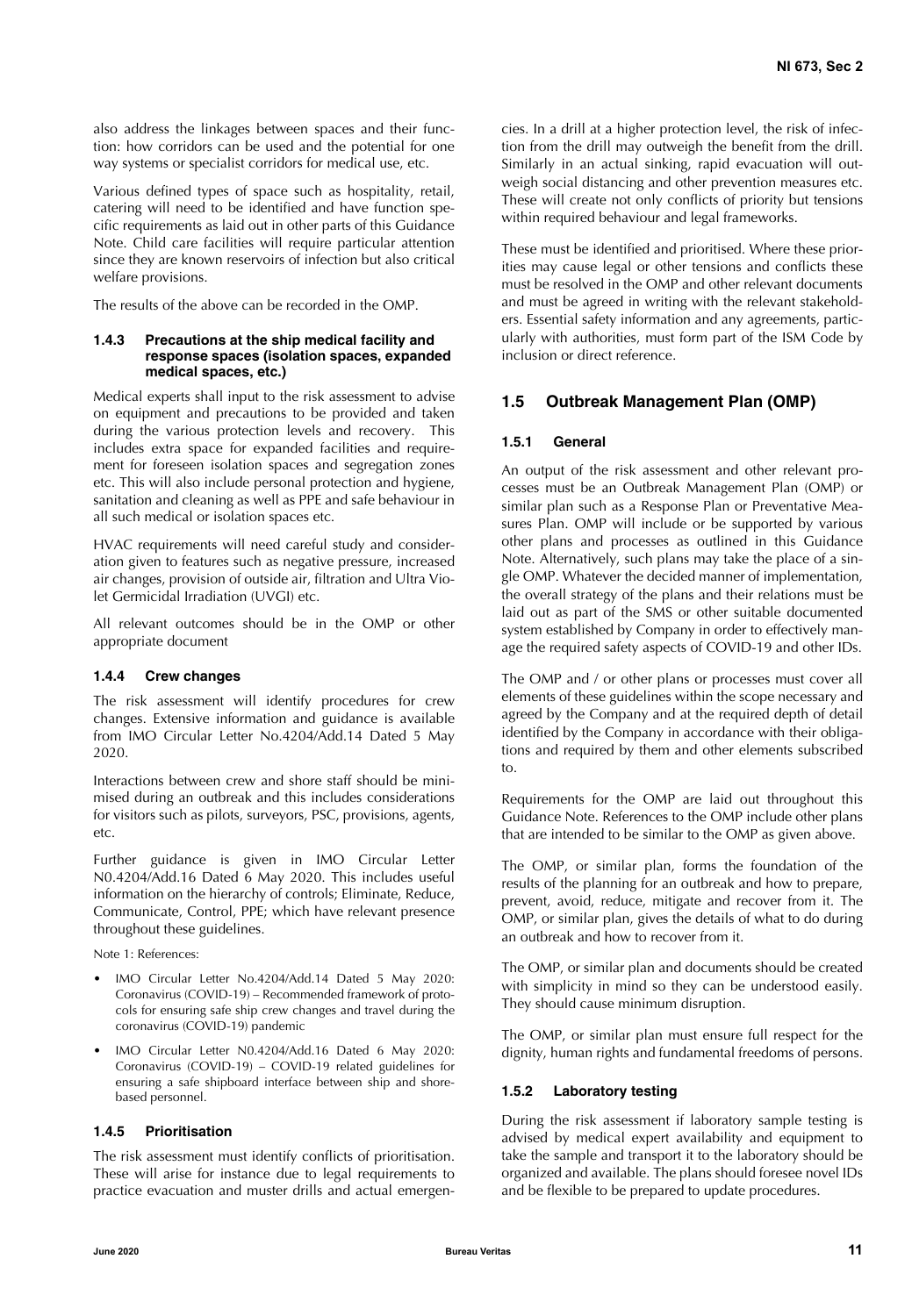### <span id="page-13-0"></span>**1.6 Organisation and operational process**

**1.6.1** The Company must document and implement organization and operational processes relevant to his operations. The relations between these must be clear. These must be reviewed and amended as necessary for COVID-19 and other IDs as decided by the Company. This should be evidenced through revision numbers (with reason for revision), through relevant communications and minutes of meetings etc. This may be separate and / or as part of the normal review process and must have top management involvement and evidence of decision making and implementation.

These should include measures to prepare, prevent, avoid, reduce, mitigate and recover from infections should be part of the risk management strategy and be properly represented in the Outbreak Management Plan.

The Company must ensure he has decision support and provide the right data to the right people to assist in their decision making.

Definitions, core phrases and keywords must be clearly laid out, used consistently and without conflict or confusing overlap.

Processes should recognise the difference between:

- strategic relationships (such as Ship's master or Company and authorities); normally when formulating or instigating a plan, and
- operational relationships (such as between the master and the crew); normally when implementing a plan.

This helps to understand how strategic and operational relationships effect each other.

All plans and processes must align and must be compatible with the expected local requirements for foreseen voyages. These should be verified with the local authorities as possible.

## <span id="page-13-1"></span>**1.7 Interdepartmental roles and responsibilities**

**1.7.1** Departments will have different roles and requirements which may conflict with others. Such potential conflicts should be identified in the risk assessment and managed carefully. Clear relative roles and responsibilities and hierarchies must be established, communicated and understood.

#### <span id="page-13-2"></span>**1.8 Preparedness plan / preventative plan to prevent infection**

**1.8.1** Measures at Protection level 1 should include plans to prevent infection and to be prepared. This includes training and guidance to crew on how to recognise signs and symptoms of COVID-19 and other IDs. This information should also be available as appropriate to the passengers.

Plans shall be developed based on proposed voyages and updated as necessary, to allow for immediate reporting of suspect or confirmed cases to the relevant authority. Such plans must identify and facilitate the easy communication between ship and authority to allow for decisions and actions to minimise the stay of the suspect case(s) onboard ship.

All attempts should be made to undertake quarantine ashore and to facilitate the shore authorities in achieving this.

Active surveillance and case finding should be considered in the risk assessment and implemented in relevant manners at the various protection levels and recovery. Results should be recorded.

Reporting and communication should be part of these plans.

The preparedness plans, or similar plan, may wish to utilise concepts of Integrated Vector Management (IVM) for the most efficient use of vector control for vector borne diseases. In a stepped implementation approach, concentrating on the first instance of COVID-19 recovery with direct human-to-human transmission, this may not be an initial priority, although concepts within the approach may be useful.

## <span id="page-13-3"></span>**1.9 Onboard work permits, licenses, travel permission, H&S plans and checklists**

**1.9.1** It is expected that many regulations and relevant guidance will call for specific permits and / or information forms for COVID-19 and other IDs. These should be identified and implemented in the relevant plans and procedures. Examples are: permits to board, travel exemption permits, medical details, cleaning logs, medical logs, licenses, public health passenger / crew location form, pre boarding questionnaire, etc.

Due care must be taken with private medical records and other documents containing sensitive or protected information.

These permits must link into their relevant place in the risk assessments and OMP as appropriate and should be used to demonstrate the risk reduction strategy. Guidance and training should be provided as to what is required and by whom.

The responsible person(s) for the documents should be clearly identified.

## <span id="page-13-4"></span>**1.10 Management of people with symptoms, tracking contacts**

**1.10.1** The risk assessment or other process should be used to identify how to manage actual or potential infections. The first point of defence is preventing people with symptoms from boarding and this should be part of the boarding or pre boarding process. If an infected person is on board the first plan should identify how to isolate and rapidly remove them but also how to identify, track and manage potential contacts if feasible.

Plans should be in place for management of worst case scenarios with both individual isolation plans and plans for isolating areas of the ship in mass infections. Crew must have information, training and knowledge to implement the Isolation Plan or similar plan.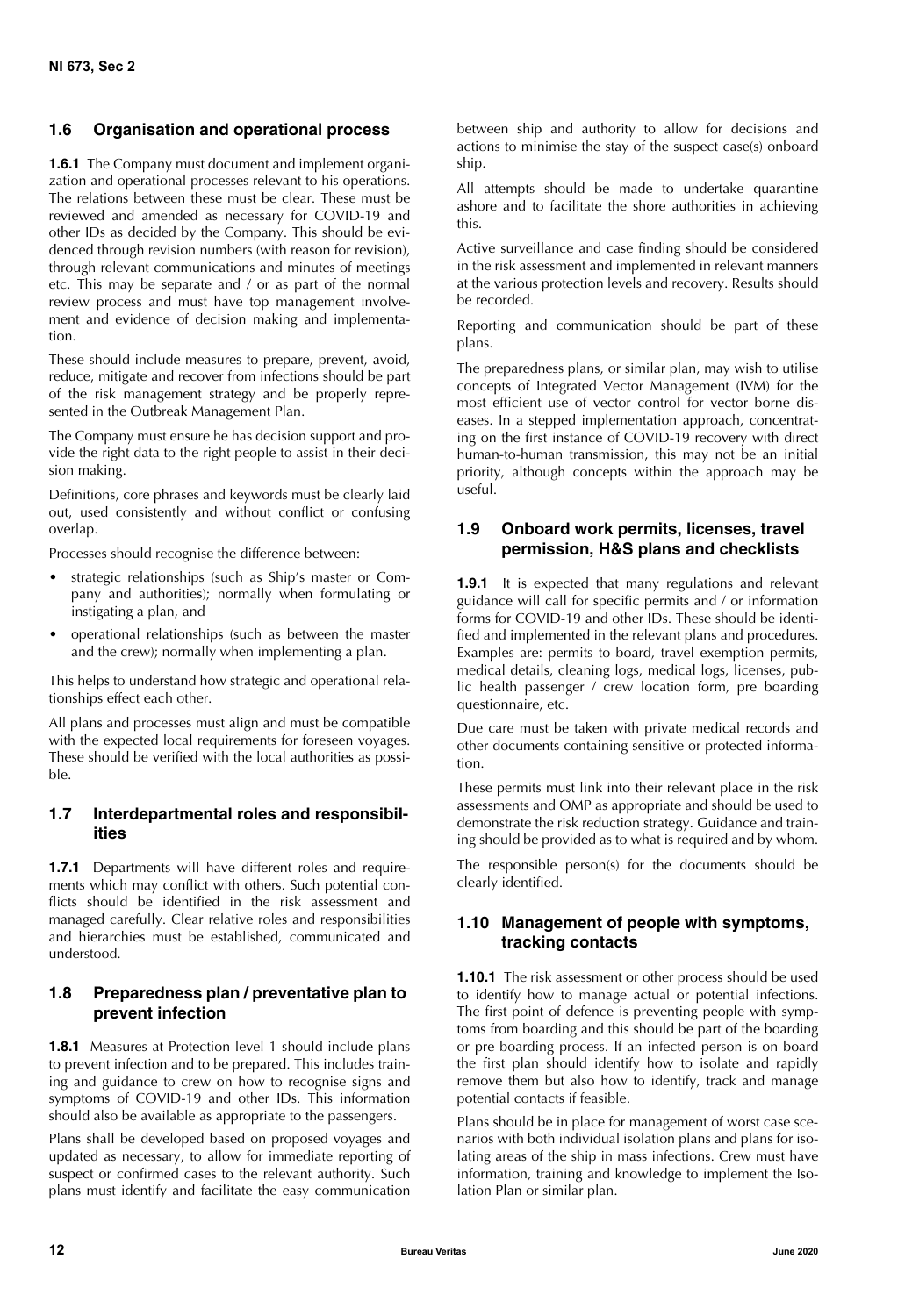Immediately after a suspect case is identified the plans and crew trained to implement them should assess all people onboard for their exposure and classify them as close contacts (high risk exposure) or casual contacts (low risk exposure). The OMP must explain the procedures and results. All contacts will be requested as a minimum to complete Passenger / Crew Locator Forms (PLFs).

If suspect cases are confirmed positive then EU Healthy gateways recommends all close contacts be quarantined ashore.

The EU Healthy Gateways document provides a useful flow diagram showing elements to consider and actions to be taken (See App 6).

### <span id="page-14-0"></span>**1.11 Schedules, team size assessment, working hours, etc.**

**1.11.1** The various protection levels will necessitate different numbers and rotations of staff as well as changes in schedules and working hours. These should be planned for during the risk assessment and included in the OMP. Such plans should reduce interactions, avoid unnecessary movements, and facilitate measure to reduce propagation of IDs.

Plans should assess the need for extra well-being, social care and other methods to identify and reduce stress and other potential issues caused by the foreseeable situations.

These plans will need to be reviewed regularly and be flexible during the higher protection levels and recovery.

#### <span id="page-14-1"></span>**1.12 Embarkation and disembarkation**

**1.12.1** Detailed plans for embarkation and disembarkation will be needed as identified in the risk assessment or similar. These may include pre-boarding quarantine and travel arrangements, documentation, permits etc. They should include actions to be taken at port arrival and through the port to gangway. It is expected that the embarkation procedures may be onboard the vessel. If so, people must never queue on gangways or similar for safety reasons. Checks for documents and symptoms may be identified and implemented. Arrangements for limited access, social distancing local hygiene points, PPE, etc. may be considered for the embarkation and disembarkation procedures.

The ticketing process may be a useful way of distributing and receiving information and for implementing pre-boarding restrictions. Such information may include emergency contacts, applicable medical history, allergies and adverse drug responses, etc., and processes must be in place to ensure this information is confidential and protected but also available quickly to people who need it.

The requirements of each port on foreseeable voyages should be ascertained and implemented.

Authorities or the Company may require Passenger / Crew Locator Forms on embarkation and disembarkation. These can contain various information – the exact contents should be decided allowing for the various expectations of the authorities.

Health checks and screening may be required for any movement situation.

Port arrival will be particularly difficult since large numbers of people will attempt to queue to disembark and this should be identified in the risk assessment and planned for.

Luggage handling and other onboard / removal activities should be assessed for chance of infection and mitigation and prevention strategies devised such as cleaning or temporary holding. Temporary holding may be less effective since infection survival times on various surfaces may be found to be long, and people's wait for their items required to be short.

Note 1: An example of potential pre-embarkation strategy is provided in App 3.

#### <span id="page-14-2"></span>**1.13 Hospitality, restaurant and retail facilities**

**1.13.1** The risk assessment should identify and manage risks due to restaurant services, retail, amenity services, cleaning services, cabin services and other such services for both passengers and crew.

The Company may wish to implement his own version of a Hazard Analysis Critical Control Point (HACCP) system to help him in managing his food supply chain.

The vessel is expected to have a Food Safety Plan or similar plan including hygiene or similar and these should input to, and be influenced by the risk assessment and the HACCP (if done). Similarly the vessel is expected to have a Food Safety Training Programme; to be treated in the same way.

Catering services should have detailed plans and instructions in the OMP including elements such as staggered mealtimes, relative risks of self-service buffet vs table service or other alternative, infection through food and culinary items, drinks, surfaces etc.

Retail services and outlets should have detailed plans and instructions in the OMP, including maximum occupancy, queuing for entry, signage, social distancing, one way systems, contactless payment, hygiene and cleaning practices, information for customers,

All cabin services will need assessing for infective risks and prevention and mitigation strategies devised. For example, laundry, food service utensils and wastes from cabins of suspect cases and contacts should be handled as infectious. Staff engaged in these activities must be trained and be provided with PPE accordingly, and well as equipment for the safe handling of items prone to be infected.

The provision of water onboard ship should be included in the risk assessment and the vessel is expected to have a Water Safety Plan or similar plan which is often based on the WHO Guidelines for Drinking Water Quality (GDWQ), this should be updated as necessary.

All the above will need to be assessed for both the people receiving the services and the people delivering them.

Necessary outputs will be in the OMP, the Food Safety Plan and other related documents and plans.

#### <span id="page-14-3"></span>**1.14 Periodical review of OMP**

**1.14.1** The risk assessment and OMP developed as the outcome of the risk assessment should be subject to regular review performed by the Company.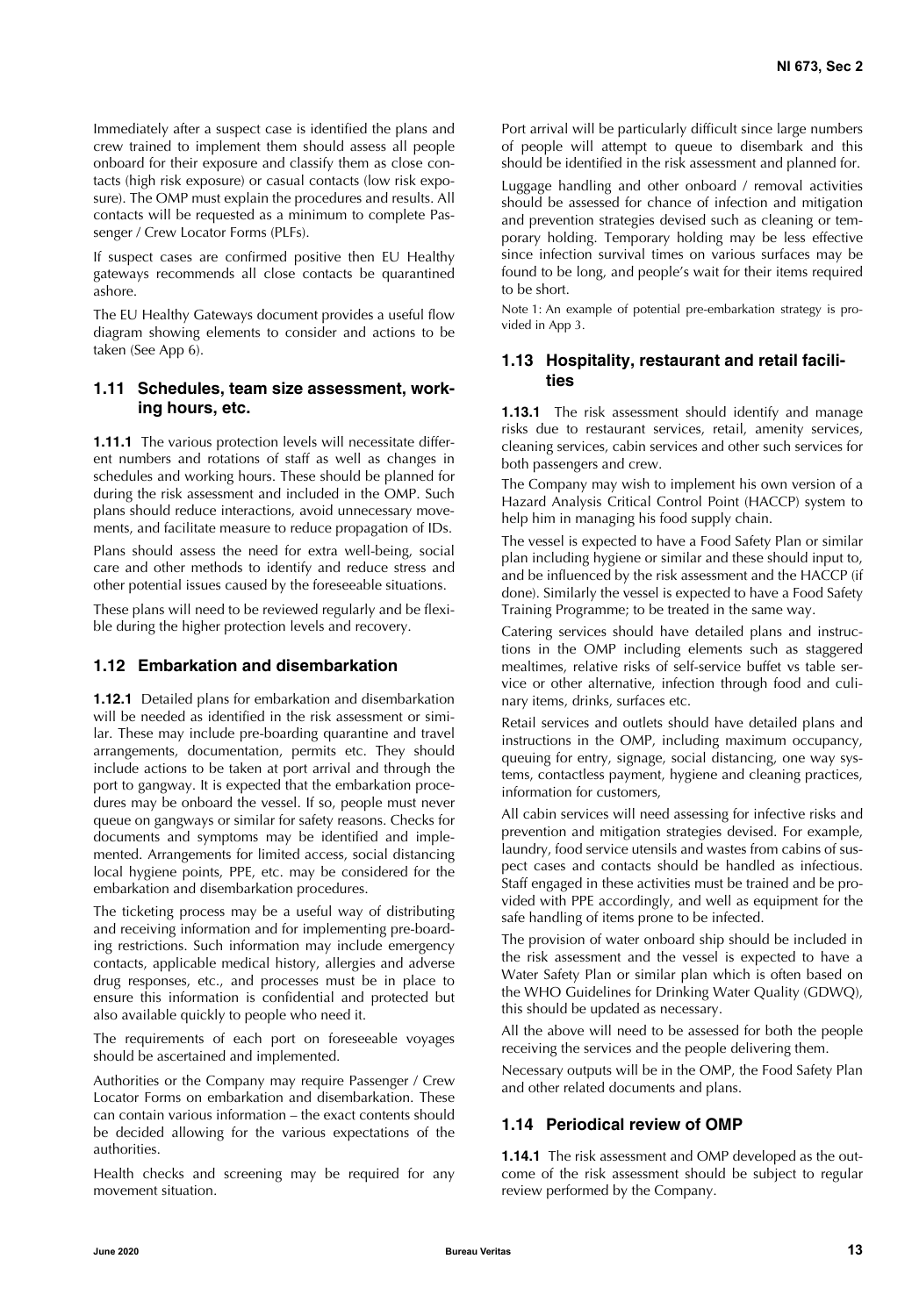# <span id="page-15-0"></span>**1.15 Development, verification and evaluation, review**

**1.15.1** Based on the risk assessment, measurement systems are to be developed and included in the OMP or other relevant documents. These are to include verification and evaluation techniques.

The results of such monitoring are to be recorded and reviewed.

The risk assessment and related outputs such as OMP and other related documents are to be subject to regular review at suitable level as identified in the risk assessment and by the Company at least annually.

# <span id="page-15-1"></span>**1.16 Records and documentation**

**1.16.1** The Company must devise a strategy for producing and retaining documents relevant to COVID-19 and other IDs and the findings of the risk assessment and the implementation, testing, measuring and reviewing processes in the OMP and similar plan.

The strategy must account for the protection of personal data and for the confidentiality of medical records and other data management issues.

The strategy should account for responsibility, proper retention, availability, searching, duplication and both short and long term storage.

The medical log should record relevant information as identified in the risk assessment and laid out in the OMP.

Examples of documents, with example responsibilities and retention periods are given for information in App 1.

# <span id="page-15-2"></span>**1.17 Communication, updates, with shore, with authorities, reporting, etc.**

**1.17.1** The information in the risk assessment and plans etc. must be efficiently communicated to all stakeholders as applicable. This should be done using all adequate communication techniques. The information should be concise and easy to understand for the intended recipient. It will include relevant training and practice for all stakeholders as applicable.

Communication plans or similar plan must identify and clarify the required intercommunications between the ship and the shore. This includes between the ship and the Company's staff onshore and between the ship and authorities on land or sea. Communication should be controlled, and clear responsibilities laid out.

The Company must identify effective mechanisms for multiagency communication, coordination and information sharing including operational and liaison links with public health authorities and other stakeholders such as port authorities and port operators.

Communication plans must identify the information to be communicated to the crew and passengers. They must identify suitable means of communication and ensure they are implemented effectively.

All reporting requirements and responsibilities must be identified and included in the appropriate plan.

# <span id="page-15-3"></span>**2 Knowledge**

# <span id="page-15-4"></span>**2.1 Identification, implementation and compliance with legal requirements and other items**

**2.1.1** The Company must identify all relevant legal requirements both National and International. This must include as a minimum Flag State requirements, international requirements (such as IMO conventions), National requirement of the flag state of the ship and the requirements of the national laws of the intended ports of call a suitable time in the future but not less than one month or the present scheduled voyage if longer. Relevant laws relating to passenger and crew nationality must be identified as well as any relevant International or national employment law for crew and Company's staff.

It is recommended that some form of legal register is established and that the Company subscribe to a recognised provider of such information. It is an inherent requirement that the Company be aware of ongoing risks and affairs which may affect the safety and wellbeing of the people on his ships and therefore he must subscribe or otherwise be aware of relevant publications and information as should be identified in the risk assessment or similar.

The Company must plan and document how he will implement the results of these studies and he must ensure it is communicated to the relevant people and that they have the relevant training, knowledge and competence. This extends to anyone involved in the ship who pays for services or undertakes any activities related to the ship which the Company can exert influence over.

The Company must review, confirm and demonstrate compliance as required.

The risk assessment is a useful tool in this process, but in any case the results must be incorporated into relevant statutory documents such as instructions and procedures related to ISM Code and SOLAS and cascaded and implemented in other documents such as the OMP and other plans and procedures as necessary.

# <span id="page-15-5"></span>**2.2 Information**

**2.2.1** Essential, relevant and useful information should be kept in sensible places and made readily available to those who would benefit from them or must have access to them. The relevant information relating to COVID-19 and other IDs should be identified during the risk assessment and then discovered, kept, displayed and made available as set out in the OMP.

Pre-travel information: The Company should establish processes to identify, communicate and update pretravel information for both passengers and crew. This should be communicated using effective general means such as websites and newsletters but also directly to assigned crew and ticketed passengers. Final updates should be provided immediately before travel and at the port terminals.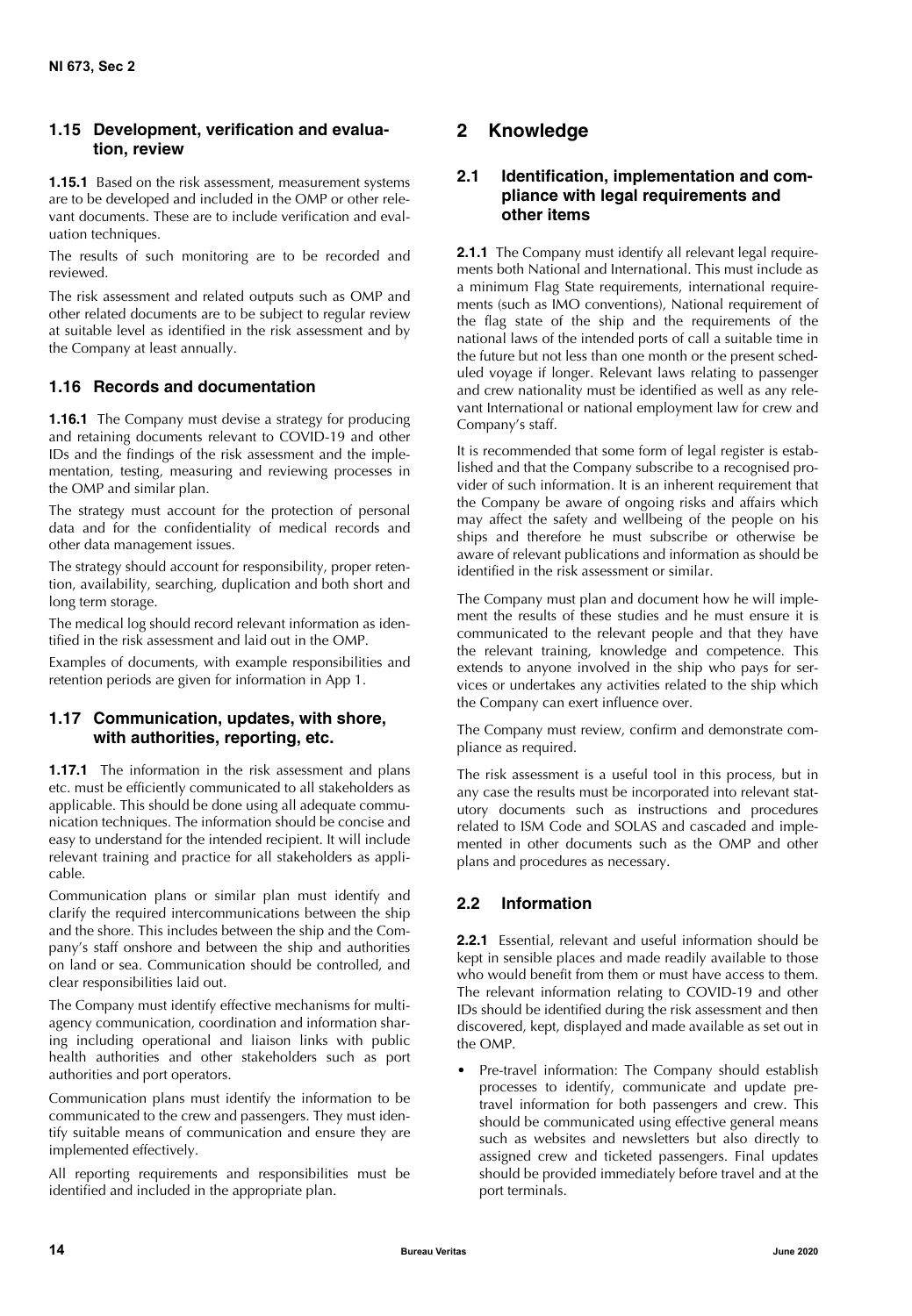• Essential health and safety information, properly updated should be available in the port and immediately on arriving onboard, and be maintained at prominent public spaces as necessary.

The information, its communication and updating will change for the various protection levels and recovery and will be laid out in the OMP or similar plan.

## <span id="page-16-0"></span>**2.3 Competency, training, resources and awareness**

**2.3.1** Procedures must be in place to identify the core competencies relative to the roles and responsibilities identified. All relevant staff must be assessed against these competencies and a Training Needs Assessment (TNA) or similar performed.

All essential competencies must be fulfilled by relevant identified competent resources before operations commence or restart.

Where training needs are identified they are to be properly prioritised, and those which are critical for the role or responsibility must be provided before fulfilling the role. Lesser needs may be prioritised accordingly.

Resources should achieve competency through a framework that recognises academic knowledge, on the job training, mentoring, study (remote and direct), work experience and other normal methods. These should be reviewed regularly and form part of regular staff assessments.

All legal requirements for training and identifying and achieving competency must be identified and achieved and documented suitably.

The essential knowledge for passengers and other visitors should be identified and communicated to them in a simple manner for them to understand. This will be through leaflets, posters, guides, emails, web pages, human instruction, musters, drills, demonstrations, etc.

The Company should identify and implement methods to raise the education, training and awareness of the crew in matters such as COVID-19 and other IDs.

# <span id="page-16-1"></span>**3 Medical competency**

## <span id="page-16-2"></span>**3.1 General**

**3.1.1** The Company should have in place a process for identifying his requirement for relevant medical competency. Depending on operational factors and other elements identified in the risk assessment, this maybe be sub contracted, land based or onboard staff, or a combination. These resources should advise on the medical requirements onboard. This advice should include all elements of relevant items such as physical provisions of space and equipment, medicines, staff and relevant medical protocols. Such advice will also be pertinent to, and change according to the protection levels and recovery. The people assigned medically competent roles will be involved in, and inform processes such as the risk assessment, the OMP and other relevant processes.

# <span id="page-16-3"></span>**4 Protection of people and wellbeing**

## <span id="page-16-4"></span>**4.1 General**

**4.1.1** The risk assessment or similar process must identify and establish suitable processes for the protection of people onboard the ship. These should be implemented in the OMP or other suitable plan or document. Indicative items are listed here as a handy non-exhaustive reference, although most are included elsewhere in the Guidance Note:

- processes for suspected infected people
- assessment of onward transmission likelihood
- protection during transportation
- avoid / reduce gatherings / meetings
- schedule working hours to reduce interactions
- limit size of teams and gatherings of passengers
- understand and identify symptoms
- limit contact
- isolate suspects and contacts
- early removal of suspect (and contacts)

The above items should be documented, measurable and demonstrated during recovery and preparation and reviewed regularly.

# <span id="page-16-5"></span>**4.2 Provisions and waste handling, deliveries, bunkers, luggage handling**

**4.2.1** The risk assessment should identify and plan for risks involved in transporting stores, bunkers, wastes, garbage, etc. to and from the vessel.

Interaction between staff on shore and aboard ship should be minimised. The potential for contamination of stores should be addressed and managed.

Items which need to be handled as medical or infectious waste at differing protection levels and recovery are to be identified and managed accordingly.

## <span id="page-16-6"></span>**4.3 Transport arrangements**

**4.3.1** Where crew travel to and from the vessel, either at shift handover or for longer periods, the risks of these operations and movement should be identified in the risk assessment and measures put in place to prepare, prevent, reduce, avoid, mitigate and recover from risks accordingly.

## <span id="page-16-7"></span>**4.4 Cleaning and sanitation, including leisure activities**

**4.4.1** All requirements at all protection levels and recovery must be identified in the risk assessment and results incorporated in the OMP or similar plan.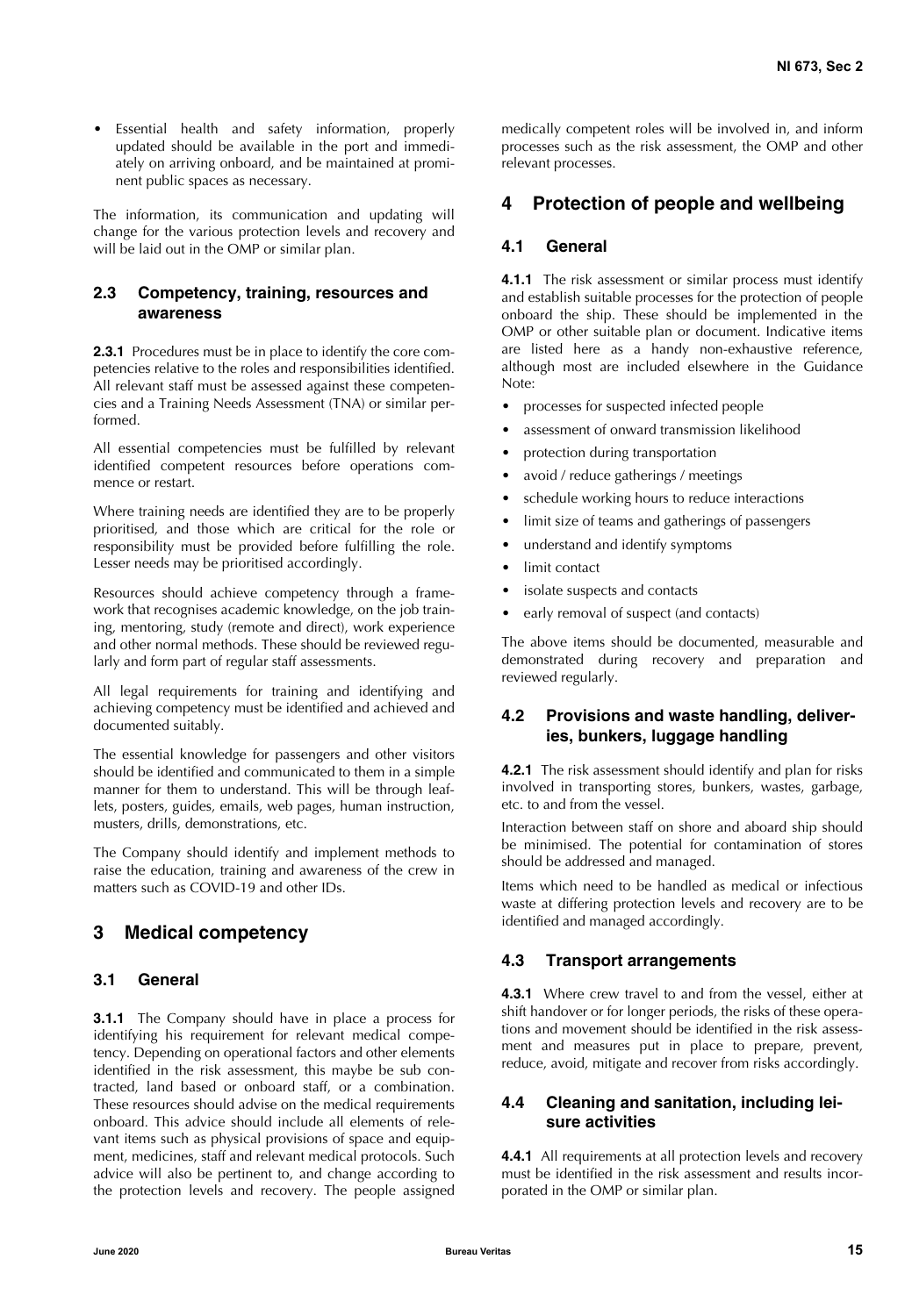# <span id="page-17-0"></span>**5 Equipment**

# <span id="page-17-1"></span>**5.1 General**

**5.1.1** The ability of any equipment to perform as expected may be compromised by activities and requirements to avoid or recover from infection. Such adverse effects on equipment should be identified as necessary in the risk assessment and mitigated and managed as relevant. These effects and measures should be listed and explained in the OMP. Examples are where machinery may require people to be in close proximity to operate, and mitigation strategies may be to increase the amount of equipment or to provide remote controls. Cleaning of equipment after use, or ongoing cleaning regime when in constant use must be identified and managed.

Equipment which is not essential and which leads to grouping may need to be identified and removed / turned off, or access restricted. Such as drinking machines.

Sanitary equipment and spaces may need signage and other information to ensure it is available and used in an effective way to reduce or control infection, for example limited entry to toilets, social distance markings, instructions to close seat before flushing, etc.

Medical equipment should be provided in accordance with national or international law and other guidelines and as assessed by competent medical staff. Specific sampling equipment and transport media shall be identified and supplied.

**5.1.2** Safety equipment and all equipment for the navigation and essential operation of the ship will need particular care and attention to detail. Where essential equipment is in constant use and cannot be duplicated or distanced, then effective cleaning regimes or prophylactic systems can be considered.

**5.1.3** Provision of lifesaving equipment will show that under consideration of distancing protocols the requirements of distance and evacuation capacity cannot both be met with existing arrangements. This will also be identified under "prioritisation". Whatever solutions are met, if the full provisions of a requirement cannot be met, then this is to be agreed with the responsible element. Where this is, for example, a legal requirement under SOLAS, then agreement must be reached with all relevant authorities and recorded appropriately and be documented within the ISM Code.

If the decision is made not to increase the capacity of lifesaving equipment, and therefore distancing and other protocols can be seen to be reduced during an emergency at a higher protection level, then it is strongly recommended that this foreseeable event be agreed in advance with the relevant authorities and documented appropriately.

It may be that a vessel operates at such reduced capacity during a crisis that the lifesaving equipment can function for both critical considerations, in which case it is recommended that maximum capacity be agreed and recorded.

# <span id="page-17-2"></span>**6 Personal protective equipment (PPE)**

# <span id="page-17-3"></span>**6.1 Supply and availabilty**

**6.1.1** The risk assessment or other process must identify the relevant PPE to be provided or available to the ship for all protection levels and for how to re-supply ship if required. This is to include PPE for medical staff, people infected and people to be protected as well as visitors and also to allow for the potential for long quarantine and other foreseeable events.

This should also include masks, gloves, gowns, eye / face protection, biohazard waste bags, disinfectant wipes, cleaning and hygiene products, sanitizers and washes, etc., both permanent (protection level 1) and temporary for higher protection levels and recovery. It should also take into account the potential for increasing medical facilities.

All such equipment should have identified expiry dates, storage conditions and other items that affect its effectiveness and there should be a procedure or checklist to monitor this on a determined basis.

All users of PPE must be knowledgeable and competent in its use and trained as appropriate.

Note 1: Direct and further information links can be found in IMO Circular Letter No.4204/Add.15 Dated 6 May 2020; Coronavirus (COVID-19) – Personal Protective Equipment

# <span id="page-17-4"></span>**7 Social Distancing (SD)**

# <span id="page-17-5"></span>**7.1 SD strategy**

**7.1.1** The risk assessment or other process must identify the social distancing strategy throughout the ship, its operations and protection levels.

**7.1.2** Indicative items are listed here as a handy nonexhaustive reference, although most are included elsewhere in the Guidance Note:

- SD should not impair emergency procedures
- SD for crew members should not impair the operation of essential items
- social distances are displayed and oral / written instructions known
- traffic flow is managed (one way systems, etc.)
- soft segregation is used (tape or other markings)
- spaces and access routes have maximum capacities known and marked
- additional physical barriers are installed
- specific tasks which are interfered with by SD are identified and specific solutions found and known
- signage for SD does not interfere with safety or other signs
- sign "overload" is avoided
- regular SD public announcements are made
- SD is used for seat occupancy and other methods (empty seats, family ticket allocation, etc.)
- SD is explained, illustrated and marked in essential public spaces and crew areas
- retail outlets are SD controlled
- waiting is reduced and queuing areas are marked for SD and may have temporary physical barriers.

The above items should be documented, measurable and demonstrated during recovery and preparation and reviewed regularly.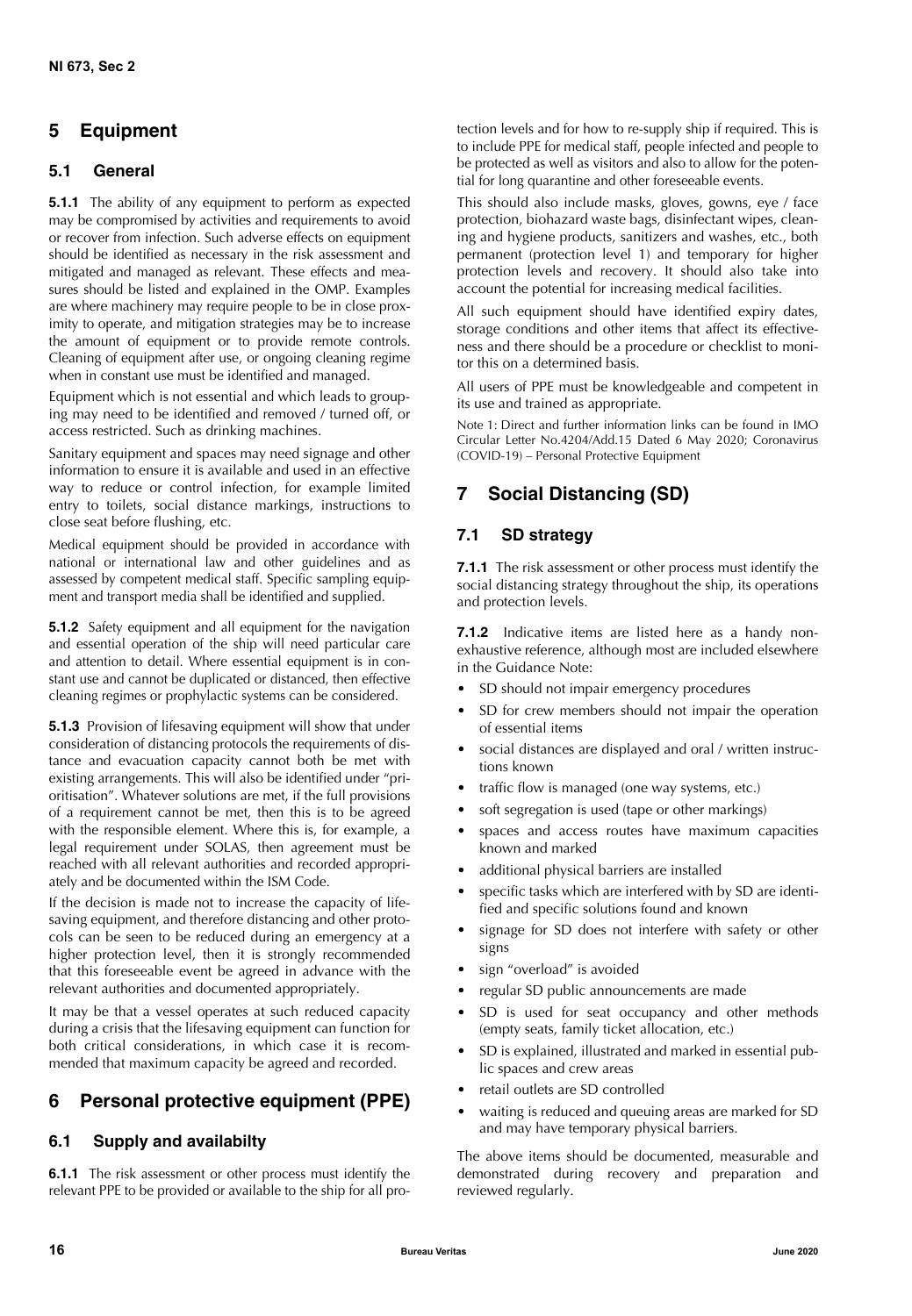# <span id="page-18-1"></span><span id="page-18-0"></span>**1 Management**

#### <span id="page-18-2"></span>**1.1 General**

**1.1.1** The knowledge, training, resources and competency, protection, communication, care, well-being, management and other items to be considered for the people onboard the ship and visiting must be addressed in the risk assessment. These details are mainly listed within this Section.

As well as conceptual replacement of key personnel in terms of roles and responsibilities, the need to evacuate any or large number of people for reasons ranging from able bodied but must leave in a hurry (pilot by tender or VIP by helicopter), through to a medical emergency of an infected person possibly to be removed whilst intubated by medical helicopter must be identified in detail in the risk assessment and implemented in the OMP.

Consideration may be given to identifying crew shift times such that they coincide with distinct passenger groups or areas and thus avoid onward transmission through excessive mingling.

## <span id="page-18-3"></span>**2 Knowledge and communication**

#### <span id="page-18-4"></span>**2.1 General**

**2.1.1** As well as being trained and competent, the Company must have plans and methods to communicate changes to strategy and to introduce or reinforce key elements of the OMP or similar plan.

**2.1.2** All elements of the OMP must be communicated through effective mediums to the people they apply to, and there should be measures to ensure these communications are reasonably understood.

#### **2.1.3 Non exhaustive additional elements**

- Emergency team ashore contacts are known and communicated to relevant people
- Procedures exist for the safe and sensitive exclusion of people with symptoms by ships crew especially at embarkation, taking into account the person's dignity, rights and their safety and that of the surrounding people
- Necessary communication of COVID-19 and other IDs is fast and effective
- Information desks etc are available to explain Company policy and measures established
- For passenger ships, a certain level of central available information is available for possibly symptomatic or worried passengers, relative to the protection level.

The above items should be documented, measurable and demonstrated during recovery and preparation and reviewed regularly.

# <span id="page-18-5"></span>**3 Training, resources and competency**

#### <span id="page-18-6"></span>**3.1 General**

**3.1.1** Crew members must have been trained on all aspects of COVID-19 and other IDs as relative to their job and their role profile within the "roles and responsibility" identified and assigned.

**3.1.2** Any crew member displaying symptoms should be competent to self-identify and there should be measures for others to identify in case he fails to do so. Having been so identified the crew member should not start or continue work, he should remove or isolate and he should be adequately replaced during "sick leave". All such measures will be planned and explained in detail in the OMP or similar plan and properly communicated and understood by the crew.

**3.1.3** Similar measures and concerns relative to passengers will also be identified in the risk assessment and implemented in the OMP or similar plan. The Company should consider contengency plans etc.

**3.1.4** The same considerations apply to all other visitors to the ship, external suppliers and contractors as applicable.

**3.1.5** The impact of elements such as social distancing on essential training, drills, musters, etc. have been identified and suitable solutions agreed between stakeholders, documented and implemented.

# <span id="page-18-7"></span>**4 Personal Hygiene**

#### <span id="page-18-8"></span>**4.1 Hand washing procedures and instructions**

**4.1.1** Hand washing procedures are established for all crew and their roles and for passengers.

**4.1.2** Hand washing instructions are posted in relevant areas with reminders in suitable locations

**4.1.3** Suitable soaps and washes are available in all sanitary spaces and at suitable locations throughout the ship depending on protection level and recovery.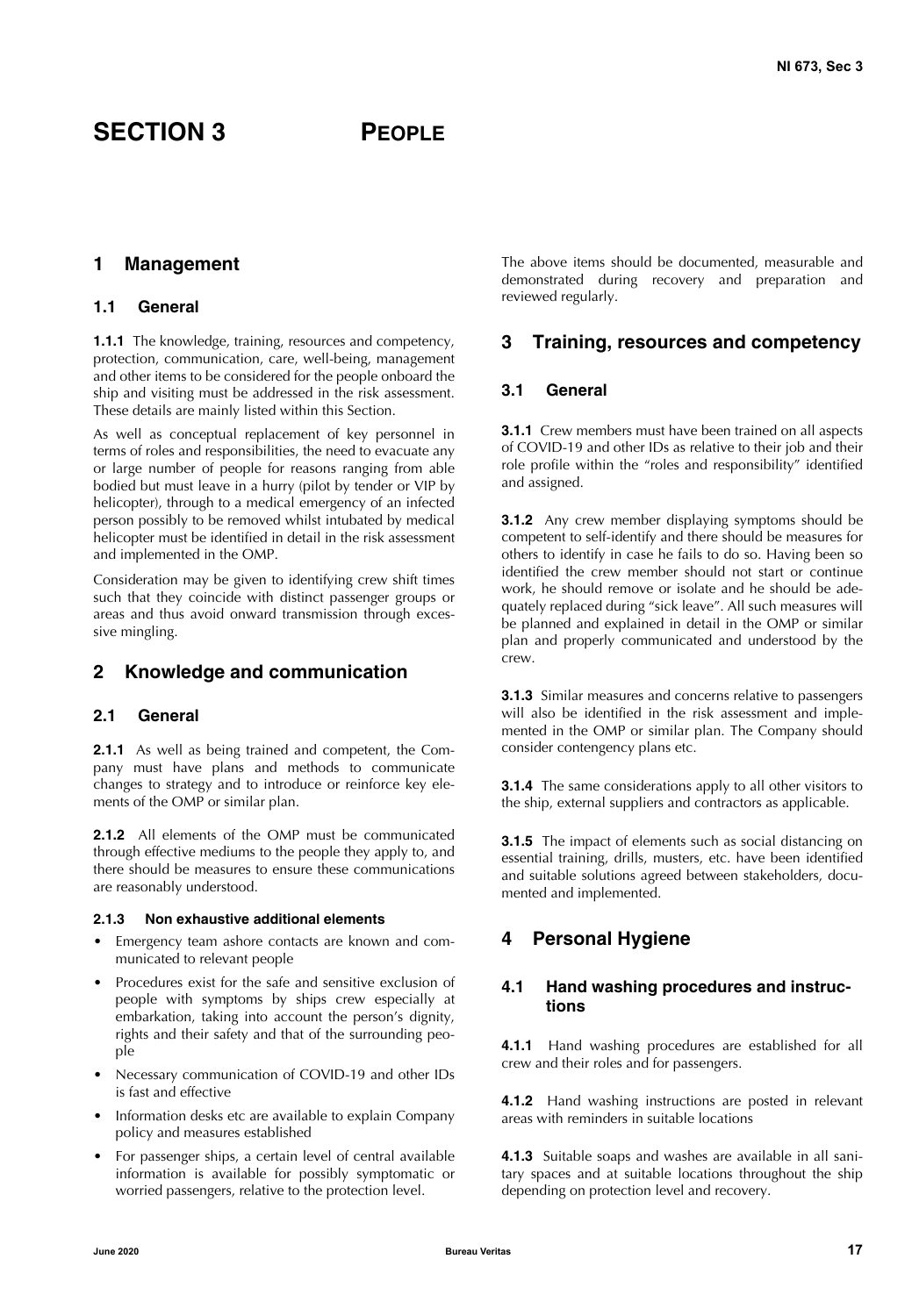# <span id="page-19-0"></span>**5 Personal protective equipment (PPE)**

# <span id="page-19-1"></span>**5.1 General**

**5.1.1** All requirements for personal PPE in public spaces and workspaces have been identified, are effectively communicated and enforced as necessary whist respecting the rights and dignity of people.

Note 1: Many spaces will be work space for crew and public place for passenger – requirements may vary inside a space.

**5.1.2** The above is identified and applied for visitors and other transient people including pilots, surveyors, superintendents, PSC, shore staff etc.

**5.1.3** In relevant places such as retail outlets and catering facilities, additional PPE such as gloves, masks and hand rubs are identified and available. The requirements for use of such specific PPE in specific places should be posted before the entrance and throughout the space

# <span id="page-19-2"></span>**6 Social distancing**

## <span id="page-19-3"></span>**6.1 General**

**6.1.1** Onboard transport facilities such as tenders and helicopters, and leisure facilities such as inflatables, have been assessed for risk of infection and suitable capacity restrictions, social distancing and cleaning have been identified and implemented.

# <span id="page-19-4"></span>**7 Transport arrangements**

## <span id="page-19-5"></span>**7.1 General**

**7.1.1** Where crew travel to and from the vessel, either at shift handover or for longer periods, the risks of these operations and movement should be identified in the risk assessment and measures put in place to prepare, prevent, reduce, avoid, mitigate and recover from risks accordingly.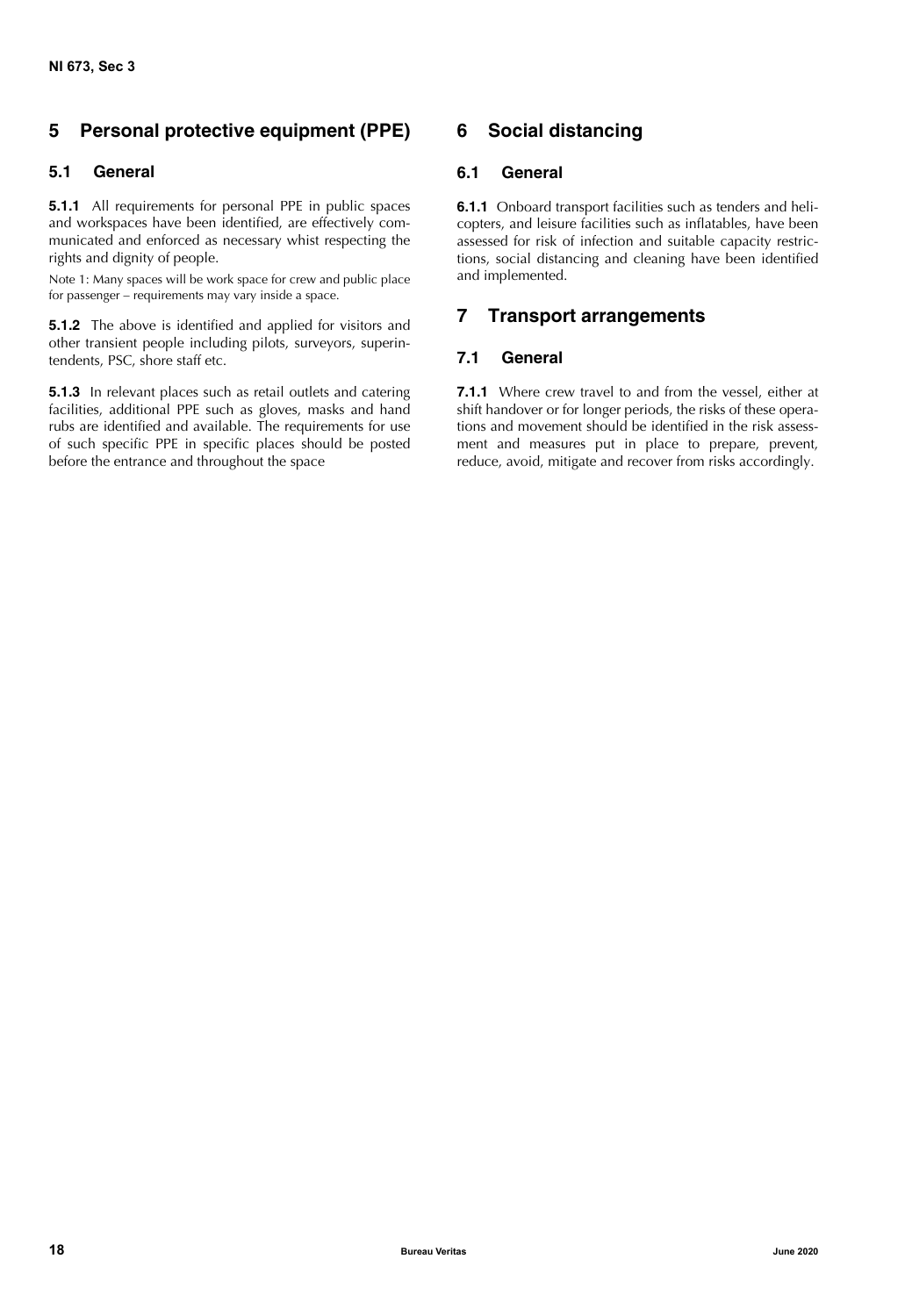# <span id="page-20-0"></span>**SECTION 4 FACILITIES**

## <span id="page-20-1"></span>**1 Management**

#### <span id="page-20-2"></span>**1.1 General**

**1.1.1** Relevant procedures and checklists have been provided and are understood for every facility and person responsible or using the facility.

**1.1.2** Each facility has been included in the risk assessment and space assessment or equivalent and other processes and its particular requirements are documented and implemented as necessary.

**1.1.3** Access and occupation limits (or closure) and other related elements are identified and included in OMP or similar plan.

**1.1.4** All logistics, stores, wastes, and their safe transfer and movement have been identified and included in the OMP.

**1.1.5** Tests and other controls for normal operation, such as chlorine levels in spas and pools, are identified and managed. Any additional tests, such as surface contamination or waste contamination by IDs, has been identified and implemented in the OMP.

**1.1.6** Where it may be beneficial to do bulk testing for contamination, such as wastes, this has been identified and implemented in the OMP.

#### <span id="page-20-3"></span>**1.2 Cargo holds**

**1.2.1** Cargoes and cargo hold operations should be considered as part of the risk assessment. Non-essential ship / shore contact should be minimised and potential cross contamination identified and avoided and mitigated e.g. by cleaning and sanitisation.

## <span id="page-20-4"></span>**2 Protection of People**

### <span id="page-20-5"></span>**2.1 Protection of people under higher protection levels**

**2.1.1** Under higher protection levels, areas which are still required for wellbeing such as recreational facilities, leisure areas or outside exercise areas have been identified and managed appropriately in the OMP. Such measures may include controlled and staggered access, distancing inside, ventilation and cleaning, regular sanitation, etc.

**2.1.2** Under higher protection levels, physical transactions should be identified and limited in the OMP, and other options considered e.g. contactless payment, protective screens, etc.

# <span id="page-20-6"></span>**3 Equipment**

#### <span id="page-20-7"></span>**3.1 Heating, ventilation and air conditioning (HVAC)**

**3.1.1** HVAC is an extremely complex system in an infectious protection environment. As such it must be robustly addressed in the risk assessment and implemented within the OMP or similar plan. It is likely to be necessary to have a separate HVAC strategy. Many authorities already have legal requirements for items such as Legionnaire's disease and these must be identified and implemented when in scope.

**3.1.2** HVAC systems are likely to come under increased scrutiny in the future fight against IDs and the Company must ensure he is up to date with developments and can understand how to manage his existing HVAC system in line with future developments. This is not necessarily a requirement for ongoing expensive upgrade and replacement, but rather an understanding of how future designs seek to reduce risk and how such concepts may influence existing designs.

**3.1.3** Consideration must be given to the flow paths in the HVAC system and all reasonable measures to resist propagation along the system should be taken such as regular venting opportunities, introduction of clean air, reduced or cancelled recirculation, and the potential to upgrade and increase filtration at reasonable cost.

**3.1.4** Care must be taken that areas designed to be isolated are suitably addressed in the HVAC risk assessment. Such details should be in the OMP or HVAC strategy.

**3.1.5** It is strongly recommended that an expert in the potential for infectious disease propagation in HVAC systems be engaged during the risk assessment process.

#### <span id="page-20-8"></span>**3.2 Other equipment**

**3.2.1** Sneeze guards and similar protection provided on food bars and such items.

**3.2.2** Concentration of disinfectant in water is identified for correct treatment and level and is monitored and maintained in those recommended limits.

# <span id="page-20-9"></span>**4 Personal protective equipment (PPE)**

#### <span id="page-20-10"></span>**4.1 General**

**4.1.1** Each facility should have had its own requirements for PPE addressed and identified as part of the risk assessment and be included in the OMP.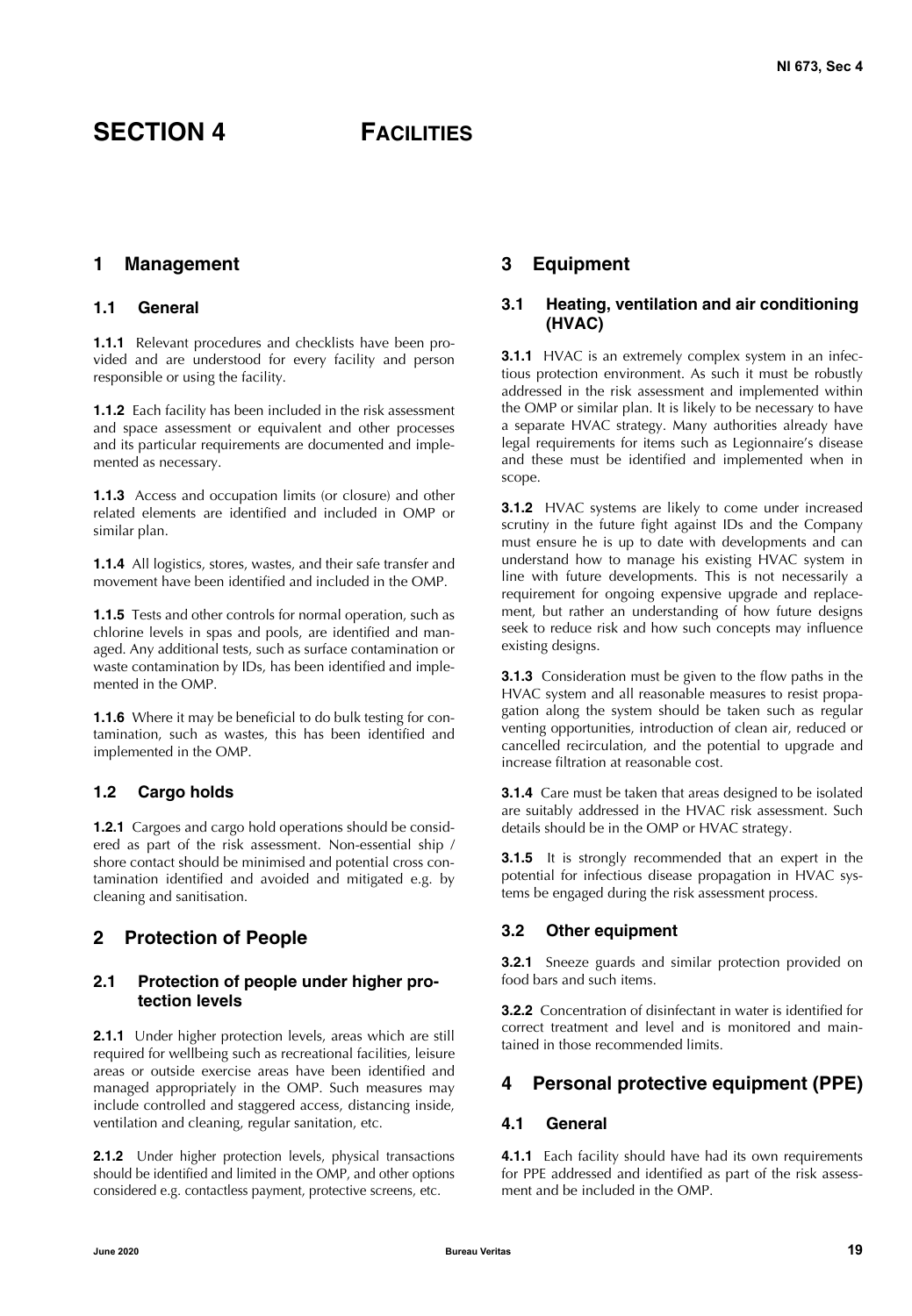**4.1.2** For distributed equipment such as sanitary dispensers intended for ready use, there should be a basic implementation concept in order to better understand the distribution. Thus, for example, under normal protection levels, a limited number of hand cleaner dispensers may be in permanent place around the ship, but other dispensers will be available in the stores and their intended location under different protection levels identified such that they can be easily installed.

**4.1.3** It is useful for crew and passengers if the distribution strategy is simple, for example every deck stairwell during protection level 2, every other deck during protection level 1. No cabin should be more than X m from a dispenser (this will normally be half the typical corridor length, or fire zone length or other inherent segregation).

# <span id="page-21-0"></span>**5 Social Distancing (SD)**

## <span id="page-21-1"></span>**5.1 General**

**5.1.1** Each facility should have had its own requirements for SD addressed and identified as part of the risk assessment and be included in the OMP etc. This includes facilities which are a function or operability within a space, such as embarkation / disembarkation area or elevator.

**5.1.2** Appropriate distance marking should be provided in public and access areas, this includes corridors, walkways, restaurants, elevators, moving walkways and waiting areas for such services. A strategy for elevators should be provided and clearly communicated including temporary information outside and inside the elevator.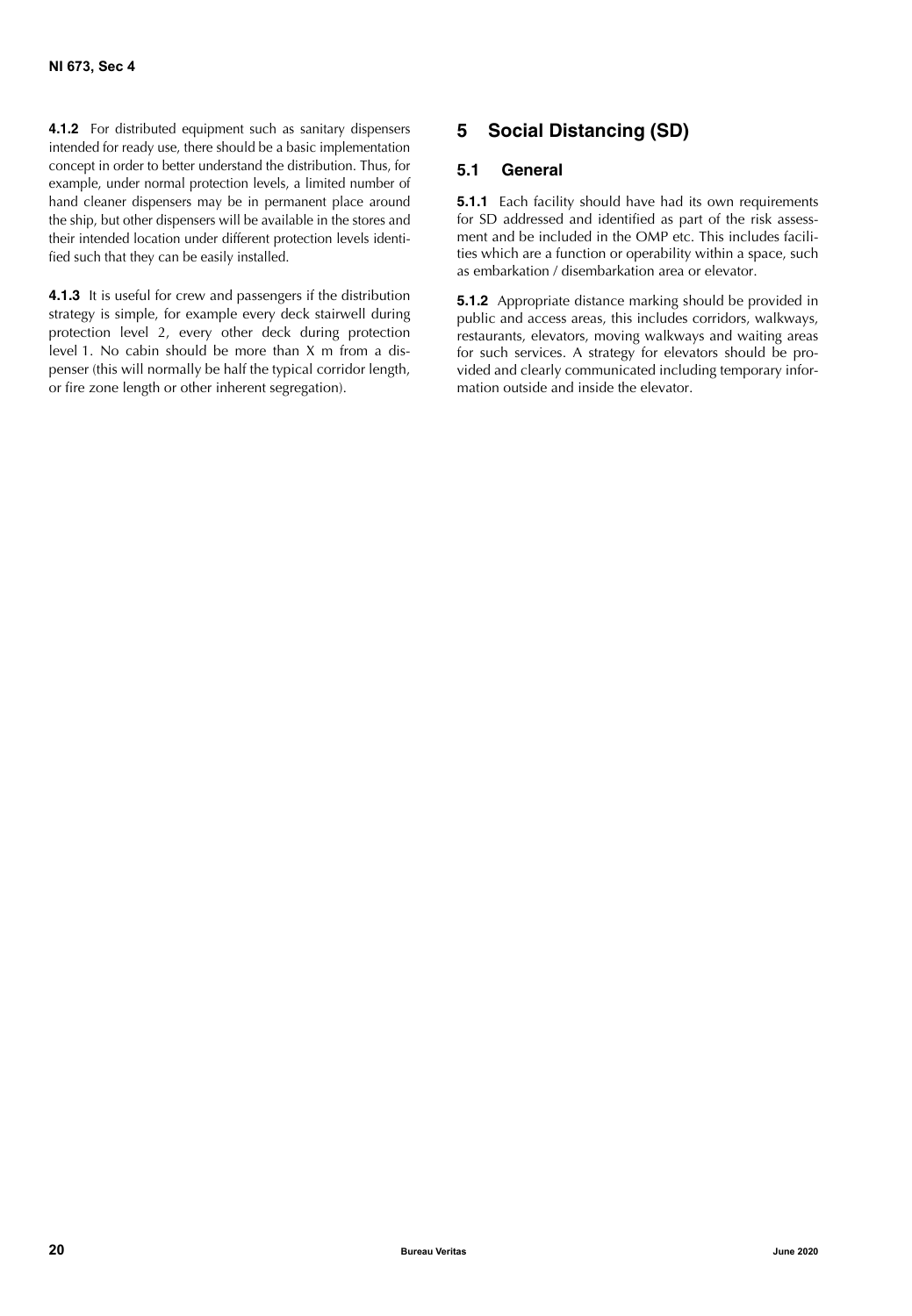# <span id="page-22-0"></span>**SECTION 5 HYGIENE AND CLEANING**

## <span id="page-22-1"></span>**1 Management**

#### <span id="page-22-2"></span>**1.1 General**

**1.1.1** Each facility will have had its specific hygiene and cleaning needs identified as part of the risk assessment and implemented within the OMP for the various protection levels and recovery.

**1.1.2** Where a Company provides accommodation and other facilities directly related to the ship but not onboard and regularly used by ship's staff (for example port offices for regular trade), then these should be included in the assessment as well as transport and access. Also in these circumstances the interaction between ship's staff visiting the offices, and shore based staff in the offices should be assessed.

**1.1.3** Where, for example, on short run ferries staff often return home or similar after shifts / runs, then their home arrangement, commutes and transports may be considered.

## <span id="page-22-3"></span>**2 Knowledge**

#### <span id="page-22-4"></span>**2.1 Key elements**

**2.1.1** Key elements of the hygiene and cleaning strategy as identified in the risk assessment must be identified and suitable communicated to those who need to know. This includes personal hygiene measures and important details applicable to parties regarding hygiene, cleaning and public and private places.

**2.1.2** It is envisaged that some of the key elements such as hand washing instructions and cleaning regularity will be visually alerted in suitable fashions.

# <span id="page-22-5"></span>**3 Protection of People**

#### <span id="page-22-6"></span>**3.1 General**

**3.1.1** The hygiene and cleaning needs of the passengers and crew onboard in terms of linen, laundry, clothes and other such items, its collection, transport, cleaning, storage and redistribution will be addressed in the risk assessment and implemented in the OMP.

Consideration may be given to items such as the use of hermetically sealed bags to avoid contamination, and other measures. Surfaces of such bags should be considered for contamination during re-distribution.

# <span id="page-22-7"></span>**4 Cleaning**

## <span id="page-22-8"></span>**4.1 List of items**

**4.1.1** A non-exhaustive list of items that may be considered under different protection levels follows:

- Frequency of hand washing
- Specific cleaning of potentially contaminated areas
- Cleaning of tools and utensils
- Retail cleanliness
- Office cleanliness
- HVAC cleaning and disinfection
- Clothes, linen and other laundry
- Cleaning and disinfection of shared equipment, such as breathing devices and lifejackets
- Touchpoints, tabletops, and toilets etc
- Frequency and technique of surface cleaning
- Identification and management of potentially infected waste
- Programme for ship sanitation
- Cleaning and disinfection programme for all occupied spaces and cabins
- Waste handling
- Increased measures for areas of periodical high traffic such as restaurants, retail and restrooms.

The above items should be documented, measurable and demonstrated during recovery and preparation and reviewed regularly.

**4.1.2** When selecting methods and cleaning products to be used in various areas and materials, care is to be paid on effect of products on treated surfaces and persons. Use of non proper cleaning product may cause damage to treated surfaces and injuries to persons. Special attention should be paid on selection of cleaning products onboard vessels (i.e. suitable products for use in engine room and other machinery spaces).

# <span id="page-22-9"></span>**5 Personal Hygiene**

### <span id="page-22-10"></span>**5.1 List of items**

**5.1.1** A non-exhaustive list of items that may be considered under different protection levels follows

• Provision and location of hand washing stations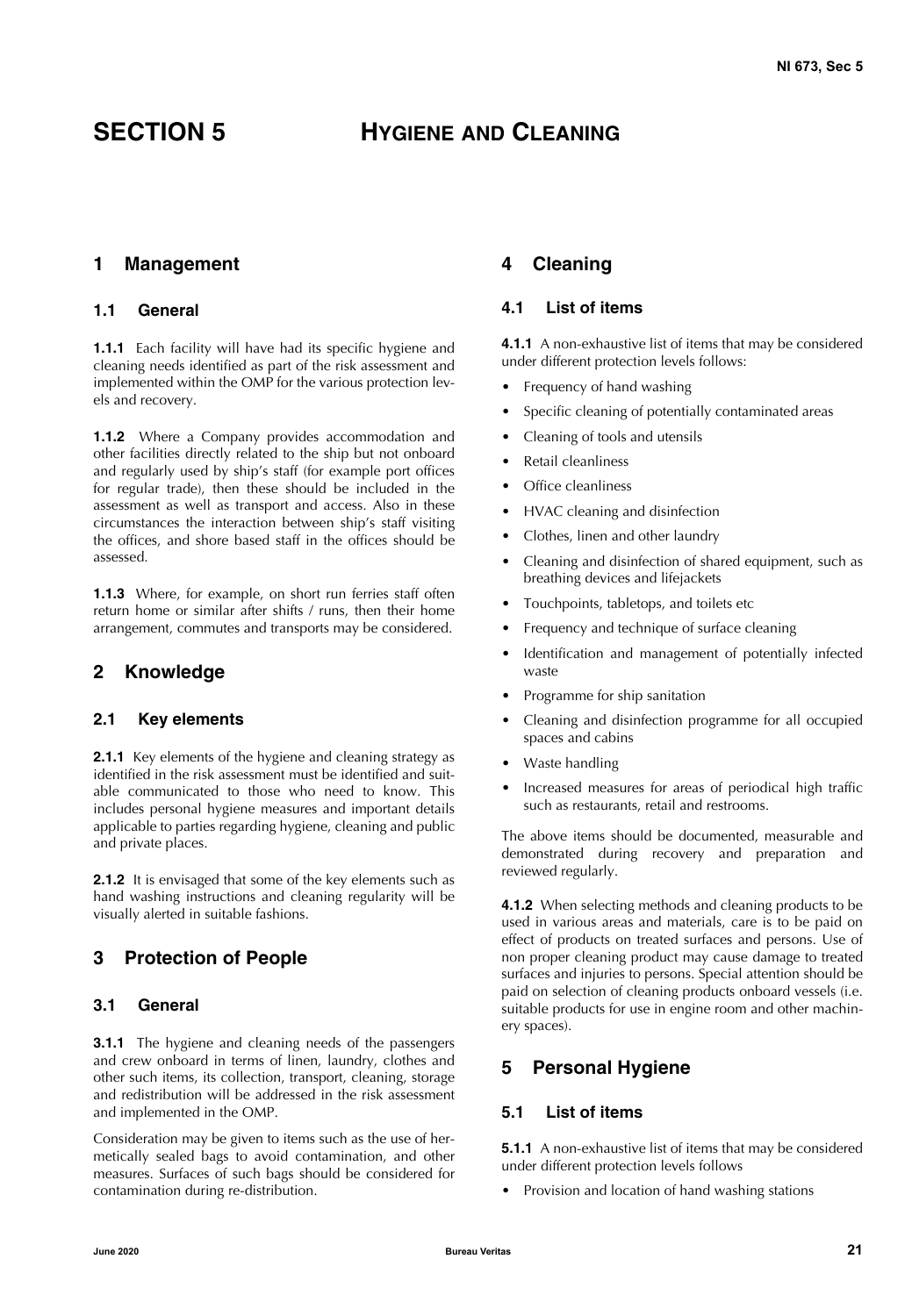- Provision and location of PPE dispensers
- Enhanced sanitary provision and management of for cleaning and social distancing
- Restricted access to key areas such as restaurants, galleys, car decks, retail areas, offices and crew spaces
- Gloves and masks in retail spaces, catering and offices etc
- Disinfectant wipes for trolleys and baskets in retail spaces and similar.

The above items should be documented, measurable and demonstrated during recovery and preparation and reviewed regularly.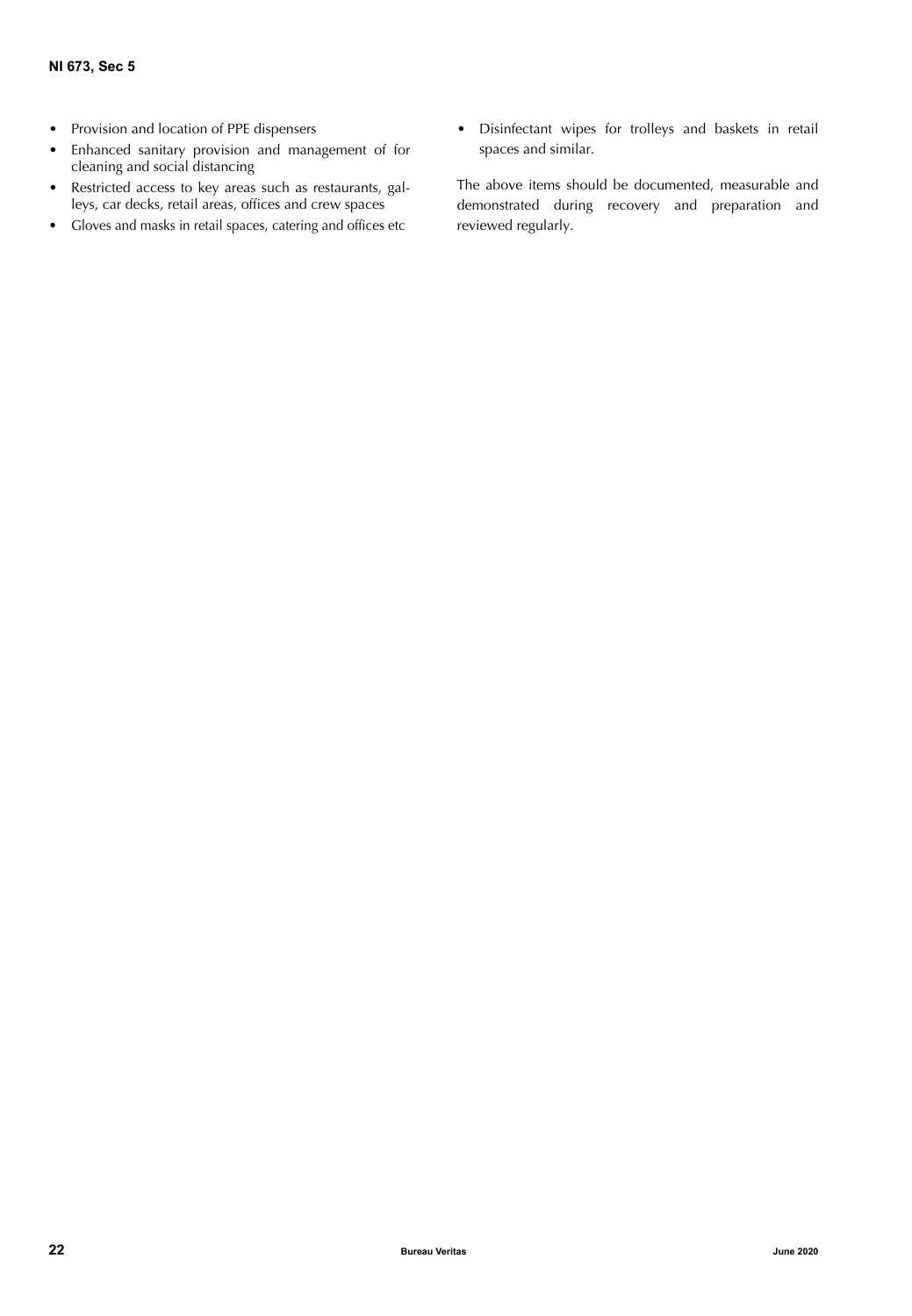# <span id="page-24-0"></span>**SECTION 6 LAND BASED OFFICES**

# <span id="page-24-1"></span>**1 General**

#### <span id="page-24-2"></span>**1.1**

1.1.1 The Company may choose to address land-based items in his scope.

The interaction with land based facilities at the shore / port interface and for crew and passengers transiting from land to shore is fairly described in a ship's ISM Code since it effects the safety of the ship directly.

For the Company's land based offices, these do not affect ship ISM Code but should be in the Company SMS.

A similar risk based approach, as outlined in these guidelines should also be followed covering all the items in this Guidance Note which are applicable to land based offices. The major difference will be the limitation to national requirements, although of course if the Company has offices in many countries, the international and relevant national elements will still apply.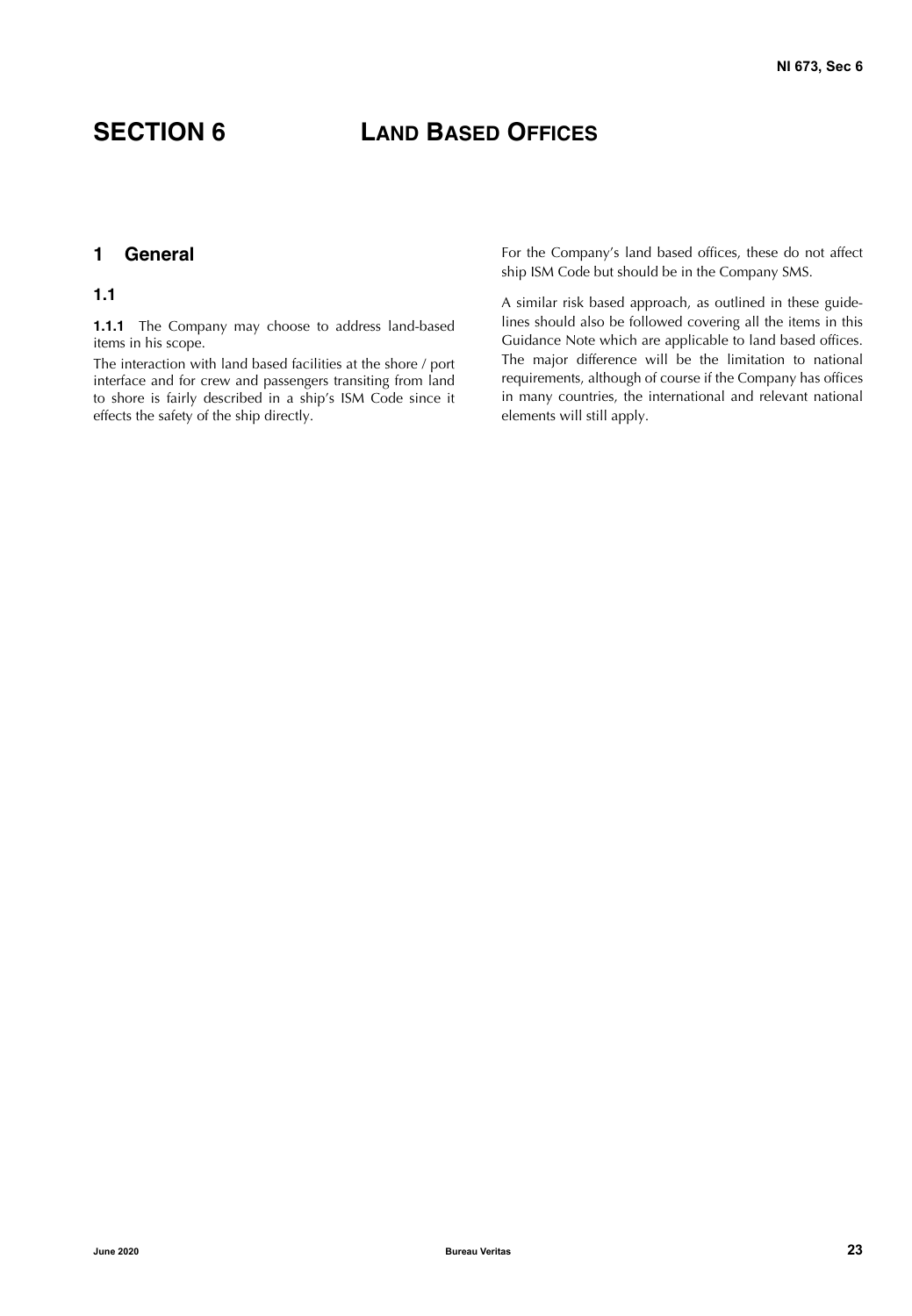# **APPENDIX 1 TYPICAL DOCUMENTATION THAT MAY BE EXPECTED ON BOARD FOR COVID-19 AND OTHER ID MANAGEMENT**

# <span id="page-25-0"></span>**1 General**

## <span id="page-25-1"></span>**1.1 List of documents**

**1.1.1** Typical documentation that may be expected on board for COVID-19 and other ID management in addition to normal documents are listed in Tab 1.

Tab 1 gives typical examples for information only and is non-exhaustive.

Regarding the potential relationships, OMP and SSC are interchangeable dependant on how Company wishes to operate.

OMP is preferred as more specific, but where OMP is placed, any other suitable document / system may be substituted.

**1.1.2** All documents listed in Tab 1 are expected to be reviewed during the annual review, and live information may be subject to audit or inspection whilst valid.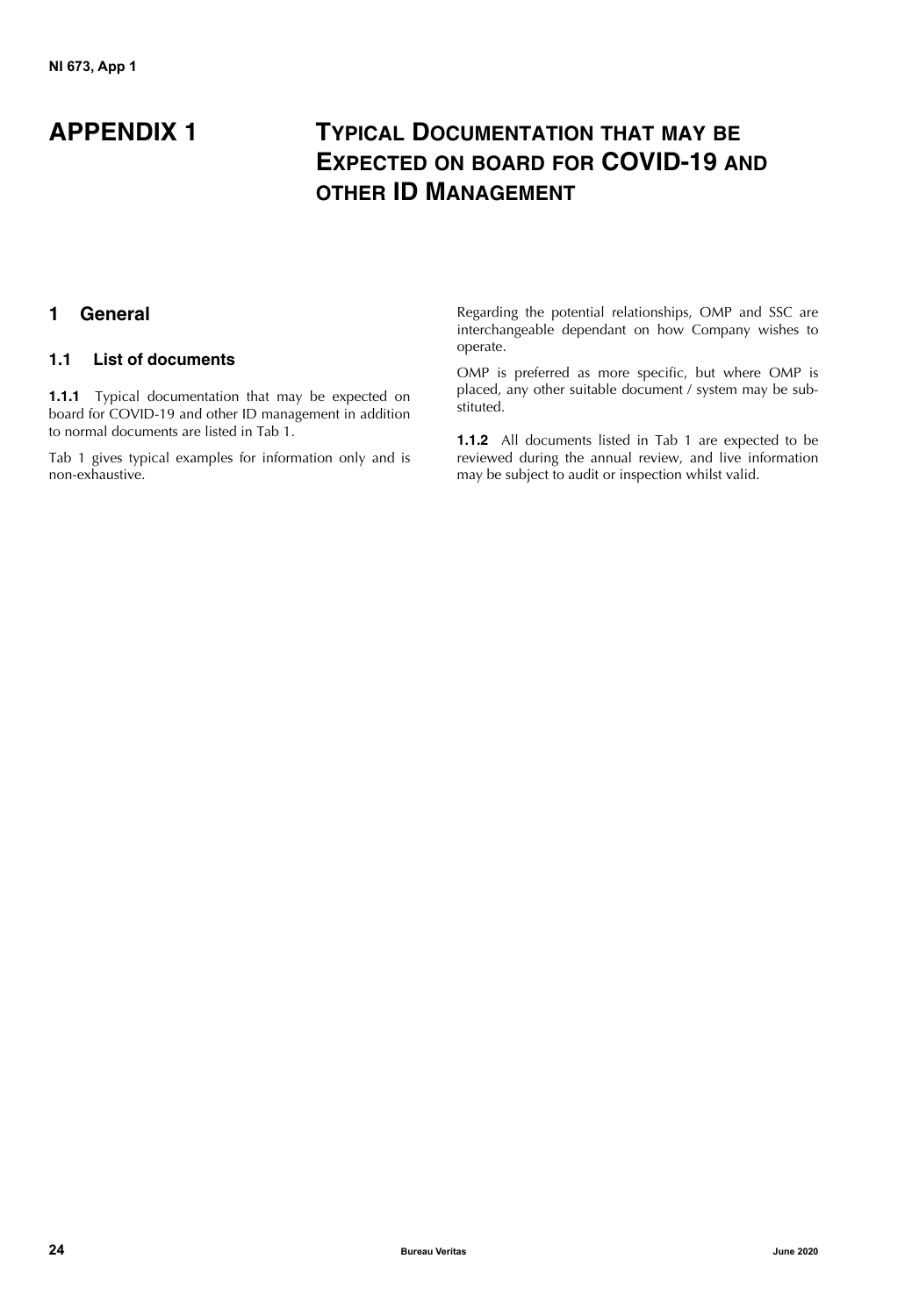| Type of<br>document            | Name                                                          | Part of    | Time on board                                              | Review                    | Responsibility                                | <b>Notes</b>                         |
|--------------------------------|---------------------------------------------------------------|------------|------------------------------------------------------------|---------------------------|-----------------------------------------------|--------------------------------------|
| <b>ISM</b>                     | COVID-19 and other ID Management<br>plan or similar           | ISM / SMS  | Permanent living document                                  | 3 months / annual         | Company                                       | Includes or<br>references OMP<br>etc |
| Risk<br>management             | Risk Assessment for COVID-19 and<br>other IDs                 | ISM / SMS  | Permanent living document                                  | 3 months / annual         | Company                                       |                                      |
| Outbreak<br>management<br>plan | OMP<br><b>Outbreak Management Plan</b>                        | ISM / SMS  | Permanent living document                                  | 3 months / annual         | Company / ISM DP / Captain                    |                                      |
| Information                    | Pre boarding questionnaire                                    | OMP        | 3 months / copy head office                                | Before sailing            | Captain / purser / senior officer             | Personal info<br>security            |
| International<br>requirement   | <b>Ship Sanitation Certificate SSC</b>                        | SSC        | Permanent renewable<br>International certificate           | As below<br>SSCC or SSCEC | Company / Master                              | Either an SSCC<br>or an SSCEC        |
| International<br>requirement   | <b>Ship Sanitation Control Certificate SSCC</b>               | SSC        | After risk,<br>control measures completed                  | Valid max 6 months        | Company / Master                              | One month<br>extension<br>possible   |
| International<br>requirement   | <b>Ship Sanitation Control exemption</b><br>certificate SSCEC | <b>SSC</b> | No evidence of risk, free<br>from infection / containation | Valid max 6 months        | Company / Master                              | One month<br>extension<br>possible   |
| International<br>requirement   | <b>Evidence Report Form</b>                                   | <b>SSC</b> | To document risks                                          | $\overline{\phantom{a}}$  | Company / Master                              | <b>IHR 2005</b>                      |
| International<br>requirement   | International Certificate of Vaccination<br>or Prophylaxis    | SSC / OMP  | One year / copy head office                                |                           | Master                                        | <b>IHR 2005</b>                      |
| International<br>requirement   | <b>Maritime Declaration of Health</b>                         | SSC / OMP  | One year / copy head office                                | $\overline{\phantom{0}}$  | Master                                        | National Single<br>Window            |
| International<br>requirement   | Passenger / Crew Locator Form (PLF)                           | SSC / OMP  | One year / copy head office                                | 3 months / annual         | Captain / purser / senior officer             | For IHR 2005<br>when applicable      |
| Information                    | <b>List of Medicines</b>                                      | OMP / ISM  | One year / copy head office                                | 3 months / annual         | Captain / medical officer /<br>senior officer |                                      |
| Plan                           | <b>Water Safety Plan</b>                                      | OMP / ISM  | Permanent living document                                  | 3 months / annual         |                                               |                                      |
| Information                    | <b>Potable Water Analysis report</b>                          | OMP / ISM  | One year / copy head office                                |                           |                                               |                                      |
| Information                    | <b>Medical Log</b>                                            | OMP / ISM  | Permanent living document                                  | 3 months / annual         | Captain / medical officer /<br>senior officer |                                      |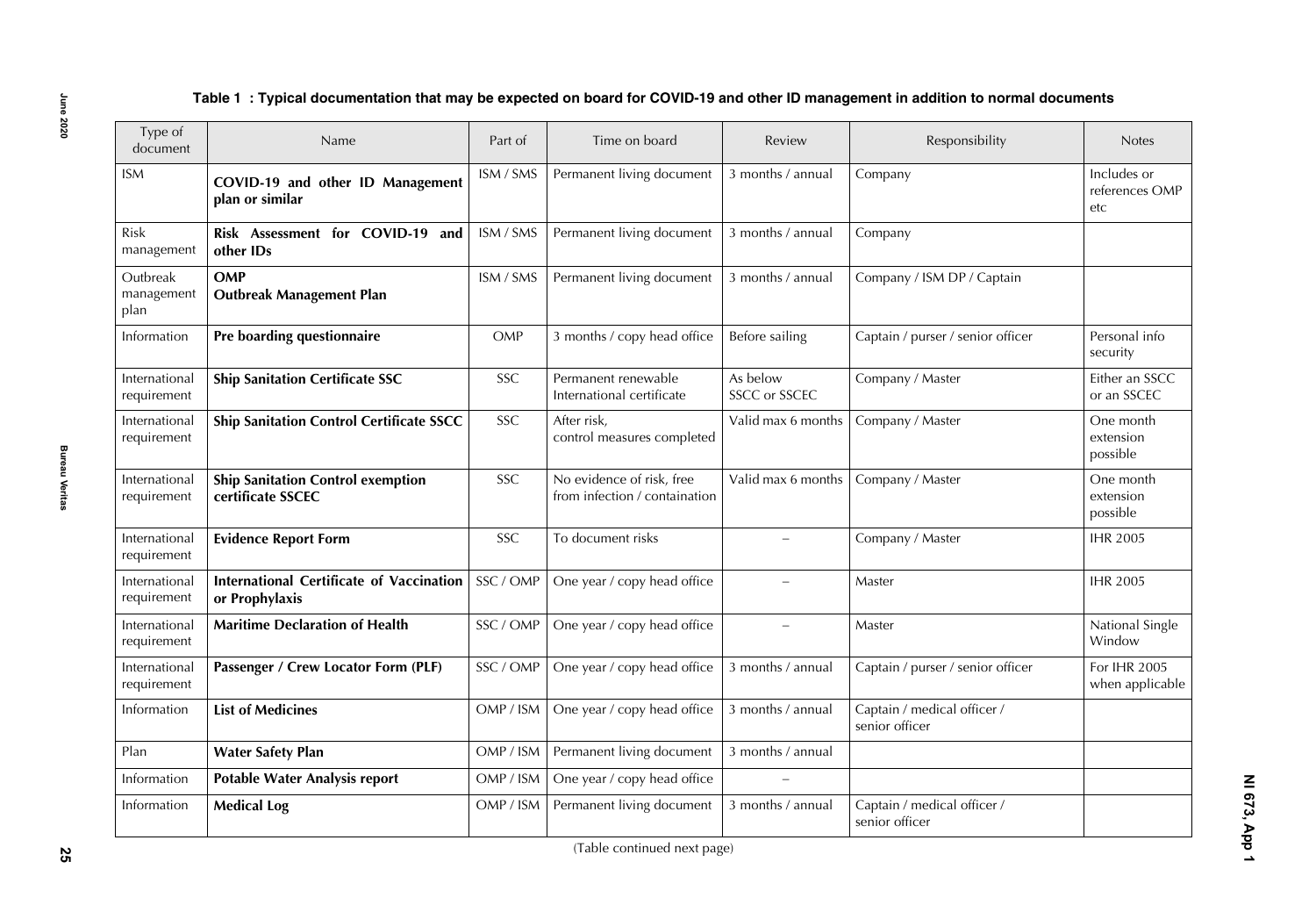| Type of<br>document   | Name                                                  | Part of          | Time on board                               | Review                   | Responsibility                                          | <b>Notes</b>              |
|-----------------------|-------------------------------------------------------|------------------|---------------------------------------------|--------------------------|---------------------------------------------------------|---------------------------|
| Permits               | <b>Onboard work permit</b>                            | ISM / SMS<br>OMP | 3 months                                    | Part of ISM review       | <b>ISM DP</b>                                           |                           |
| Information           | Personal medical report                               | OMP              |                                             |                          | Captain / purser / medical officer                      | Personal info<br>security |
| information           | Occupational disease report                           | OMP              |                                             |                          | Captain / purser / medical officer                      | Personal info<br>security |
| Information           | Active surveillance and case finding                  | OMP              | One year / copy head office                 | $\overline{\phantom{0}}$ | Captain / medical officer /<br>senior officer           | Personal info<br>security |
| Checklists            | Restaurant / food service checklist                   | OMP              | 3 months                                    | 3 months / annual        | Catering manager / cook                                 |                           |
| Information           | Pest logbook                                          | SSC / OMP        | Permanent living document                   | 3 months / annual        | Captain /<br>cleaning and sanitation officer            |                           |
| Information           | <b>Cleaning schedules and logs</b>                    | OMP              | One year / copy head office                 | 3 months / annual        | Captain /<br>cleaning and sanitation officer            |                           |
| Plan                  | <b>Food safety Plan</b>                               | OMP / ISM        | Permanent living document                   | 3 months / annual        | Company / ISM DP / Captain /<br>catering manager / cook |                           |
| Information           | <b>Inspection reports</b>                             | OMP              | One year / copy head office                 | $\overline{\phantom{0}}$ | Various                                                 |                           |
| Plan                  | <b>Vector Management Plan</b>                         | OMP              | Permanent living document                   | 3 months / annual        | Company / Captain / ISM DP /<br>medical officer         |                           |
| Reference<br>document | <b>Codex Alimentarius Commission (CAC)</b>            | OMP / ISM        |                                             |                          | Company / ISM DP / Captain /<br>catering manager / cook |                           |
| Information           | Purchase records and documentation of<br>food sources | OMP / ISM        | One year / copy head office                 |                          | Captain / purser / catering manager /<br>cook           |                           |
| <b>MARPOL V</b>       | <b>Garbage Record Book</b>                            | <b>MARPOL</b>    | Permanent renewable<br>International record | 3 months / annual        | Chief Engineer                                          |                           |
| Plan                  | <b>Health and Safety Manual</b>                       | ISM / OMP        | Permanent living document                   | 3 months / annual        | Company / Captain / ISM DP /<br>H&S Officer             |                           |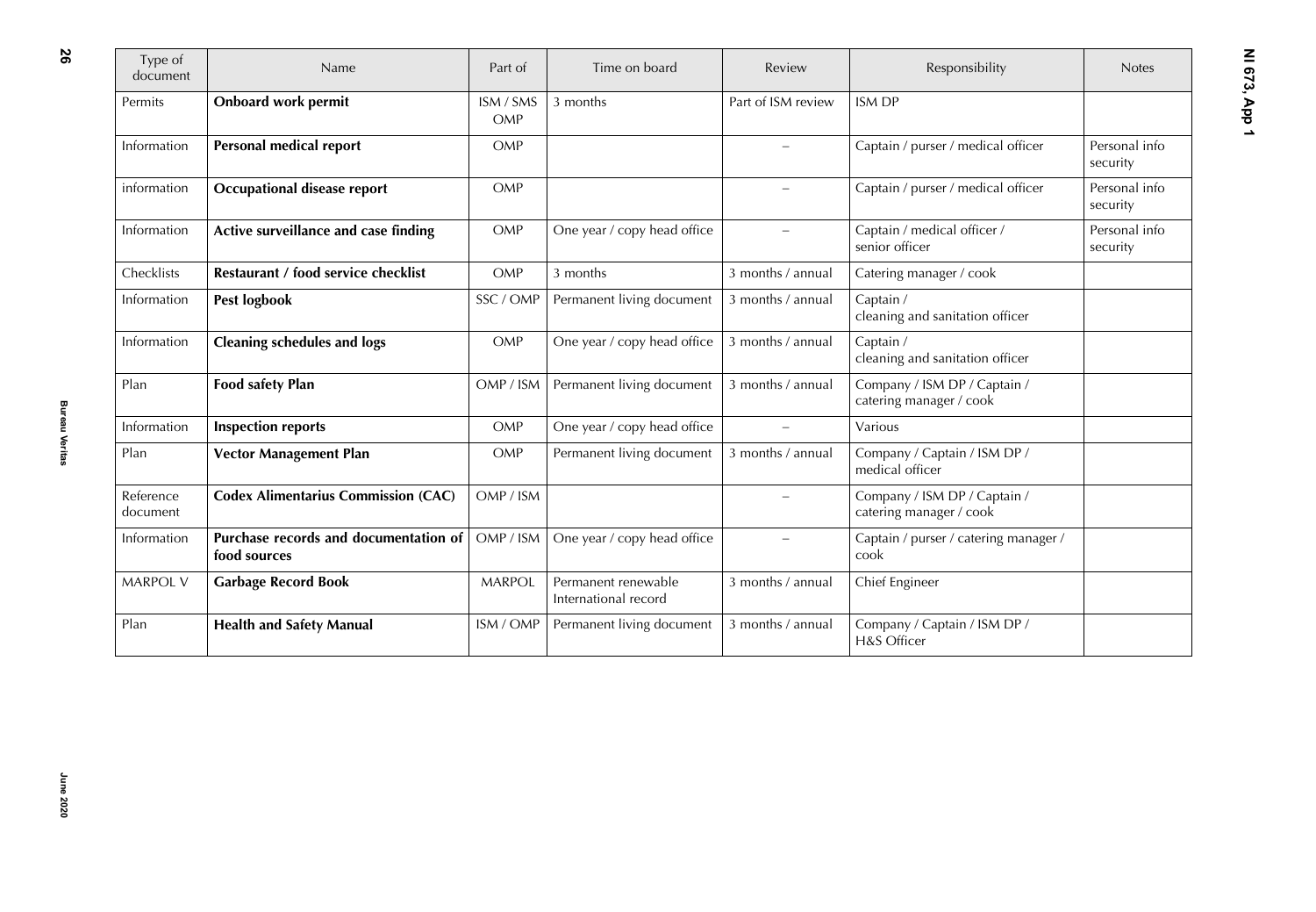# **APPENDIX 2 ESSENTIAL MEDICAL INFORMATION**

# <span id="page-28-0"></span>**1 General**

# <span id="page-28-1"></span>**1.1 Symptoms of COVID-19**

- **1.1.1** Most common symptoms:
- fever
- dry cough
- tiredness

Less common symptoms:

- aches and pains
- sore throat
- diarrhoea
- conjunctivitis
- headache
- loss of taste or smell
- a rash on skin, or discolouration of fingers or toes

Serious symptoms:

- difficulty breathing or shortness of breath
- chest pain or pressure
- loss of speech or movement.

Note 1: Source: World health Organization (WHO) 29/05/2020. https://www.who.int/health-topics/coronavirus#tab=tab\_3)

Seek immediate medical attention if you have serious symptoms. Always call before visiting your doctor or health facility.

People with mild symptoms who are otherwise healthy should manage their symptoms at home.

On average it takes 5–6 days from when someone is infected with the virus for symptoms to show, however it can take up to 14 days.

## <span id="page-28-2"></span>**1.2 Infected with COVID-19 without symptoms (asymptomatic)**

**1.2.1** The estimate of the number of people who may be infected but show no symptoms varies and may probably never be agreed. However, for example literature review reported that a typical study on all passenger on a small infected cruise ship showed that 81% had no symptoms.

Note 1: Whatever the final agreed number, potentially the majority of people infected with COVID-19 are asymptomatic. This causes severe problems in identifying and preventing infected people from being onboard ship and must be addressed in the risk assessment and other documents.

# <span id="page-28-3"></span>**1.3 Incubation period for COVID-19**

**1.3.1** Estimates of the time from first exposure to developing symptoms vary. Literature review reported that a typical study shows:

- The median incubation period from infection with SARS-CoV-2 to onset of symptoms is approximately 5 days.
- 97,5% of people infected with SARS-CoV-2 will exhibit symptoms by 11,5 days.
- Monitoring people exposed to SARS-CoV-2 for 14 days for development of symptoms should be sufficient to identify 99% of cases or more.

The above information, like all present information on COVID-19, is under debate but is widely used at present. However, national and international updates should be checked.

Note 1: The above information, in conjunction with the asymptomatic issues should be used to inform the risk assessment and other documents.

## <span id="page-28-4"></span>**1.4 Drinking water and sewage**

**1.4.1** COVID-19 has not been sufficiently studied for the release of WHO documents stating behaviours of the COVID-19 virus with certainty, but the following information is expected to be relevant:

- High levels of influenza virus removal are found in drinking water with chlorine residual of 0,3 mg/L (3ppm).
- Significant removal of coronaviruses is found in primary sewage effluent at 23 degrees centigrade. Higher temperature, high or low pH and sunlight all facilitate virus removal.
- Survival on surfaces ranges from 2 hours to 9 days. Effective inaction may be achieved within one minute using 70% alcohol or 0,1% sodium hypochlorite disinfectants.

WHO recommends that central water treatments with filtration and disinfection should inactivate COVID-19. Other human coronaviruses have been sensitive to chlorination and ultraviolet (UV) light (especially UV-C at 200 to 280 nm, with 265 nm being the optimum wavelength – ibid ASHRAE). For effective centralized disinfection there should be a residual concentration of free chlorine equal to or greater than 0,5 mg/L after at least a 30 minute contact time of pH less than 8,0. A chlorine residual should be maintained throughout the distribution system.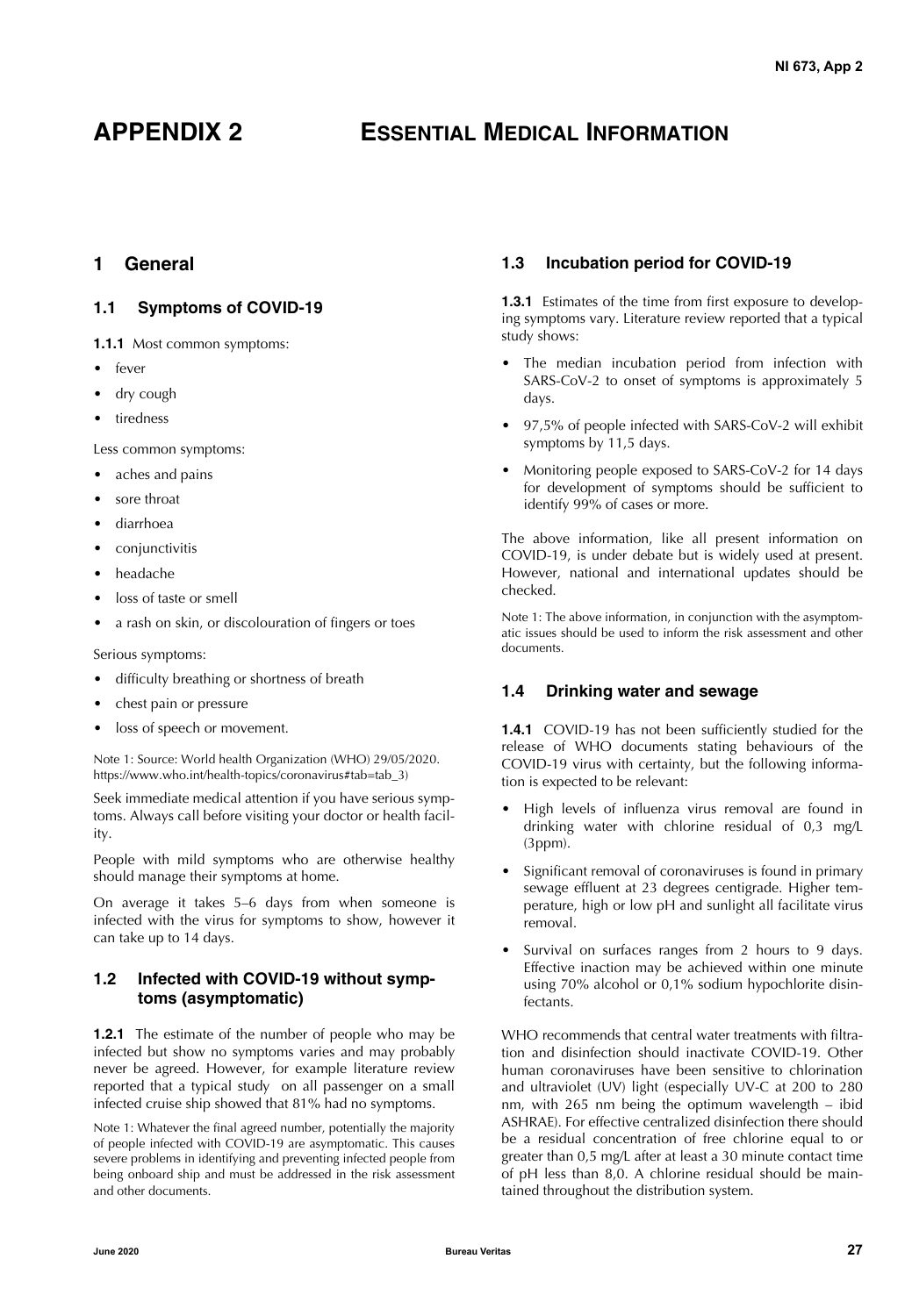# <span id="page-29-0"></span>**1.5 Health care hygiene**

**1.5.1** For health care facilities the WHO recommends the following which may be used as an indicator of requirements for elements in these guidelines:

• Cleaning hands using an alcohol-based hand rub or with water and soap should be done according to the instructions known as "My 5 moments for hand hygiene".

These are:

- before touching a patient,
- before clean / aseptic procedures,
- after body fluid exposure/risk
- after touching a patient, and
- after touching patient surroundings
- If hands are not visibly dirty, the preferred method is using an alcohol-based hand rub for 20-30 seconds using the appropriate technique.

When hands are visibly dirty, they should be washed with soap and water for 40-60 seconds using the appropriate technique.

Note 1: Many Governments prefer soap and water method.

- In addition to performing hand hygiene at all five moments, it should be performed in the following situations:
	- before putting on PPE and after removing it
	- when changing gloves
	- after any contact with a patient with suspected or confirmed COVID19 infection, their waste or the environment in that patient's immediate surroundings
	- after contact with any respiratory secretions
	- before food preparation and eating
	- and after using the toilet
- Alcohol based hand rub may conform to European Norm 1500 and contain between 60% and 80% alcohol.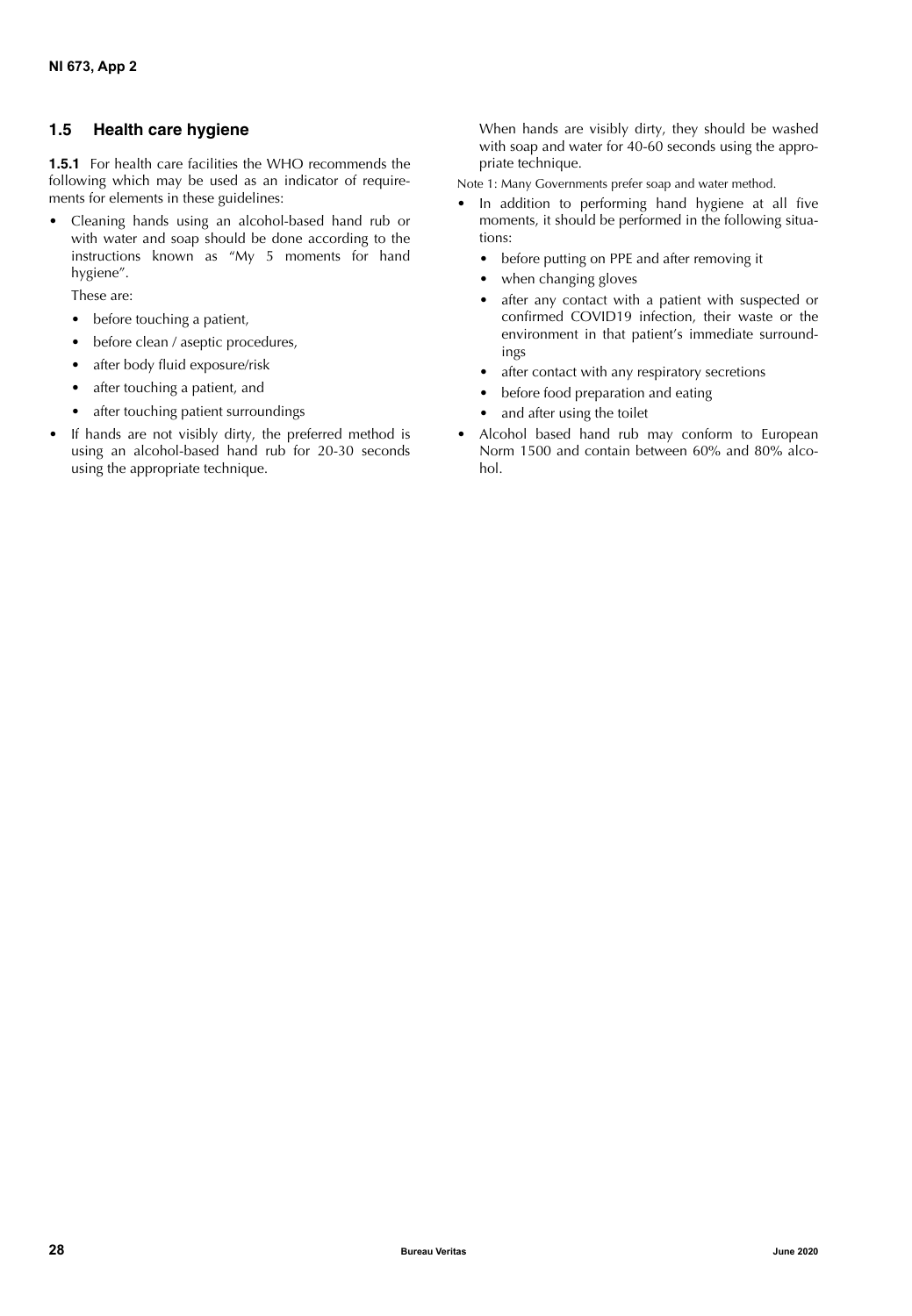# **APPENDIX 3 POTENTIAL PRE-EMBARKATION STRATEGIES TO MINIMISE POTENTIAL CHANCES OF PASSENGERS BOARDING WITH TRANSMISSIBLE COVID-19**

# <span id="page-30-0"></span>**1 General**

## <span id="page-30-1"></span>**1.1**

**1.1.1** The following is intended to represent potential levels of assurance against onward infection. The Company may wish to implement more stringent measures depending on the risk assessment.

Note 1: The following may usefully be read alongside:

IMO Circular Letter No.4202/Add 14 Dated 5 May 2020: Coronavirus (COVID-19) – Recommended framework of protocols for ensuring safe ship crew changes and travel during the coronavirus (COVID-19) pandemic.

**1.1.2** WHO requires the following at Points of Entry (POE):

- a) Detection of ill travellers at international points of entry
- b) Interview of ill travellers
- c) Reporting of alerts of ill travellers with suspected COVID-19.
- d) Isolation, initial case management, and referral of ill travellers with suspected COVID 19.

#### **1.1.3 Strategy One (active testing regime / Protection Level 3 and Recovery)**

• **Step 1**:

Self-isolate for 14 days prior to embarkation.

#### • **Step 2**:

COVID-19 throat swab test negative 72 hours before embarkation

• **Step 3**:

Travel to ship ideally in own private car but if not by taxi. Driver and passengers to wear face mask. No use of public transport

#### • **Step 4**:

Temperature test and symptom questionnaire on arrival prior to any contact with passengers and crew. Face mask until passed these tests. No symptoms showing.

#### **1.1.4 Strategy Two**

As Strategy One without step 2. Less resilient than Strategy One.

#### **1.1.5 Strategy Three**

As Strategy One without step 1. Not as resilient. May be suitable for areas with low COVID-19 rates.

#### **1.1.6 Strategy Four**

As Strategy One without steps 1 and 2. May be suitable for areas with low COVID-19 rates

#### **1.1.7 Strategy Five (Protection Level 1)**

As Strategy One step 4 only. As part of standard pre boarding health questionnaire. Suitable for use when COVID-19 is an endemic disease but with low to minimal incidence and no vaccine exists.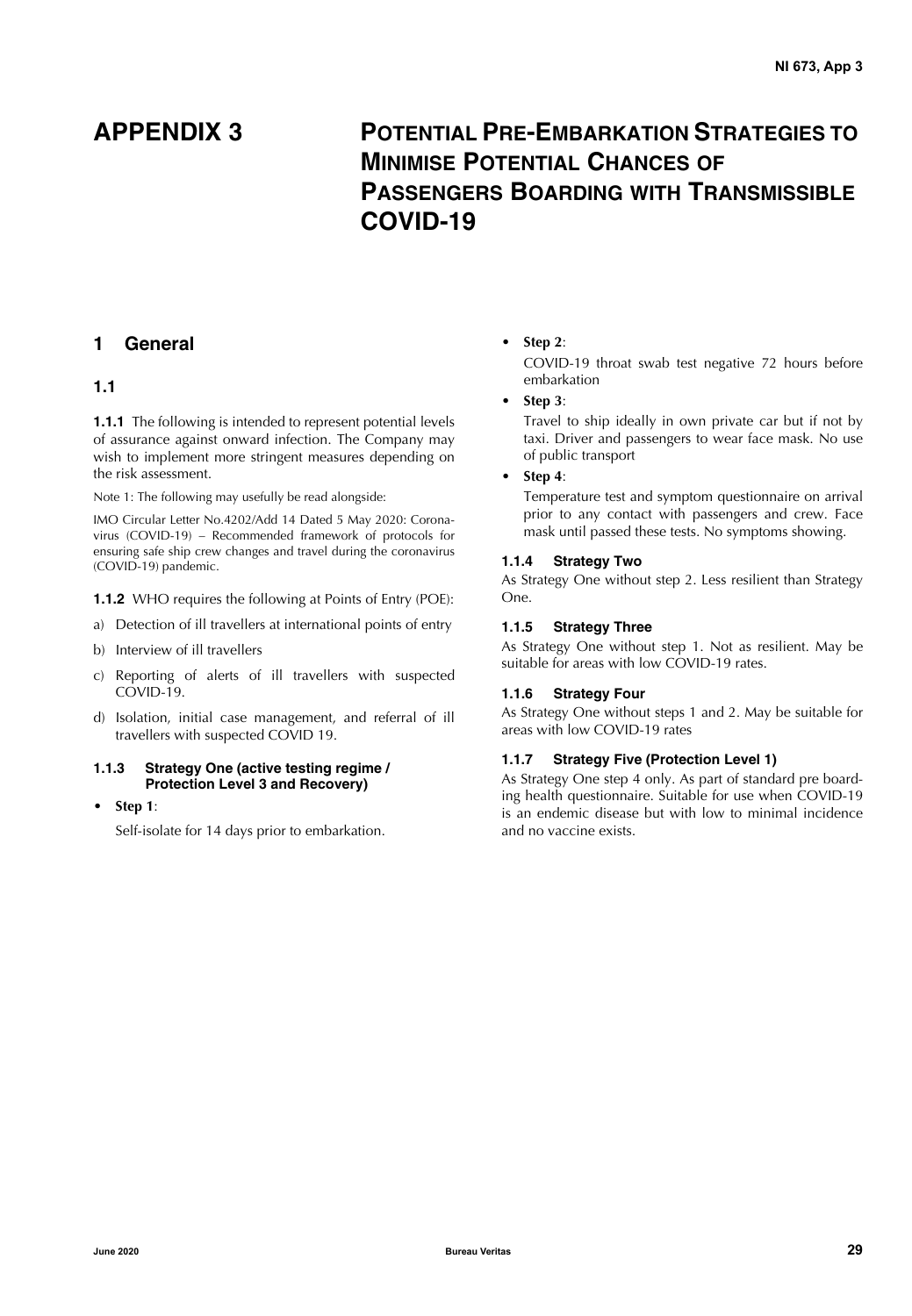# **APPENDIX 4 PROTECTION LEVELS, INCLUDING SHORE BASED OFFICES AND INTERFACES**

# <span id="page-31-0"></span>**1 Good practice to stop or slow spread of COVID-19**

## <span id="page-31-1"></span>**1.1 General**

**1.1.1** Measures listed in [1.1.2] are equally applicable to crew and passengers and for all types of ships.

#### **1.1.2**

- Make sure your ship is clean and hygienic:
	- Surfaces (e.g. desks and tables) and objects (e.g. telephones, keyboards) need to be wiped with disinfectant regularly
	- Why? Because contamination on surfaces touched by employees and customers is one of the main ways that COVID-19 spreads
- Promote regular and thorough hand-washing by employees, contractors and customers:
	- Put sanitizing hand rub dispensers in prominent places around the workplace. Make sure these dispensers are regularly refilled
	- Display posters promoting hand-washing –ask your local public health authority for these or look on www.WHO.int.
	- Combine this with other communication measures such as offering guidance from occupational health and safety officers, briefings at meetings and information on the intranet to promote hand-washing
	- Make sure that staff, contractors and customers have access to places where they can wash their hands with soap and water
	- Why? Because washing kills the virus on your hands and prevents the spread of COVID-19
- Promote good respiratory hygiene in the workplace:
	- Display posters promoting respiratory hygiene. Combine this with other communication measures

such as offering guidance from occupational health and safety officers, briefing at meetings and information on the intranet etc.

- Ensure that face masks1and / or paper tissues are available at your workplaces, for those who develop a runny nose or cough at work, along with closed bins for hygienically disposing of them
- Why? Because good respiratory hygiene prevents the spread of COVID-19
- Advise employees and contractors to consult national travel advice before going on business trips
- Brief your employees, contractors and customers that if COVID-19 starts spreading in your community anyone with even a mild cough or low-grade fever(37,3  $\degree$ C or more) needs to stay at home. They should also stay home (or work from home) if they have had to take simple medications, such as paracetamol/acetaminophen, ibuprofen or aspirin, which may mask symptoms of infection:
	- Keep communicating and promoting the message that people need to stay at home even if they have just mild symptoms of COVID-19
	- Display posters with this message in your workplaces. Combine this with other communication channels commonly used in your organization or business
	- Your occupational health services, local public health authority or other partners may have developed campaign materials to promote this message
	- Make clear to employees that they will be able to count this time off as sick leave.

#### Note 1: Adapted from:

https://www.who.int/docs/default-source/coronaviruse/gettingworkplace-ready-for-covid-19.pdf?sfvrsn=359a81e7\_6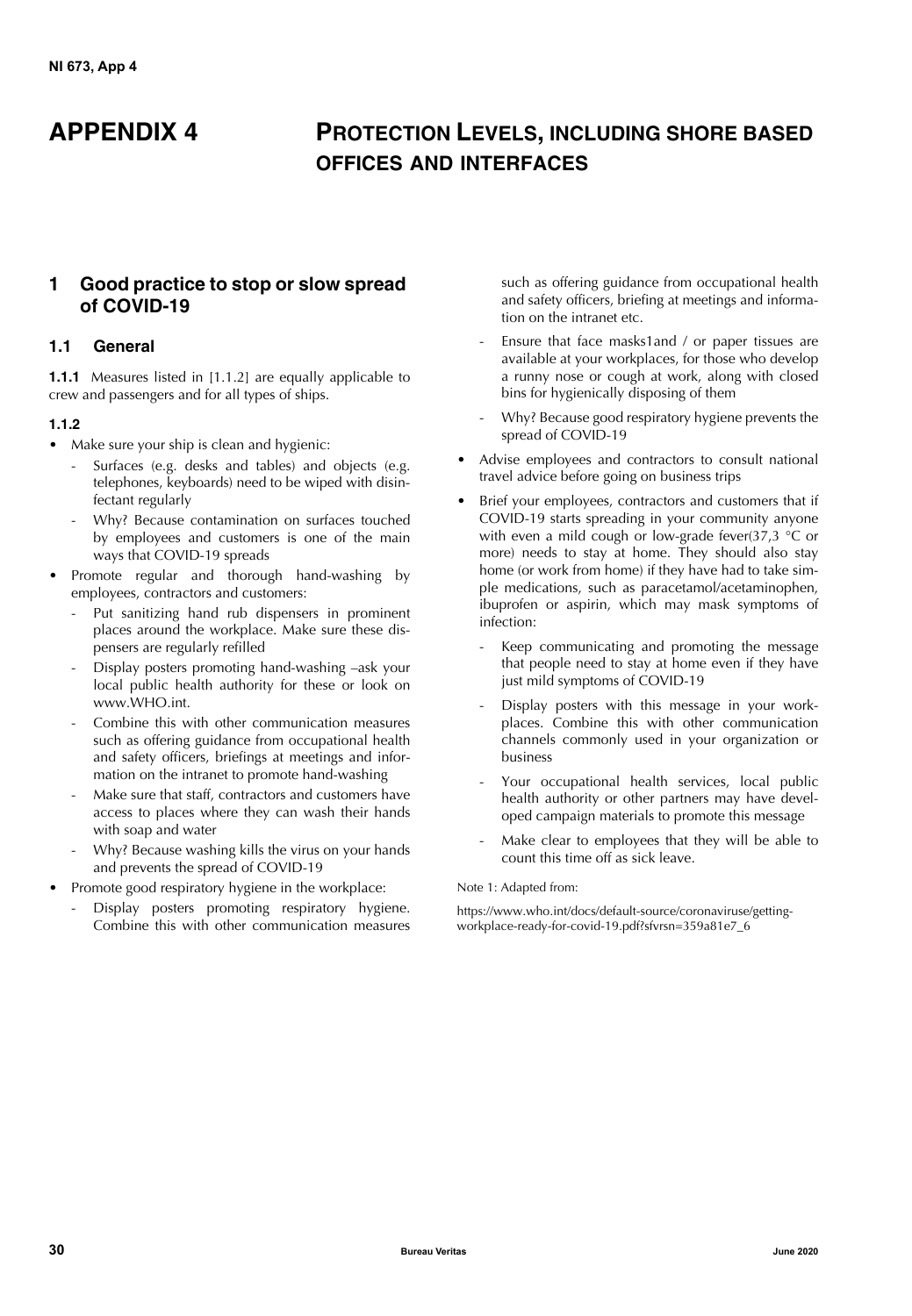# **APPENDIX 5 LIST OF USEFUL INFORMATION**

# <span id="page-32-0"></span>**1 General**

### <span id="page-32-1"></span>**1.1**

**1.1.1** The following information and sources, listed in Tab 1, assisted in the writing of these guidelines and will be of assistance to anyone following these guidelines.

#### **Table 1 : List of useful information**

| Organization                                                                                           | Documents and/or source<br>$<$ Link $>$                                                                                                                                                                                                                                                                                                                                                                              |
|--------------------------------------------------------------------------------------------------------|----------------------------------------------------------------------------------------------------------------------------------------------------------------------------------------------------------------------------------------------------------------------------------------------------------------------------------------------------------------------------------------------------------------------|
| <b>ASHRAE</b><br>American Society of Heating,<br>Refrigerating and Air-Conditioning<br>Engineers, Inc. | <b>ASHRE Position Document on Infectious Aerosols</b><br>< www.ashrae.org/covid19 >                                                                                                                                                                                                                                                                                                                                  |
| <b>BIMCO</b><br>Baltic and International Maritime<br>Council                                           | Coronavirus (COVID-19) Implementation Measures for Sea Transport<br>< https://www.bimco.org/covid19 >                                                                                                                                                                                                                                                                                                                |
| <b>European Union</b>                                                                                  | Interim Advice for Preparedness and Response to Cases of COVID-19 at Points of Entry in the<br>European Union (EU)/EEA Member States (MS) -<br>Advice for ship operators for preparedness and response to the outbreak of COVID-19 - Ver-<br>sion 3 20 February 2020<br>< https://www.healthygateways.eu/Portals/0/plcdocs/EU_HEALTHY_GATEWAYS_COVID-<br>19_MARITIME_20_2_2020_FINAL.pdf?ver=2020-02-21-123842-480 > |
| <b>ICS</b><br>International Chamber of Shipping                                                        | Free ICS guidance on COVID-19<br>< https://www.ics-shipping.org/free-resources/covid-19 >                                                                                                                                                                                                                                                                                                                            |
| <b>IMO</b><br><b>International Maritime</b><br>Organization                                            | The IMO produces and maintains much useful and relevant information, especially the docu-<br>ments referenced in the text.<br>Those, and other information can be found here:<br>< http://www.imo.org/en/MediaCentre/HotTopics/Pages/Coronavirus.aspx >                                                                                                                                                              |
| Interferry                                                                                             | COVID-19 - Guidance on Reopening Passenger Ferry Services<br><https: 05="" 2020="" interferry.com="" interferry_guidance-on_mitigat-<br="" uploads="" wp-content="">ING_SPREAD_OF_COVID-19.pdf &gt;</https:>                                                                                                                                                                                                         |
| <b>WHO</b><br>World Health Organization                                                                | Coronavirus disease (COVID-19) pandemic<br>< https://www.who.int/emergencies/diseases/novel-coronavirus-2019 >                                                                                                                                                                                                                                                                                                       |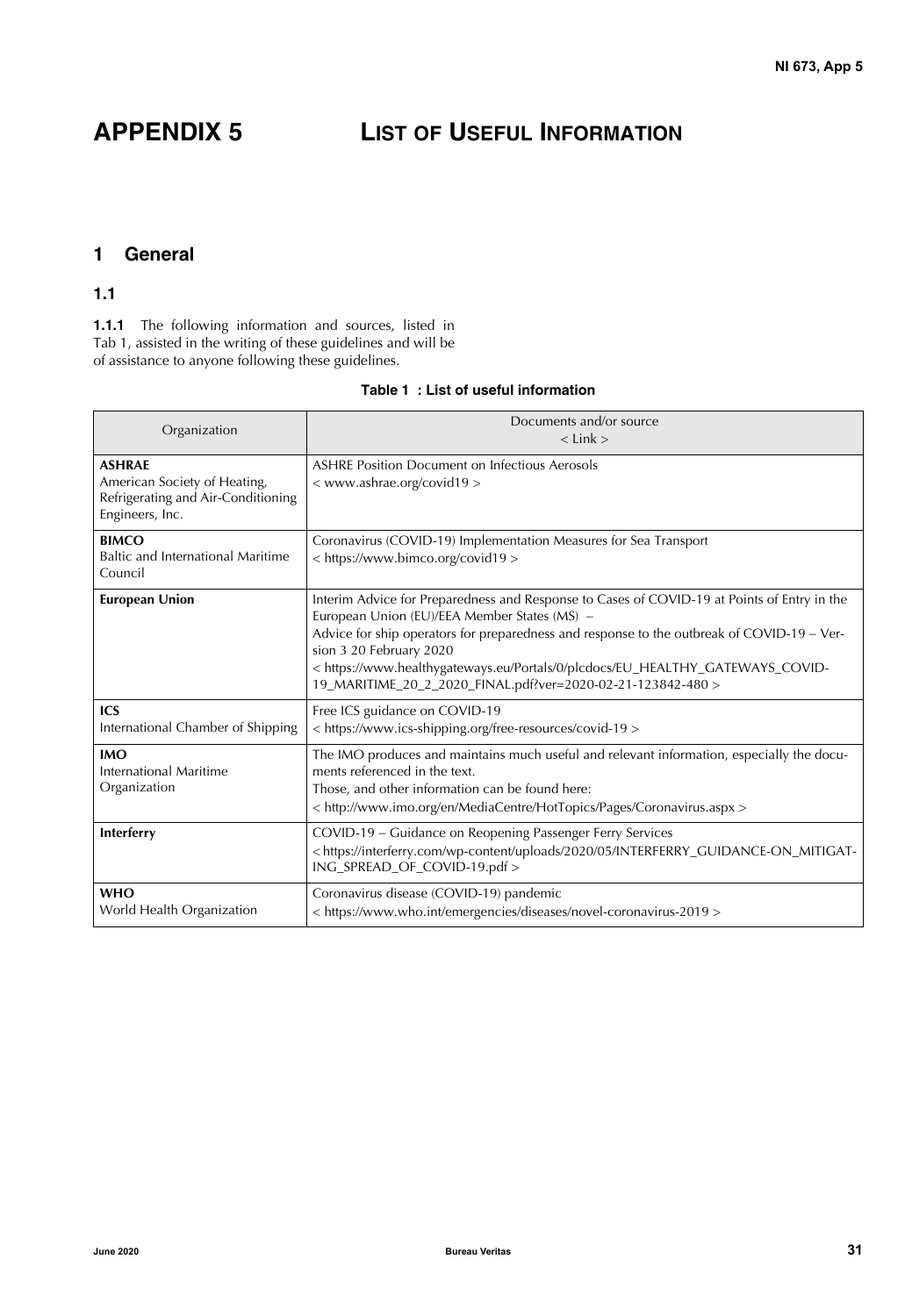# **APPENDIX 6 DECISION MAKING ALGORITHM FOR SUSPECTED COVID-19 CASES**

# <span id="page-33-0"></span>**1 EU Healthy Gateways decision making algorithm**

# <span id="page-33-1"></span>**1.1**

**1.1.1** A Decision Making Algorithm for suspected COVID-19 cases. taken from EU Healthy Gateways is shown in Fig 1.

Note 1: Source:

[< https://www.healthygateways.eu/Portals/0/plcdocs/Flow\\_chart\\_S](https://www.healthygateways.eu/Portals/0/plcdocs/Flow_chart_Ships_3_2_2020.pdf) hips\_ $3\_2\_2020$ .pdf >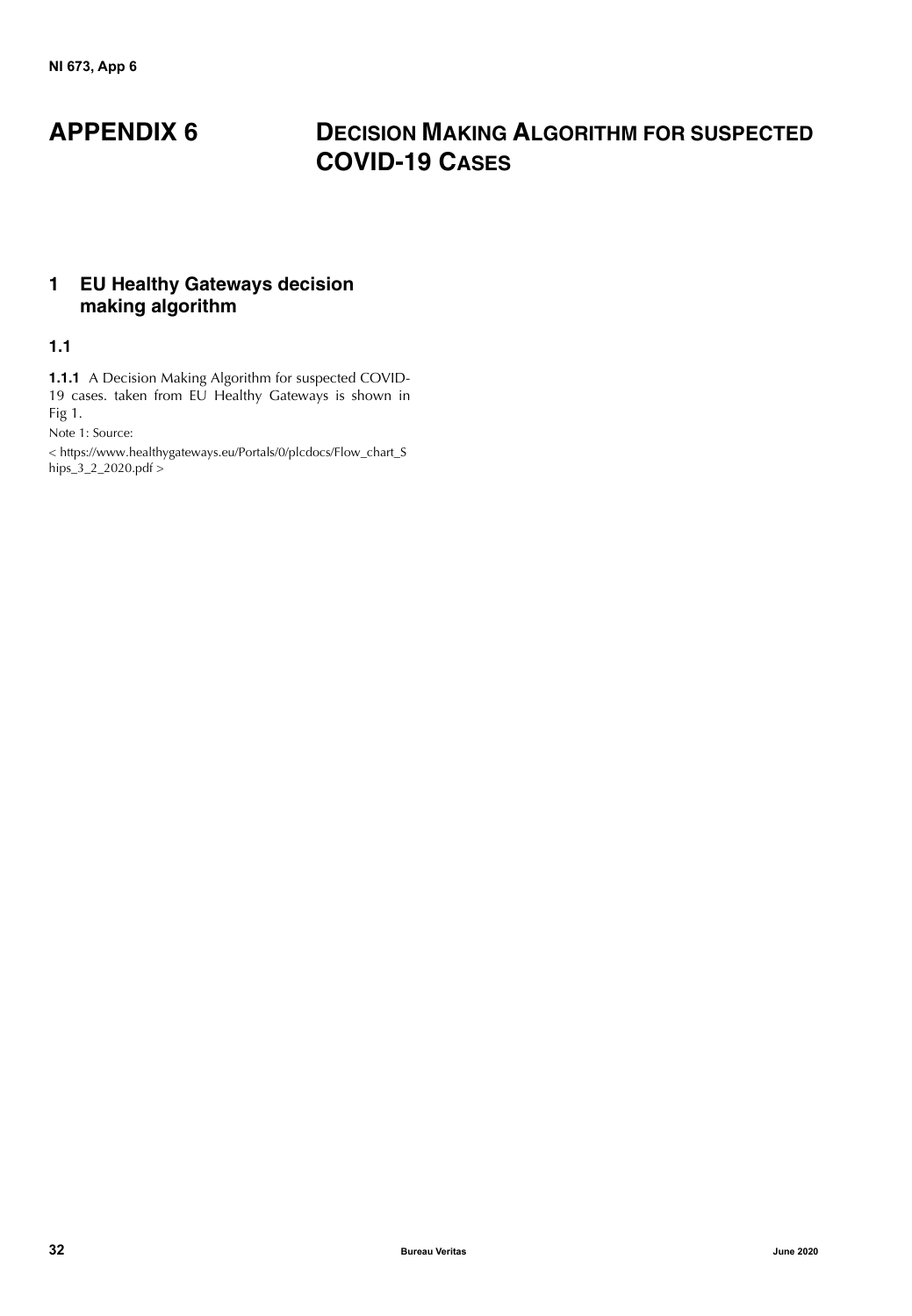

- 
- 
- 
-